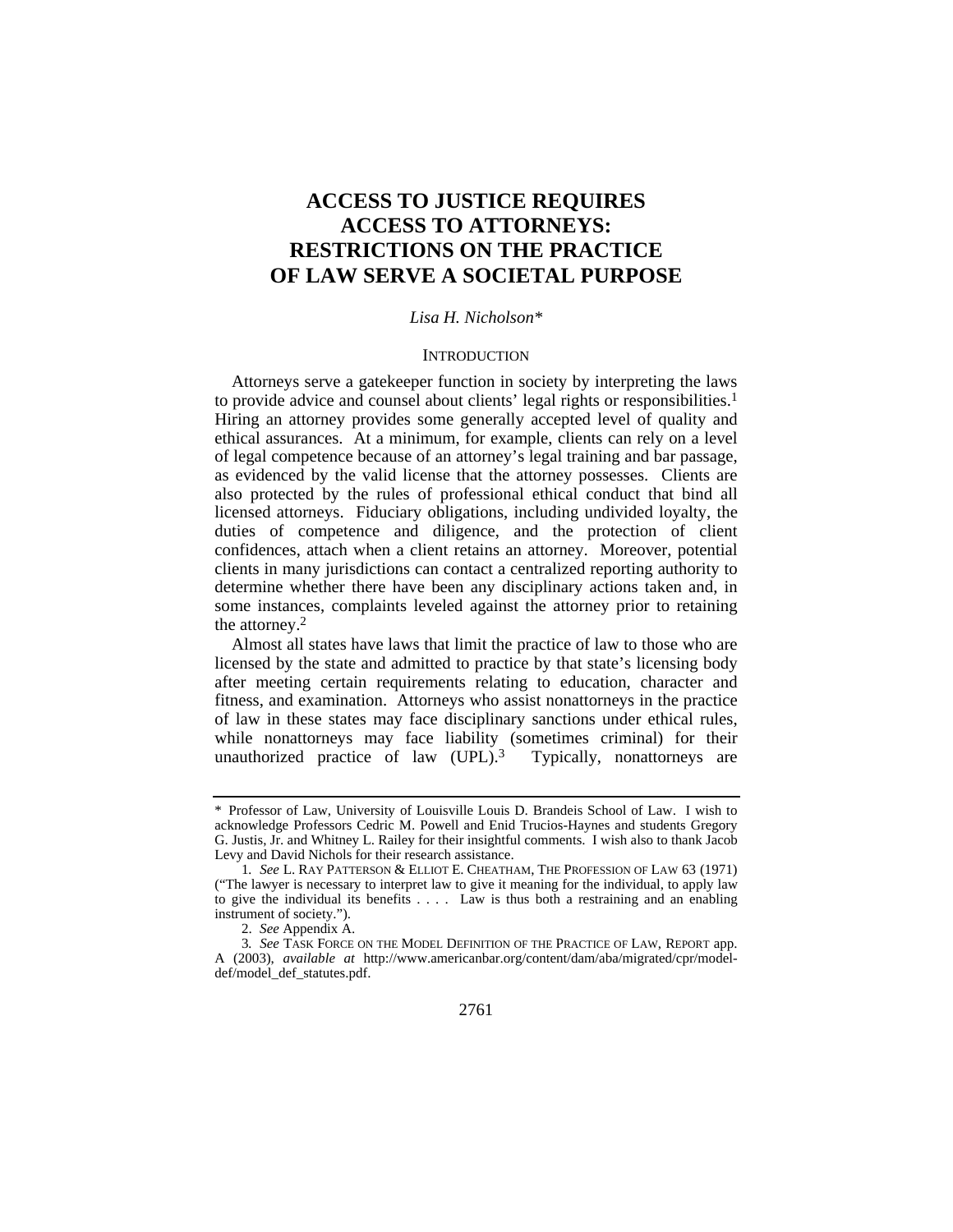proscribed from providing services in three primary areas: (1) representing another person in a judicial or administrative proceeding; (2) preparing legal instruments that affect the legal rights of another person; and (3) advising another person regarding that person's legal rights and obligations.4

State rules that define the "practice of law" and the American Bar Association's (ABA) rules that prohibit the unauthorized practice of law (UPL restrictions) are regularly targeted by those who would like to create a "free market" for legal services.<sup>5</sup> These critics seek to repeal or limit the reach of ABA UPL restrictions (and therefore the state laws modeled thereunder).6 They attack the counterargument that the purpose of the UPL restrictions is to "protect[] the public against rendition of legal services by unqualified persons"<sup>7</sup> as both spurious and monopolistic.<sup>8</sup> Some critics have argued that consumers are no more protected by hiring an attorney over a nonattorney when it comes to assurances of competent legal services.<sup>9</sup>

It is worth noting that clients who retain attorneys have a right of recourse if an attorney fails to maintain the level of competence and fidelity that the bar requires. The ABA and state bar committees exist to regulate

6*. See* Harris & Foran, *supra* note 5; Rhode, *Access to Justice*, *supra* note 5; Rhode, *Professional Monopoly*, *supra* note 5; *see also* Leef, *supra* note 5.

<sup>4</sup>*. See id.* A majority of states, following the 2002 definition proposed by the ABA Task Force on the Model Definition of the Practice of Law, broadly define the practice of law. *See id.*; *see also* Appendix B.

<sup>5</sup>*. See, e.g.*, Julee C. Fischer, *Policing the Self-Help Legal Market: Consumer Protection or Protection of the Legal Cartel?*, 34 IND. L. REV. 121, 142–45, 147, 151–53 (2000); George C. Harris & Derek F. Foran, *The Ethics of Middle-Class Access to Legal Services and What We Can Learn from the Medical Profession's Shift to a Corporate Paradigm*, 70 FORDHAM L. REV. 775, 775 (2001) (noting that the middle class may lack access to legal services as a result of being ineligible for publicly funded legal services); Deborah L. Rhode, *Access to Justice: An Agenda for Legal Education and Research*, 62 J. LEGAL EDUC. 531 (2013) [hereinafter Rhode, *Access to Justice*]; Deborah L. Rhode, *Policing the Professional Monopoly: A Constitutional and Empirical Analysis of Unauthorized Practice Prohibitions*, 34 STAN. L. REV. 1 (1981) [hereinafter Rhode, *Professional Monopoly*]; *see also* George C. Leef, *Lawyer Fees Too High?: The Case for Repealing Unauthorized Practice of Law Statutes*, REGULATION: CATO REV. BUS. & GOV'T, Winter 1997, at 33, *available at* http://www.cato.org/sites/cato.org/files/serials/files/regulation/ 1991/1/reg20n1c.html (suggesting that requiring bar licensing for the practice of law unfairly restricts consumer choice).

 <sup>7.</sup> MODEL RULES OF PROF'L CONDUCT R. 5.5 cmt. 2 (2013).

<sup>8</sup>*. See* Harris & Foran, *supra* note 5; Rhode, *Access to Justice*, *supra* note 5; Rhode, *Professional Monopoly*, *supra* note 5; *see also* Leef, *supra* note 5.

<sup>9</sup>*. See* Deborah L. Rhode, *Lawyers As Citizens*, 50 WM. & MARY L. REV. 1323, 1328 (2009) ("Despite recent improvements, the profession's oversight practices still leave much to be desired. For example, fewer than 4 percent of public complaints to the disciplinary process result in public sanctions, and few state bars provide consumers with readily accessible sources of information about lawyer performance."); *see also* Soha F. Turfler, Note, *A Model Definition of the Practice of Law: If Not Now, When? An Alternative Approach to Defining the Practice of Law*, 61 WASH. & LEE L. REV. 1903, 1925–27 (2004) (noting arguments that legal education and bar examinations serve merely as a "screening device" to detect "knowledge of basic legal principles" and that some "professional irresponsibility" often goes unpunished).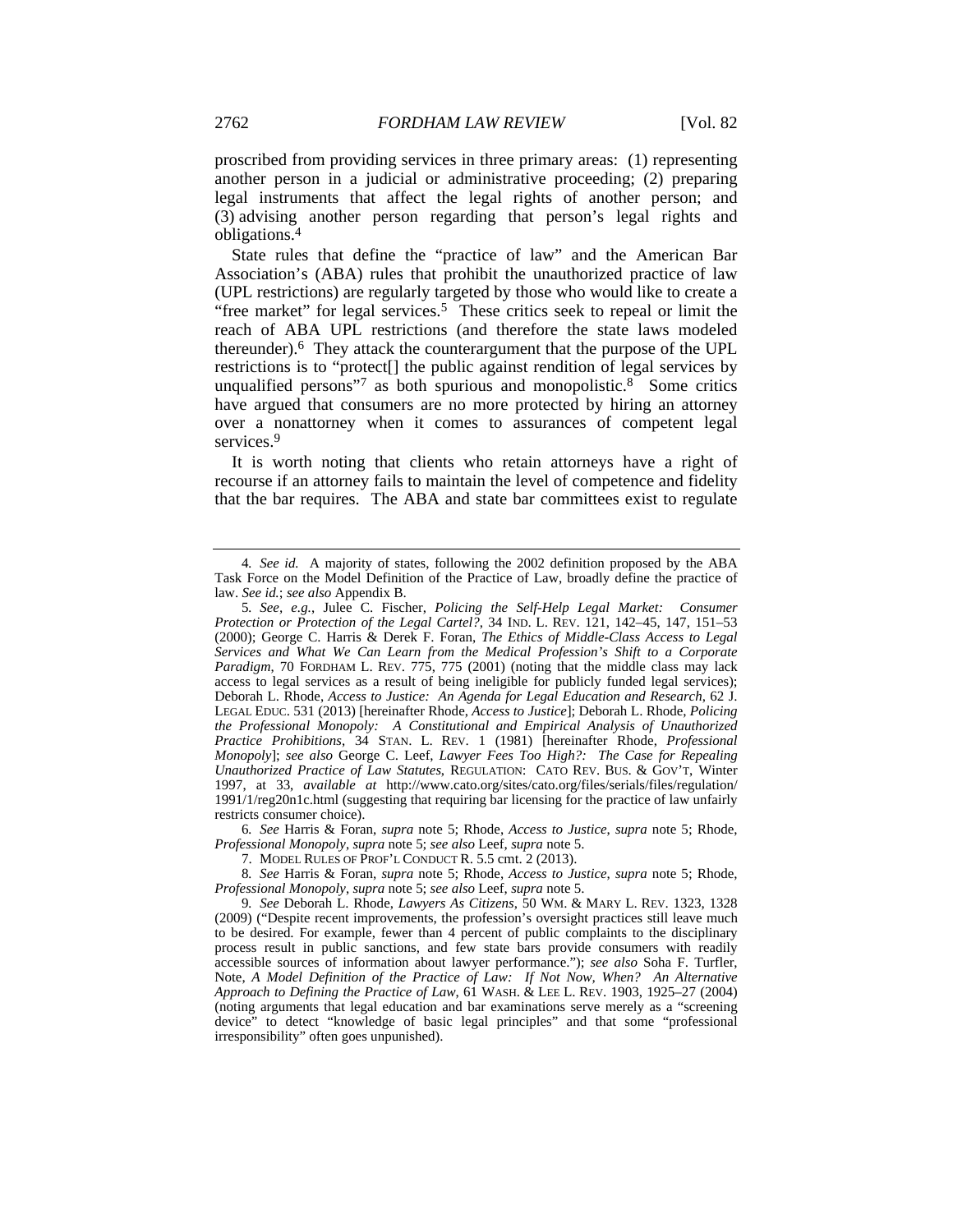members of the legal profession, "to ensure that lawyers will not only represent clients competently and faithfully but also uphold the law."10 In most jurisdictions, state-run, court-administered client protection funds may reimburse clients for losses caused by an attorney's dishonest conduct in the practice of law.11 Civil litigation liability exposure provides another measurable level of protection for clients. While nonattorneys also may be subject to civil litigation, the basis upon which to sue attorneys is much broader than breach of contract.12 Advocates of a free market for legal services have found strong support in the Federal Trade Commission (FTC),13 which has continually asserted that "non-attorneys should be permitted to compete with attorneys," particularly in areas "where no specialized legal knowledge and training is demonstrably necessary to protect the interests of consumers."14 Together, they chiefly argue that a restriction of the legal services market to attorneys has an adverse effect on competition and impacts consumers who currently do not have access to affordable legal services to meet their legal needs.15 Stated differently, limited enforcement of UPL restrictions or a narrower definition of what it means to practice law16 purportedly will break the so-called "legal

 13. For more than a decade, "the FTC has urged several states, the American Bar Association, and many state bar associations to reject or narrow such restrictions on competition between attorneys and non-attorneys." *See* Letter from the Fed. Trade Comm'n Office of Policy Planning to the Rules Comm. of the Superior Court 2 (May 17, 2007) [hereinafter 2007 FTC Letter], *available at* http://www.ftc.gov/sites/default/files/documents/ advocacy\_documents/ftc-staff-comment-mr.carl-e.testo-counsel-rules-committee-superiorcourt-concerning-proposed-rules-definition-practice-law/v070006.pdf.

14*. Id.* (commenting on Connecticut's proposed rule change, Proposed Section 2-44A of the Rules of the Superior Court, entitled "Definition of the Practice of Law").

15*. See* Harris & Foran, *supra* note 5; Rhode, *Access to Justice*, *supra* note 5; Rhode, *Professional Monopoly*, *supra* note 5; *see also* Leef, *supra* note 5.

 16. Essentially, the debate about the purported attorney monopoly in the provision of legal services centers on a discussion of how the states and the ABA should determine *who* can provide what legal services to the public. *See, e.g.*, Benjamin Hoorn Barton, *Why Do We Regulate Lawyers?: An Economic Analysis of the Justifications for Entry and Conduct Regulation*, 33 ARIZ. ST. L.J. 429, 436 (2001); Robert R. Keatinge, *Multidimensional Practice in a World of Invincible Ignorance: MDP, MJP, and Ancillary Business After Enron*, 44 ARIZ. L. REV. 717, 753 (2002); *id.* at 758 ("In general, most states have statutes or

 <sup>10.</sup> Robert W. Gordon, *The Independence of Lawyers*, 68 B.U. L. REV. 1, 6–7 (1988).

<sup>11</sup>*. See, e.g.*, *Our Mission*, LAW. FUND FOR CLIENT PROTECTION ST. N.Y., http://www.nylawfund.org/index.html (last visited Apr. 26, 2014) (stating the fund's mission "*to protect* legal consumers from dishonest conduct in the practice of law, *to preserve* the integrity of the bar, *to safeguard* the good name of lawyers for their honesty in handling client money, *to promote* public confidence in the administration of justice in the Empire State"); see also KY. SUP. CT. R. 3.820(1)(a) ("The purpose of the Clients' Security Fund is to promote public confidence in the administration of justice and the integrity of the legal profession by reimbursing losses caused by the dishonest conduct of lawyers admitted and licensed to practice law in the courts of this State occurring in the course or arising out of a lawyer-client relationship between the lawyer and the claimant."); *Client Assistance Fund of the Nebraska State Bar Association*, NEB. ST. B. ASS'N, http://www.nebar.com/associations/ 8143/files/CAF\_Rules.pdf (last visited Apr. 26, 2014); *Client Security Fund*, ST. B. CAL., http://www.calbar.ca.gov/Attorneys/LawyerRegulation/ClientSecurityFund.aspx (last visited Apr. 26, 2014); *Client Security Fund Mandatory Assessment*, ALA. ST. B., http://www.alabar.org/newmember/client-security-fundrule.cfm (last visited Apr. 26, 2014). 12*. See infra* Part III.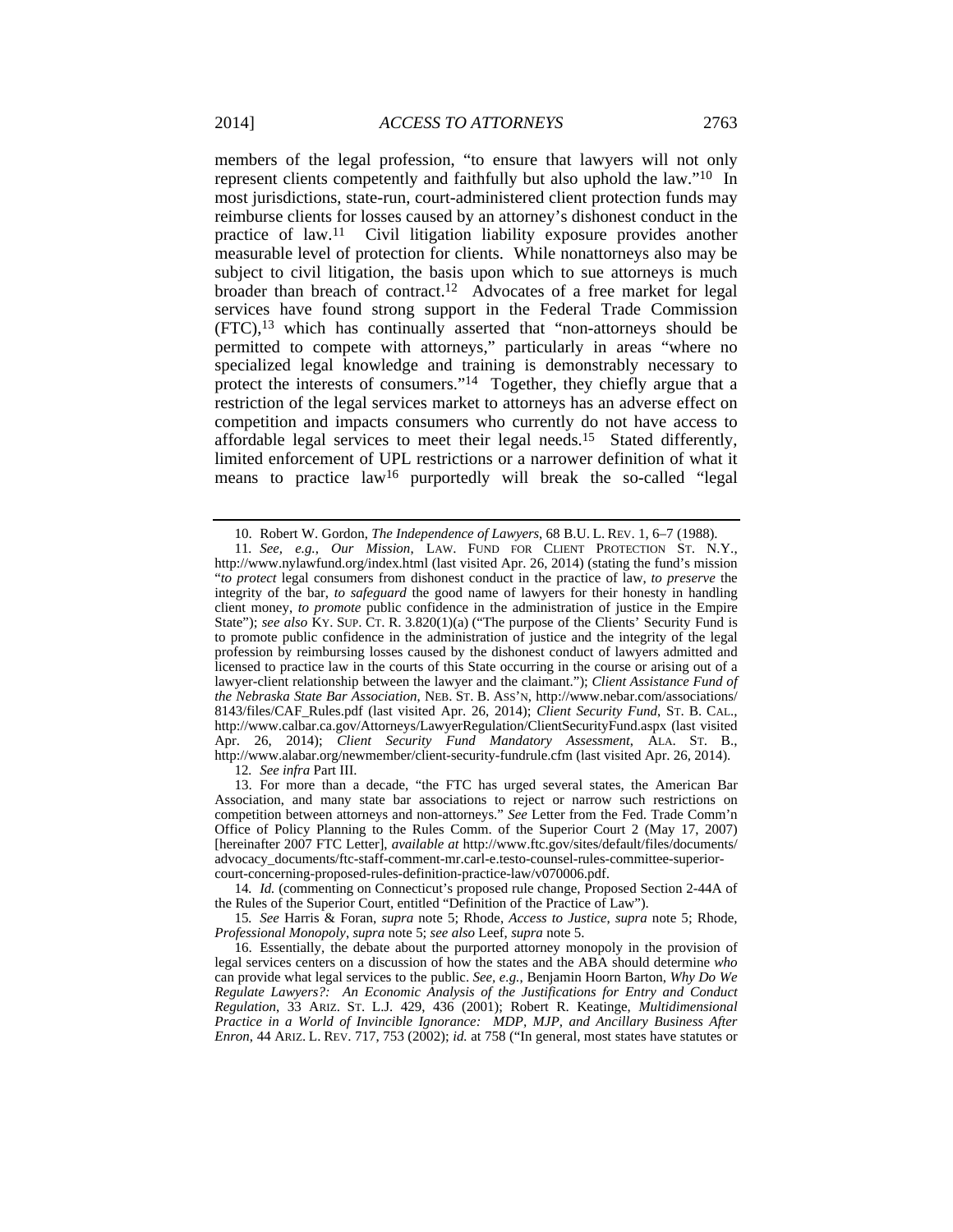monopoly" paradigm. This deregulated legal services market also will purportedly influence the price of legal services<sup>17</sup> and increase "access to justice" for low- to moderate-income individuals who have been pushed out of the market for affordable legal services.18 These arguments are continually raised even though there is little collective data on why individuals are not seeking advice and counsel from attorneys beyond limited studies citing the perceived high costs of legal services.19 Critics of the current paradigm also assert that the free market can protect consumers against low-quality legal services in the event that they purchase the services from nonattorney providers and, in any event, generally argue that only attorneys complain about the practice of law by nonattorneys and that the potential for harm to the public is minimal because the consumers, by and large, are content.20

The core principles of the legal profession require pro bono services. Measures need to be designed to maintain and strengthen these pro bono requirements to ensure adequate and equal access to attorney-provided legal services. State licensing bodies must join with their respective bar associations to develop a plan to strengthen the public's access to legal services, but this new approach must include reliance on attorneys to provide that legal service. Expanding the role of nonattorney legal service providers inexplicably excuses attorneys from meeting their own professional obligations. Moreover, the proposed free-market system inadequately protects legal service consumers. The problem of information asymmetry, one that exists in all professions, is exacerbated in the market for legal services. Finally, definitional issues abound regarding what constitutes the "practice of law" as reflected in the ABA's aborted attempt to develop a comprehensive definition, and the end-run around the ABA in state-by-state attempts to narrow the definition. These issues only intensify the difficulty in determining what "routine legal matters," if any, should be relegated to nonattorney legal service providers.

Accordingly, the practice of law should be restricted to attorneys, whose training is regulated, intellect and moral qualifications investigated, and accountability readily enforced by the courts. The 2008 financial crisis has roundly illustrated how and why deregulation can be costly to society. A free market for legal services is similarly ill-equipped to protect the public

rules that prohibit the 'practice of law' by persons not licensed to practice law."); Turfler, *supra* note 9, at 1951–59 (proposing a definition of the practice of law that is neither broad nor narrow).

<sup>17</sup>*. See* John S. Dzienkowski & Robert J. Peroni, *Multidisciplinary Practice and the American Legal Profession: A Market Approach to Regulating the Delivery of Legal Services in the Twenty-First Century*, 69 FORDHAM L. REV. 83, 93 (2000) (noting that higher fees for legal services result from an anticompetitive environment).

<sup>18</sup>*. See* Rhode, *Access to Justice*, *supra* note 5, at 541 ("The limited data available suggest that many routine needs of low- and moderate-income individuals could be met by those with less expensive educational preparation.").

<sup>19</sup>*. See* Rhode, *Professional Monopoly*, *supra* note 5, at 3–4.

<sup>20</sup>*. See id.* at 37–39; 2007 FTC Letter, *supra* note 13, at 5–6 (quoting RESTATEMENT (THIRD) OF THE LAW GOVERNING LAWYERS § 4 cmt. c (2000)).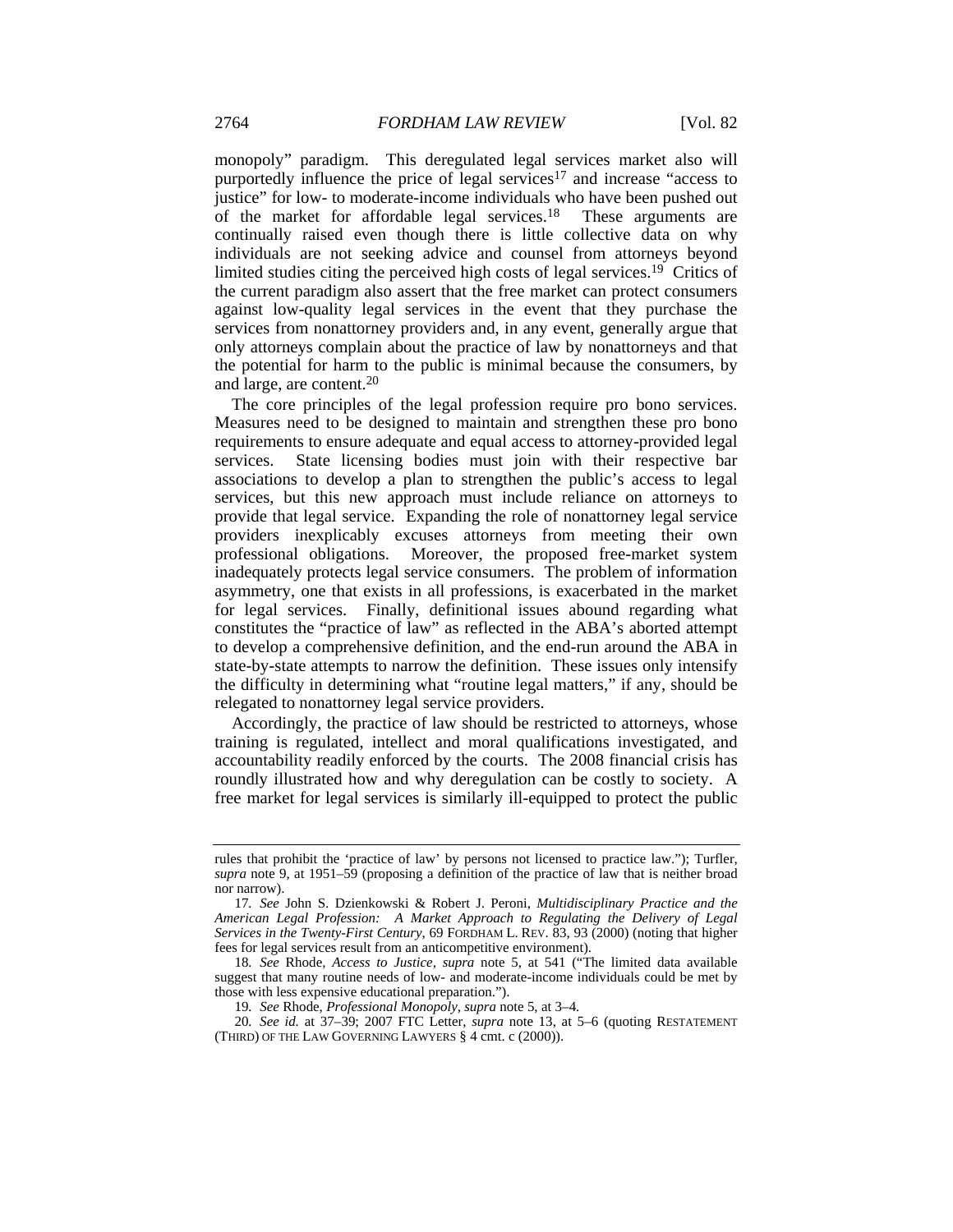from nonattorney legal service providers, particularly those cloaked behind websites that offer legal advice and online document preparation services.<sup>21</sup> This Article briefly highlights the problem of unmet legal needs for low- and moderate-income individuals in Part I. In Part II, this Article demonstrates that market forces are ineffective to protect the public from inadequate or incompetent nonattorney legal service providers and that the proposed reforms only create a two-tiered market for legal services. The "absence of consumer harm or complaints" argument is analyzed in Part III, while Part IV sets forth proposed measures that, if employed, would lead to more meaningful access to attorneys, particularly in the areas where the need is the greatest.

## I. THE PROBLEM OF UNMET LEGAL NEEDS

The unmet legal needs of a large segment of the U.S. population have been well chronicled.22 Although there are more than 1 million attorneys in America,<sup>23</sup> some 64 million citizens with civil legal problems do not have the means to hire one.<sup>24</sup> Many need legal assistance to avoid evictions, foreclosures, or loss of benefits and for other family law–related issues.25

24*. See* SHELDON KRANTZ, THE LEGAL PROFESSION: WHAT IS WRONG AND HOW TO FIX IT 4 (2013).

<sup>21</sup>*. See infra* Part II.

<sup>22</sup>*. See, e.g.*, Gail Vaughn Ashworth, *No Access to Justice Is Justice Denied*, 46 TENN. B.J. 3, 11 (2010) ("Clients who qualify for services and who have a case that Legal Aid attorneys can handle do not get an attorney because the Legal Aid office does not have enough attorneys to handle the number of qualified clients."); Robert A. Clifford, *A Legal Service Call to Action*, CBA REC., Oct. 2011, at 12, 12 (noting that in Chicago's Cook County, an "estimated . . . 1 in 4 people, approximately 25% of the population, have incomes [qualifying them for LSC services.] In the Circuit Court of Cook County's First Municipal District, often called the 'people's court,' the majority of defendants in various actions from landlord/tenant, collection, wage garnishments, housing violations, replevin, and other consumer matters are appearing pro se"); Charles L. Harwell, *Fall, 'Tis the Season?*, ARK. LAW., Fall 2012, at 5 ("One in five Arkansans live at or below 125% of the federal poverty level and are eligible to receive free civil legal services. Yet every year, nearly half of qualified Arkansans . . . are turned away due to a lack of sufficient resources. . . . The legal issues that affect Arkansas's poor involve the most basic human needs: protection from domestic violence, economic security for the elderly and disabled, and safe and habitable housing, to name a few. Those who are unable to obtain legal aid or afford an attorney are left to navigate the legal system on their own, often with lasting repercussions." (quoting *Home*, ARK. ACCESS TO JUST., www. arkansasjustice.org (last visited Apr. 26, 2014)); David M. Mandell, *Pro Bono Service in a Large Urban Setting*, 51 S. TEX. L. REV. 591, 591 (2010) (noting that in 2008, "Texas had the second largest poverty population in the United States . . . [but ranked forty-third] 'in the nation in per capita revenue spent to provide civil legal aid[,]' [serving only 20 to 25 percent] of the civil legal needs of low-income and poor Texans" (quoting Ryan Poulos, *Funding Crisis Cuts Legal Aid in Texas*, EL PASO INC. (Mar. 9, 2009, 12:14 PM), http://www.elpasoinc.com/news/article\_4dae6cbe-f4d2-550f-b495- 185d22b3f8f1.html) (citing ALEMAYEHU BISHAW & TRUDI J. RENWICK, U.S. CENSUS BUREAU, POVERTY: 2007 AND 2008 AMERICAN COMMUNITY SURVEYS 4 (2009), *available at* http://www.census.gov/prod/2009pubs/acsbr08-1.pdf)).

 <sup>23.</sup> AM. BAR ASS'N, NATIONAL LAWYER POPULATION BY STATE 2 (2013), *available at* http://www.americanbar.org/content/dam/aba/migrated/marketresearch/PublicDocuments/20 11\_national\_lawyer\_by\_state.authcheckdam.pdf.

<sup>25</sup>*. Cf.* Clifford, *supra* note 22, at 12.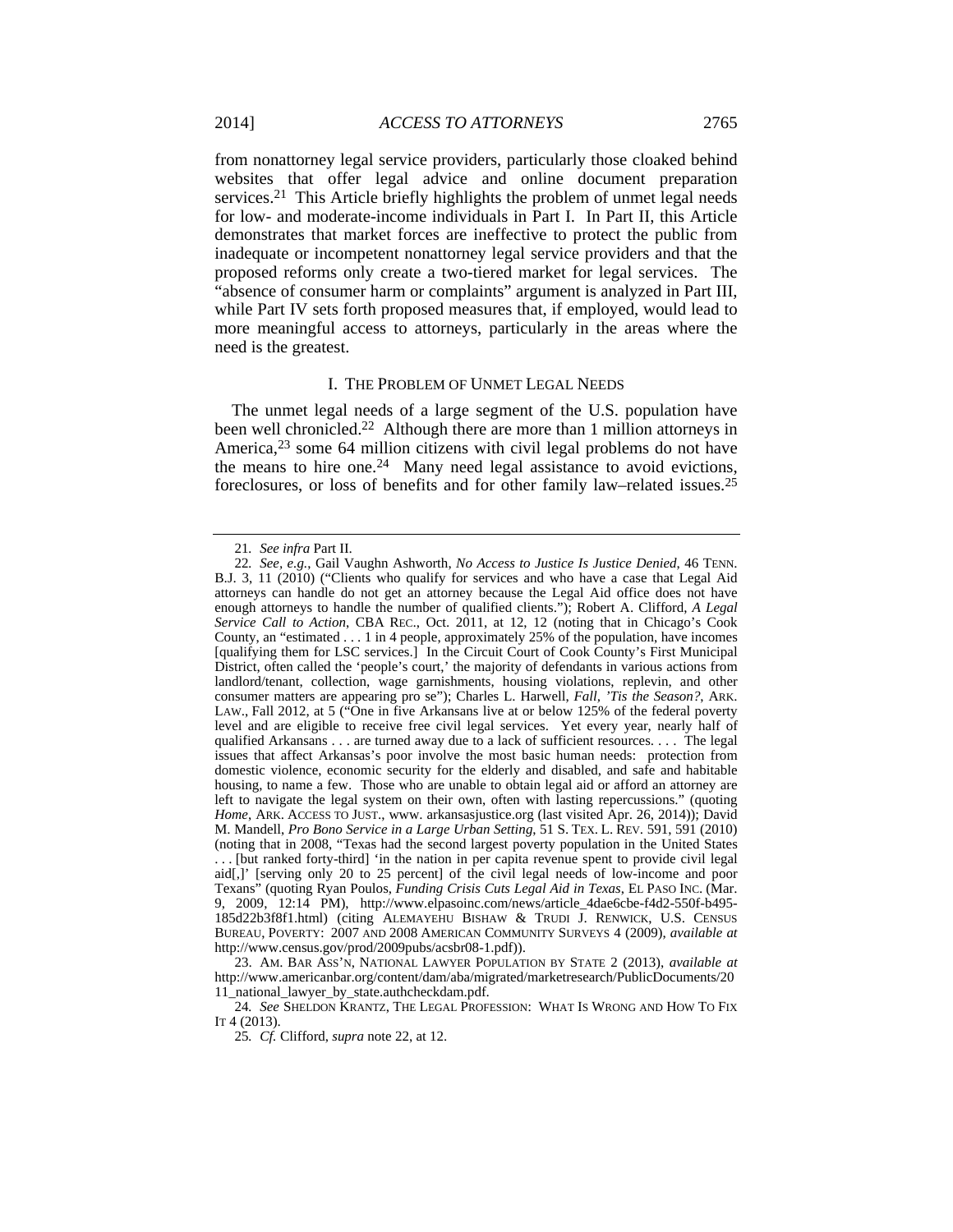Women are disproportionately affected because they typically need assistance in the areas of divorce, child custody and support, housing, healthcare, public benefits, and debt collection.<sup>26</sup> The "economic downturn has made access to justice even more elusive" for litigants in domestic violence and mortgage foreclosure actions, and for unemployment compensation benefits.<sup>27</sup> While only 65 percent of the class of 2012 found jobs requiring law degrees, with 50.7 percent finding positions in private practice,28 many of these graduates eschewed practice areas where the need is greatest.29 Mired in debt, many recent graduates seek employment at big law firms, which typically do most of their work for major corporate entities.

Nearly one in five Americans (61.4 million people) qualified for the civil legal assistance services provided by the Legal Services Corporation (LSC) in 2012.30 Unfortunately, many were not able to receive the needed assistance due to huge yearly cuts to LSC's budget.<sup>31</sup> Voluntary law firm pro bono hours also declined in 2011, falling to their lowest levels in three years, and further compounded the problem of unmet legal needs.<sup>32</sup> Further still, some clients "[could not] get lawyers to take their case because the amount in dispute [was] considered to be too little for the attorney to take the case, yet the impact on the client who needs and is entitled to the

29*. See* Lucille A. Jewel, *Tales of a Fourth Tier Nothing, a Response to Brian Tamanaha's Failing Law Schools*, 38 J. LEGAL PROF. 125, 133 (2013) ("It is true that the profession is de facto divided and stratified between lawyers representing wealthy and corporate clients and lawyers representing ordinary people . . . ." (citing JOHN P. HEINZ ET AL., URBAN LAWYERS: THE NEW SOCIAL STRUCTURE OF THE BAR 48–51 (2005))).

 30. LEGAL SERVS. CORP., REPORT OF THE PRO BONO TASK FORCE 1 (2012), *available at* http://www.lsc.gov/sites/default/files/LSC/lscgov4/PBTF\_%20Report\_FINAL.pdf. The LSC is a federally funded provider of civil legal assistance nationwide, with a fiscal year 2010 budget of \$420 million. *See* Quintin Johnstone, *Law and Policy Issues Concerning the Provision of Adequate Legal Services for the Poor*, 20 CORNELL J.L. & PUB. POL'Y 571, 580 (2011) ("The LSC allocates funds for civil legal services for the poor to recipients in all states, the District of Columbia, and several territories. The allocation to each recipient jurisdiction is based on the percentage of the total population of poor persons . . . ."). That budget was cut in fiscal year 2012 to \$348 million. Press Release, Legal Servs. Corp., Fiscal Year 2013 Budget Requests Sent to Congress (Feb. 13, 2012), *available at* http://www.lsc.gov/media/press-releases/fiscal-year-2013-budget-requests-sent-congress ("LSC funding was approximately \$404 million in Fiscal Year 2011 before falling to \$348 million in Fiscal Year 2012.").

31*. See generally* Clifford, *supra* note 22, at 12 ("Government funding for LSC has historically been inadequate and in recent years budget cuts have severely impacted legal service programs in many of the states. . . . [T]he Senate Appropriations Committee approved funding for LSC for 2012 at \$396 million, which if approved by Congress would be approximately 8 million dollars less than  $[2011]$  . . . . [T]he House Appropriations Committee recommended a more severe reduction in LSC's FY 12 budget amounting to more than 100 million dollars.").

32*. Pro Bono Report 2012: Under Construction*, AM. LAW., July/Aug. 2012, at 63.

<sup>26</sup>*. See* Shelly Dill Combs & Ilene Lin Bloom, *Women's Disproportionate Need To Receive Legal Aid and the Current Funding Crisis*, COLO. LAW., Oct. 2012, at 51, 51.

<sup>27</sup>*. See id.*

<sup>28</sup>*. See* Press Release, Nat'l Ass'n for Law Placement, Law School Class of 2012 Finds More Jobs, Starting Salaries Rise—But Large Class Size Hurts Overall Employment Rate (June 20, 2013), *available at* http://www.nalp.org/uploads/PressReleases/ Classof2012SelectedFindingsPressRelease\_june2013.pdf.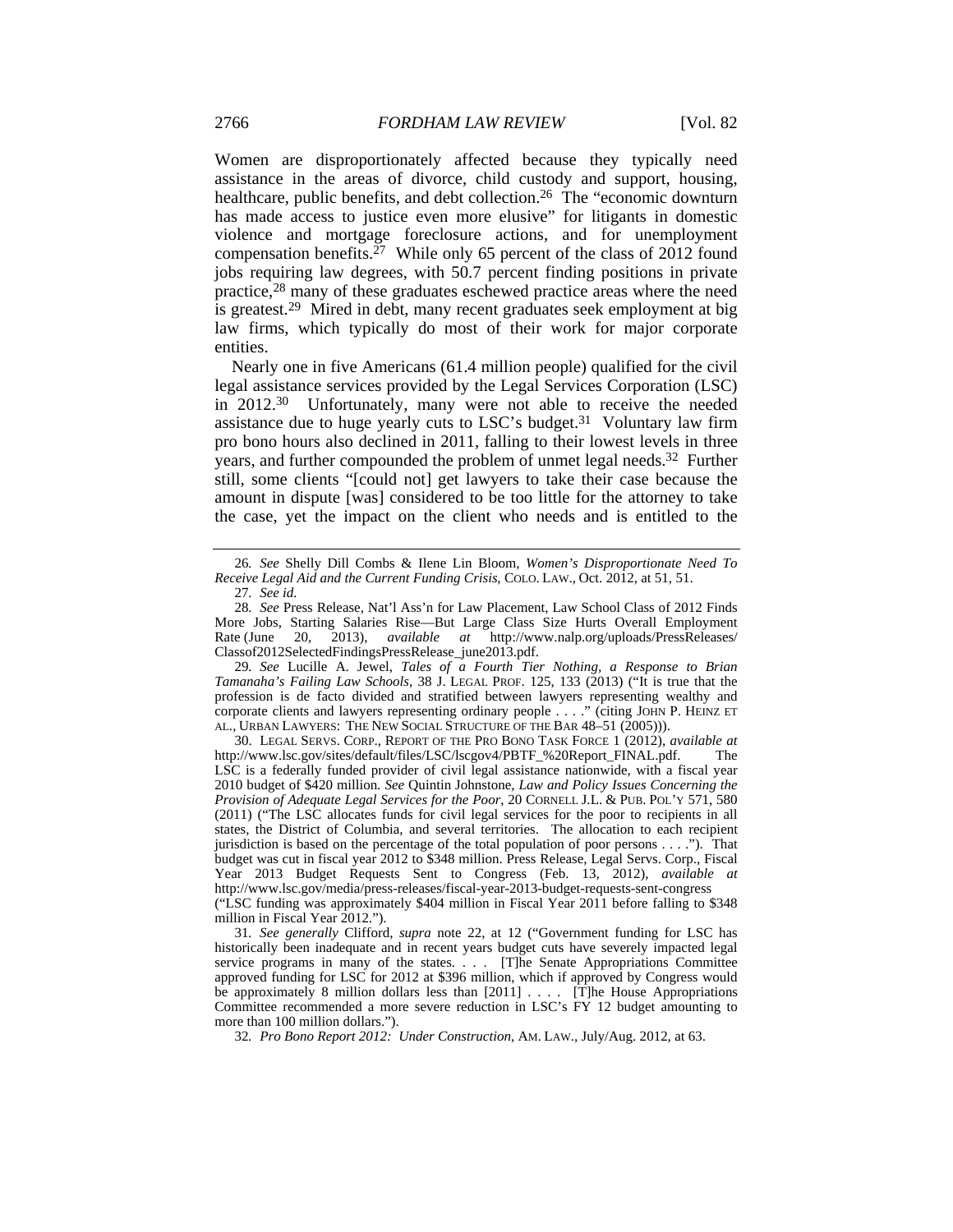#### II. THE LIMITATIONS OF A FREE MARKET FOR LEGAL SERVICES

A free-market system for legal services has numerous shortcomings that will limit, rather than expand, the public's access to justice. Part II.A describes how market forces are ineffective because information asymmetry prevents qualitative assessments and market imperfections cloud warning systems. Part II.B discusses how the mischaracterization of legal matters as routine is used to justify the creation of a two-tiered market for legal services.

## *A. Market Forces Are Ineffective*

Advocates of a free market for legal services, including the FTC, have argued that "[c]onsumers of professional services, like all consumers, [would] benefit from competition" and "[i]f competition to provide such services is restrained, consumers may be forced to pay higher prices . . . . "35" Many call for the expansion of the market for legal services to enable nonattorneys to provide legal services to the underserved populace, believing that nonattorneys can provide relatively similar services to those of attorneys—at least with respect to routine legal matters—but at a lower cost.36 These critics of UPL restrictions contest the premise that only attorneys should handle legal matters because attorneys are trained to provide a higher quality of legal services than nonattorneys and can thereby better protect the public. They assert that consumers are no more protected by hiring an attorney over a nonattorney when it comes to assurances of competent legal services.37 Moreover, critics of UPL restrictions argue that market forces will provide the needed societal protections by driving away those incompetent or unscrupulous nonattorney legal services providers

 <sup>33.</sup> Ashworth, *supra* note 22, at 11.

<sup>34</sup>*. See, e.g.*, *A New Lawyer's Duty*, N.Y. TIMES, May 2, 2012, at A26.

 <sup>35. 2007</sup> FTC Letter, *supra* note 13, at 2.

<sup>36</sup>*. See id.* at 6; *see also supra* note 5 and accompanying text.

<sup>37</sup>*. See* Dzienkowski & Peroni, *supra* note 17, at 92 (noting that the public protection theory is based on the belief that nonattorney legal providers "will make errors in legal work that [an attorney] would not make, and will thereby harm the consumer of the legal services"); Leef, *supra* note 5 ("In a free market for legal services, consumers would use the same information-gathering techniques to assess the competence of unlicensed practitioners that they now use to assess the competence of licensed ones."); *cf.* Meredith Ann Munro, Note, *Deregulation of the Practice of Law: Panacea or Placebo?*, 42 HASTINGS L.J. 203, 234 (1990) ("In sum, the deregulation advocate's free market is premised on simplicity: supply and demand. Legal services, however, are unlike products that are freely traded on the market: the consumer of legal services cannot pick up a sample of a legal service like a piece of fruit and test it for value. Legal services cannot and should not always be evaluated by price alone.").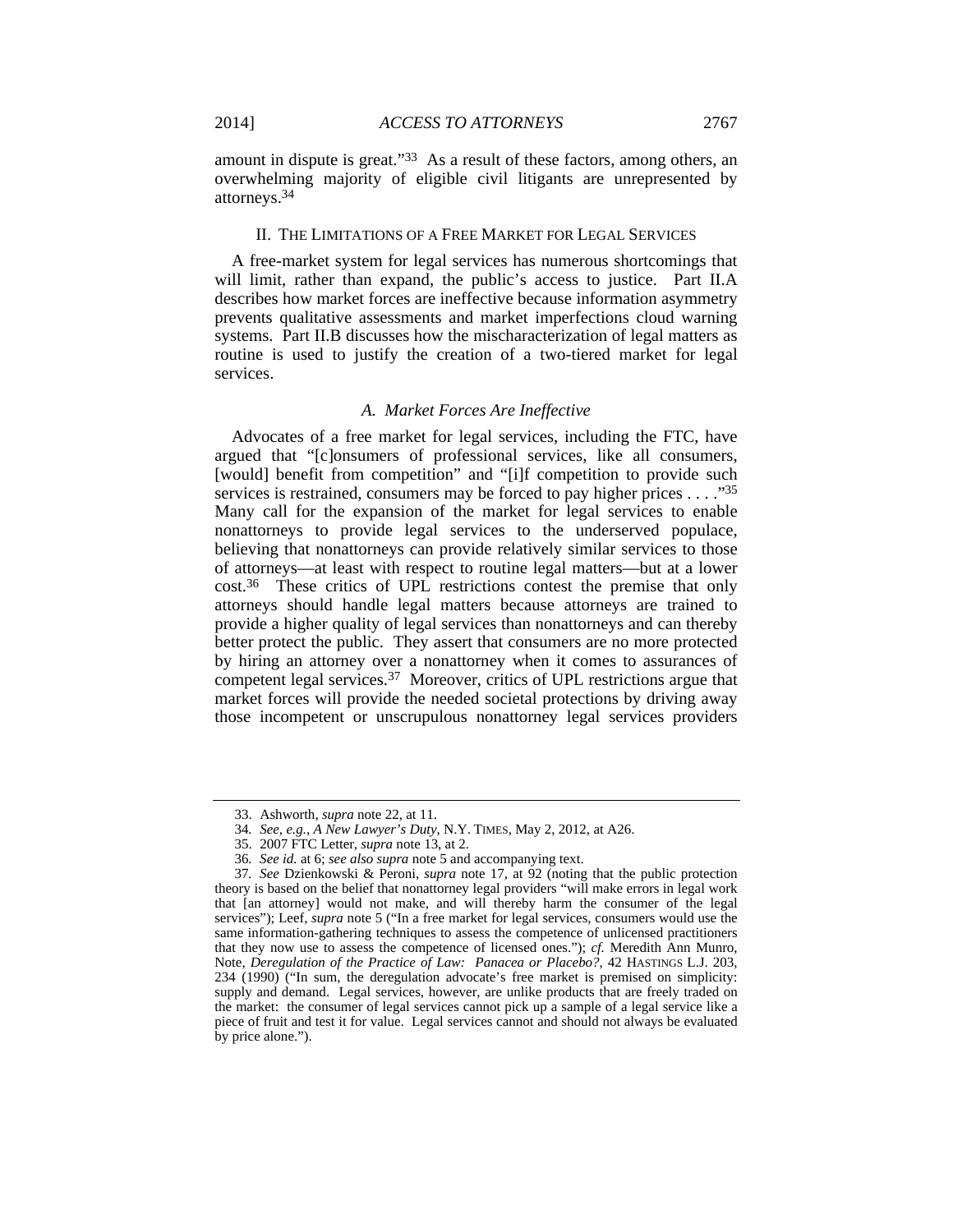who consistently offer inferior services, because consumers will cease to seek out their assistance.<sup>38</sup> There are several problems with this hypothesis.

While deregulation could increase competition in the market for legal services, it also will bring more governance issues, including the lack of an oversight entity for nonattorney providers. The absence of fiduciary obligations that extend from a relationship of trust and confidence, including undivided loyalty that prevents conflicts of interest and the protection of client secrets, are just some of the benefits that low- and moderate-income consumers will (unknowingly) lose when they select nonattorney legal service providers over attorneys. These consumers also may lose a measurable standard of competence and quality of legal service when nonattorney providers are selected.

Market imperfections will limit any purported consumer protection that current regulations already provide to an attorney's clients.<sup>39</sup> The recent financial crisis has painfully illustrated that the market response to problems resulting from the deregulation of an industry takes too long, that revelations of wrongdoing in the deregulated market come too late, and that the resulting societal harm arising from the wrongdoing is too great.40 The same consequences arguably will result from the deregulation of the legal services market. Indeed, consumers of legal services are prevented by market forces from avoiding the risk of harms given the nature of legal services (as a *product*) as well as the *nature* of the market in which that product is provided.

<sup>38</sup>*. See generally* Russell G. Pearce, *The Professional Paradigm Shift: Why Discarding Professional Ideology Will Improve the Conduct and Reputation of the Bar*, 70 N.Y.U. L. REV. 1229, 1273 (1995) (noting that under the market theory, "competition leads to the best quality services at the lowest cost. . . . Less sophisticated consumers are not situated any differently from consumers in many other business transactions, who will presumably be able to purchase such information through consumer guides or paid referral services if they feel they lack the expertise to make a decision" (citing Roger C. Cramton, *Delivery of Legal Services to Ordinary Americans*, 44 CASE W. RES. L. REV. 531, 571 (1994); Deborah L. Rhode, *Institutionalizing Ethics*, 44 CASE W. RES. L. REV. 665, 725–26 (1994))).

<sup>39</sup>*. See* Barton, *supra* note 16, at 436 ("[A] free-market system relies upon a combination of consumer expertise to choose the best and safest products, and *ex post* damages actions to control for substandard or dangerous products. When these options fail, *ex ante* regulation may be justified.").

<sup>40</sup>*. See* FIN. CRISIS INQUIRY COMM'N, THE FINANCIAL CRISIS INQUIRY REPORT: FINAL REPORT OF THE NATIONAL COMMISSION ON THE CAUSES OF THE FINANCIAL AND ECONOMIC CRISIS IN THE UNITED STATES, at xviii (2011), *available at* http://www.gpo.gov/fdsys/pkg/ GPO-FCIC/pdf/GPO-FCIC.pdf ("We conclude widespread failures in financial regulation and supervision proved devastating to the stability of the nation's financial markets. . . .

More than 30 years of deregulation and reliance on self-regulation by financial institutions . . . had stripped away key safeguards, which could have helped avoid catastrophe."); *see also* Eduardo Porter, *Recession's True Cost Is Still Being Tallied*, N.Y. TIMES, Jan. 22, 2014, at B1 (citing three economists at the Federal Reserve Bank of Dallas, who noted that the Lehman Brothers collapse which paralyzed the world's financial markets "[a]t a bare minimum . . . cost nearly \$20,000 for each American. Adding in broader impacts on workers' well being—an admittedly speculative exercise—could raise the price tag to as much as \$120,000 for every man, woman, and child in the United States").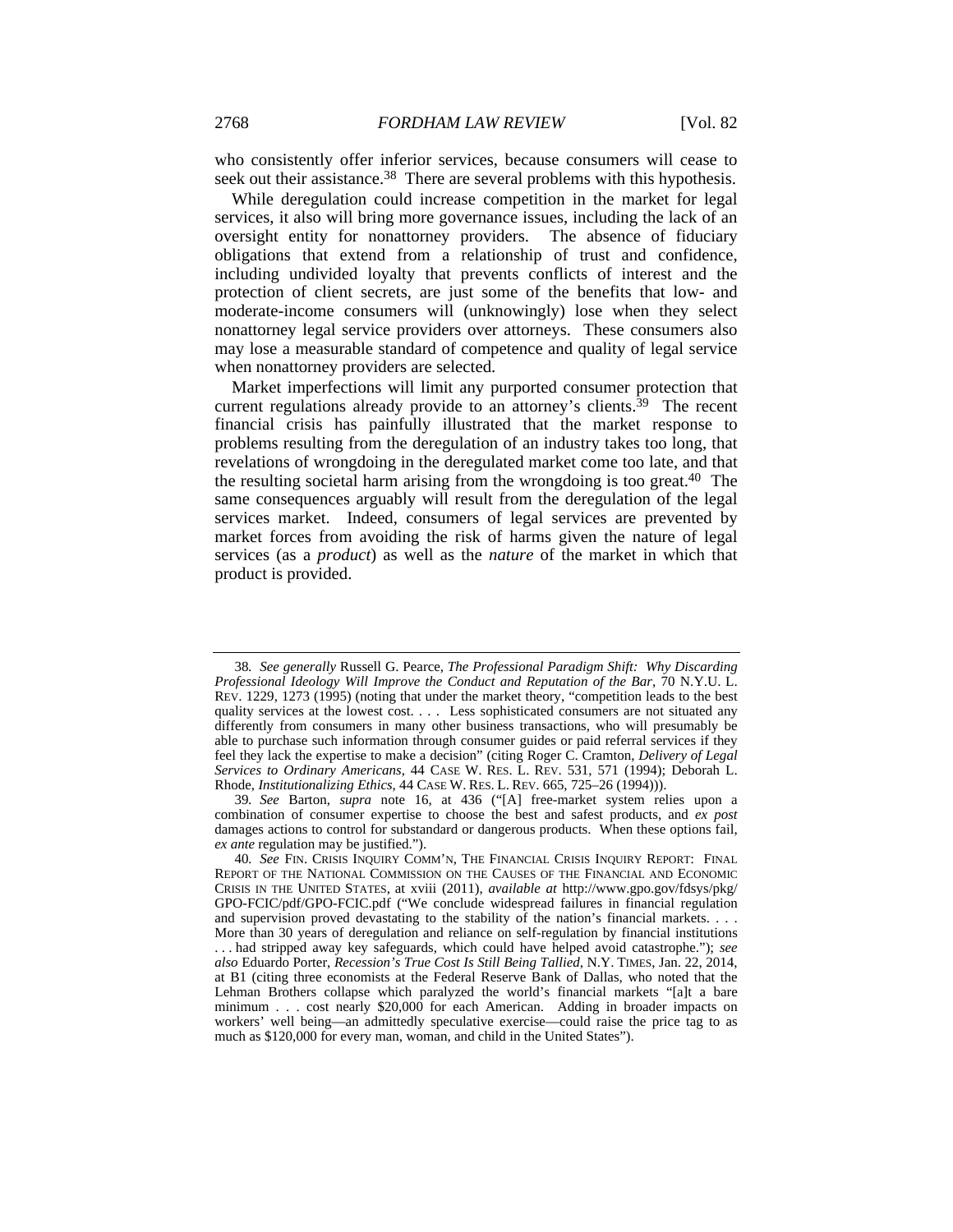## 1. Information Asymmetry Prevents Qualitative Assessments

The legal services market is far from transparent, such that information asymmetry would be problematic for the market's new consumers. These new consumers may be ill-equipped to qualitatively determine whether they have received objectively reasonable legal services, or even whether they have selected the best legal service providers in general. This problem may be exacerbated when nonattorneys are added to the mix. Consumers' qualitative analysis is made even more difficult because any resulting harm to the consumer from receipt of objectively inadequate legal services may not be discovered—if at all—until it is too late to take corrective actions.<sup>41</sup> Even if there is timely discovery, the resulting harm to an individual's liberty or property rights may not be widely reported.<sup>42</sup> Therefore, other market participants may not be forewarned about the incompetent or unscrupulous nonattorney legal service provider.<sup>43</sup>

Unlike produce purchasers in the market for oranges, for example, many consumers in the legal services market are not consistent purchasers.44 The typical consumer of legal services is an individual who seeks assistance to resolve a single, nonrecurring legal matter.45 Many also tend to seek out legal counsel precisely because they alone do not possess sufficient information to make an informed decision about their respective legal rights or the extent of their obligations. Even assuming these consumers are savvy enough to determine that a legal issue exists and must be addressed to protect their rights or enforce the obligations of others, the knowledge gap of these first timers may be too substantial to allow them to appreciate the differences in the services offered by a nonattorney legal service provider from those of an attorney. Often, these legal service consumers remain unaware that there may have been alternative means to resolve their legal issue than that selected by the nonattorney provider.46 These first-time legal service consumers are further challenged in reaching an informed decision by their subjective perspectives. Their judgments may be clouded by fear of the unknown, or worse, they may have heightened expectations based on what they have seen on television or read on the internet. Under

<sup>41</sup>*.* For a discussion of harm, see *infra* Part III.

<sup>42</sup>*. See* Turfler, *supra* note 9, at 1918-20 (citing J. Howard Beales, III, *The Economics of Regulating the Professions*, *in* REGULATING THE PROFESSIONS 125, 127 (Roger D. Blair & Stephen Rubins eds., 1980); Joseph R. Julin, *The Legal Profession: Education and Entry*, *in* REGULATING THE PROFESSIONS, *supra*, at 201, 204).

<sup>43</sup>*. See id.*

<sup>44</sup>*. See* DEBORAH L. RHODE, IN THE INTERESTS OF JUSTICE: REFORMING THE LEGAL PROFESSION 144 (2000) (noting that most legal clients are "one-shot purchasers" who "seldom consult an attorney, and their lack of experience, coupled with the difficulties and expense of comparative shopping, makes it hard to assess the quality of assistance").

<sup>45</sup>*. See generally id.*

<sup>46</sup>*. See* Turfler, *supra* note 9, at 1931 ("But even if educational efforts are successful at increasing understanding of the legal services market, these efforts cannot solve all information asymmetry problems because no marketing device can change the unpredictable nature of legal services. Many consumers may not have the savvy to avoid an incompetent provider and may be unwittingly exposed to high risks.").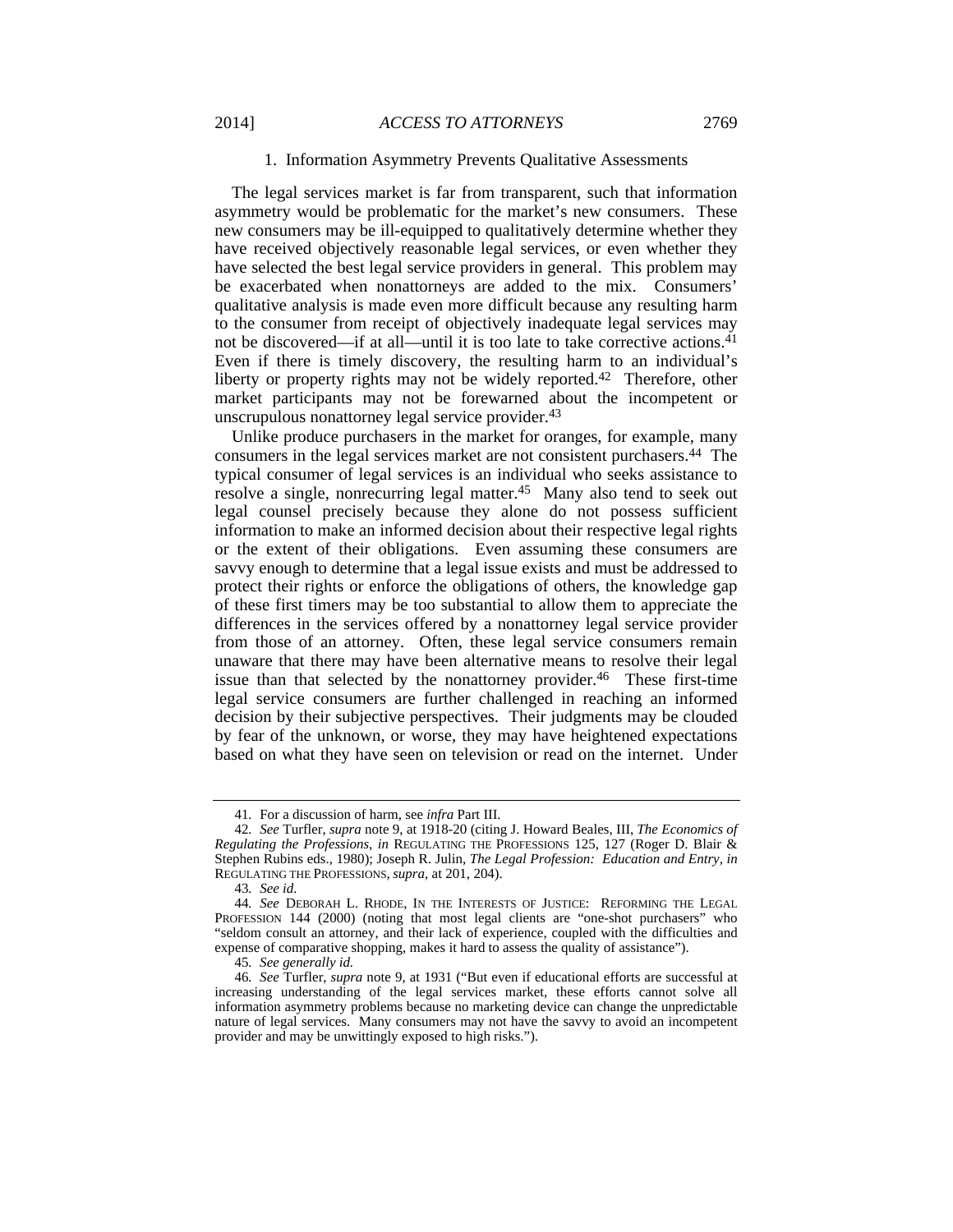such circumstances, it will be immeasurably difficult to make an informed quality assessment of the legal services provided by the nonattorney.

Knowledge of the existence of a potential legal problem does not equate to an understanding of how the legal problem should be resolved. Nor does it equate to an understanding that various alternatives may be available to resolve that individual consumer's specific legal issue. That information about some legal matters exists on the internet and in the media to narrow consumers' information gap is not sufficient to overcome the problem of information asymmetry, nor is it a reasonable substitute for obtaining the assistance of attorneys. Similarly, no one would suggest that a patient should self-diagnose, and then seek and receive treatment for a medical condition based solely on the patient's web-based research.<sup>47</sup>

Nevertheless, under the guise of increasing access to justice, free-market advocates seemingly would propose that low- and moderate-income legal service consumers—some who are unsophisticated participants in the legal services market—self-diagnose their legal problems and seek assistance from nonattorney service providers because they purportedly offer more affordable services. Rather than yielding an increased benefit for low- and moderate-income consumers seeking affordable legal services, a freemarket system for legal services would provide these consumers a false sense of security.

#### 2. Market Imperfections Cloud Warning Systems

Free-market advocates assume that market forces will protect consumers of legal services from poorly performing nonattorney service providers because these consumers will be forewarned to avoid them.<sup>48</sup> Consumer complaints, as the argument continues, eventually would drive incompetent or unscrupulous nonattorney legal service providers from the market, effectively protecting the quality of the legal work conducted by those nonattorneys who remain in the legal services market.<sup>49</sup> This argument ignores the information asymmetry problem detailed above and assumes that unsatisfied consumers will sound an alarm.

 <sup>47.</sup> The medical profession has faced the twin pressures of dealing with drug advertisements and medication information websites when combating patient self-diagnosis. While drug advertisements appear to offer solutions to problems, the patient's problem actually may be completely different or radically more complex. *See, e.g.*, Yael Schenker et al., *The Ethics of Advertising for Health Care Services*, AM. J. BIOETHICS, Mar. 2014, at 34, 35 ("[P]atients often do not have an independent sense of what their medical needs are. . . . Advertising practices that generate the perception of a health care need may induce patients to seek unnecessary services.").

<sup>48</sup>*. See* Fischer, *supra* note 5, at 142; *cf.* Pearce, *supra* note 38, at 1269, 1273.

<sup>49</sup>*. See* Fischer, *supra* note 5, at 142 (claiming that consumer choice will empower consumer to use the free market theory to opt into self-help methods when lawyers aren't necessary, either reducing lawyer fees or driving lawyers from the market); *cf.* Pearce, *supra* note 38, at 1269, 1273 (identifying pure-market- and middle-range-suggested approaches to the regulation of lawyers that depend on consumerism and free-market principles to eliminate undesired legal service providers from the market).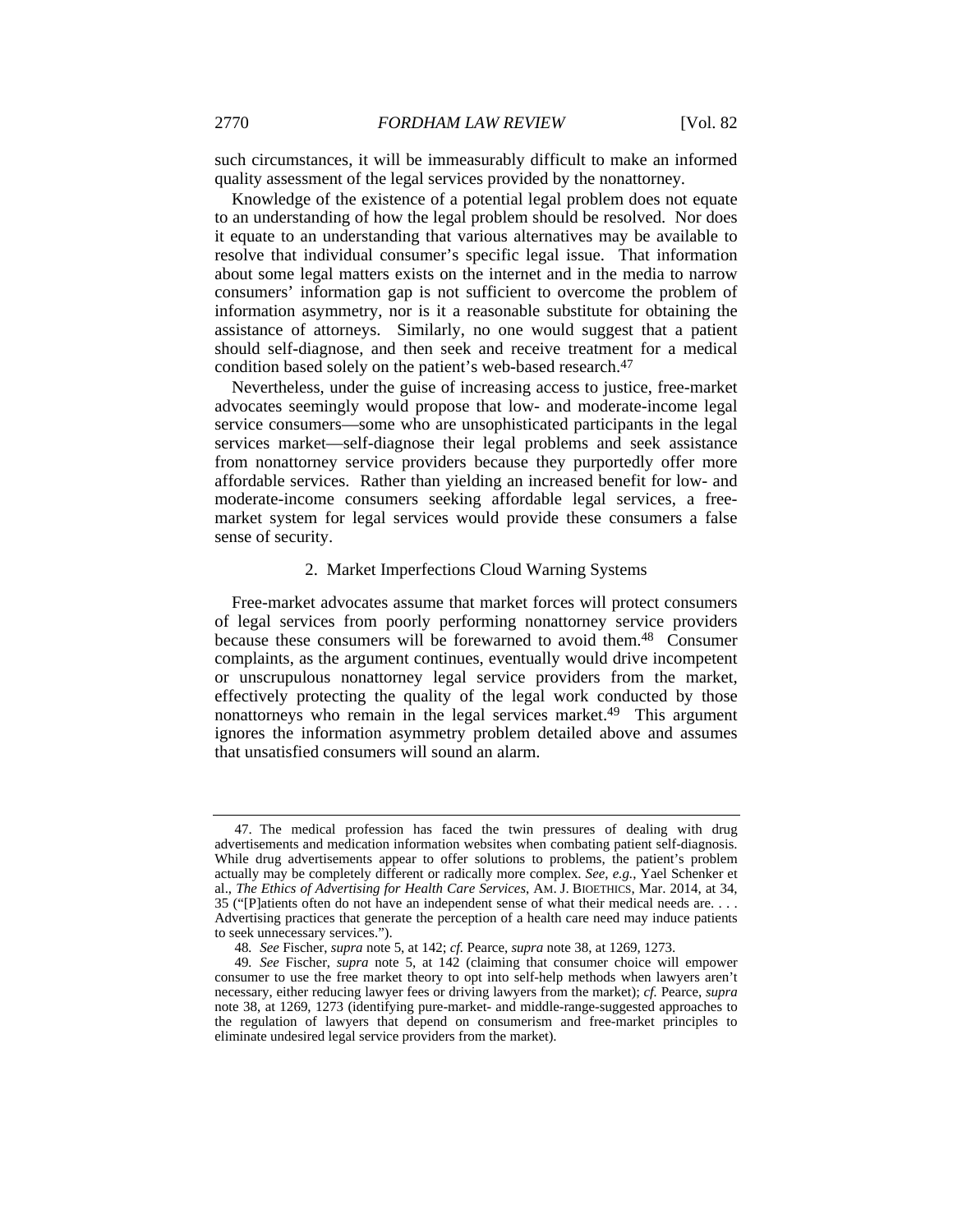Walking away, for example, with an executed will codicil or trust amendment that was neither properly drafted, tailored to the consumer's specific needs, nor enforceable when later produced (in many instances) will not result in some action that would provide notice to the other marketplace participants. More often than not, receipt of inadequate services by a single consumer will result in no more than angry calls, the exchange of angry correspondence, or that consumer's decision never again to seek the services of that nonattorney legal service provider.

Reliance on market forces to protect these consumers necessarily also presumes the existence of a centralized reporting mechanism in the legal services market where complaints about substandard nonattorney legal service providers can be received (or posted)—beyond an angry message posted on one of a dozen complaint sites on the internet, or a letter to the local better business bureau. As is further discussed in Part III, most disgruntled consumers of legal services offered by nonattorneys will have little incentive to complain. Consequently, no public alert siren will blare.

Any suggestion that consumers of legal services generally seek out references or rely on word-of-mouth recommendations to assist them with the selection process to counterbalance the information asymmetry equation<sup>50</sup> similarly misses the mark because it presupposes that most of these consumers have adequately informed community networks in which to exchange such information.<sup>51</sup> Absent a mechanism to alert the public beyond siloed outbursts, the quality issue will remain hidden and society's protection will be jeopardized.

## *B. The Mischaracterization of Legal Matters As Routine To Justify the Creation of a Two-Tiered Market for Legal Services*

This section examines two major pitfalls in the argument of proponents of demonopolizing the legal profession: First, free-market advocates incorrectly characterize particular aspects of legal service as "routine." Second, free-market advocates use this improper characterization to argue for the creation of a two-tiered market for legal services whereby only the monied are entitled to retain attorneys.

<sup>50</sup>*. See also* Fischer, *supra* note 5, at 142–45, 147, 151–53; *cf.* Pearce, *supra* note 38, at 1273.

<sup>51</sup>*. See* Jack A. Guttenberg, *Practicing Law in the Twenty-First Century in a Twentieth (Nineteenth) Century Straightjacket: Something Has To Give*, 2012 MICH. ST. L. REV. 415, 468 (arguing that "[t]he consumer really has no way of evaluating the professional quality of the work being done," and observing that "[i]nformation about individual attorneys is hard to come by and most consumers rely on word-of-mouth, referrals, and recommendations of family and friends, who are often in no better position to judge the quality of the representation being provided").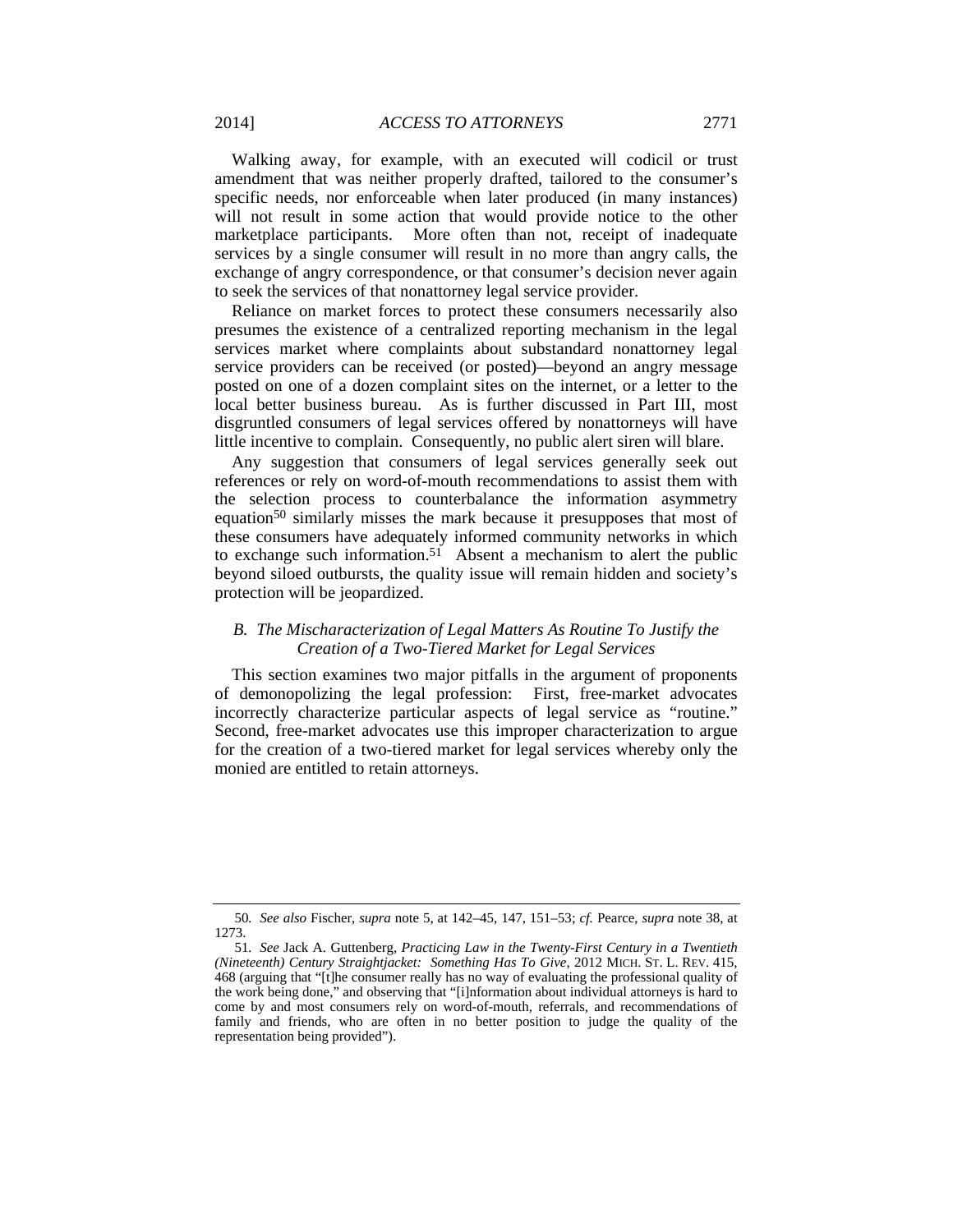#### 2772 *FORDHAM LAW REVIEW* [Vol. 82

#### 1. The Inability To Define Routine Legal Matters

To increase access to the legal system, many deregulation proponents argue that there are so-called "routine legal matters" that should be directed towards nonlawyers.52 To characterize legal matters as routine is a misnomer as this characterization fails to acknowledge that too few clients for legal services have homogenous legal issues. Legal services are by nature unpredictable.<sup>53</sup> Underlying the "routine legal matter" designation is a determination that there are some legal matters that can or should be deemed to be *low risk*; that the amount of harm that might arise from the faulty or incompetent provision of legal assistance is negligible at best.<sup>54</sup> Of course, real estate transactions, uncontested divorces, and estate planning—some examples of these "routine legal matters"55—are generally not viewed as such from a client's perspective.56

55*. See, e.g.*, 2007 FTC Letter, *supra* note 13 (noting that Connecticut's proposed rules "may be read to require an attorney for . . . negotiating . . . any transaction involving property (real or personal), preparing documents related to the sale of property, performing real estate closing services . . . [and] is likely to unnecessarily restrain competition in service areas that do not necessarily require the skill or knowledge of a lawyer to perform").

56*. See* Ian Weinstein, *Financial Retrenchment and Institutional Entrenchment: Will Legal Education Respond, Explode, or Just Wait It Out? A Clinician's View*, 41 WASH. U. J.L. & POL'Y 61, 72 (2013) ("Our courts are full of unrepresented people in high-stakes litigation, particularly in family law, as well as in the myriad administrative proceedings through which the state regulates its social services."); *see also* Peter J. Birnbaum, *Illinois* 

<sup>52</sup>*. See* 2007 FTC Letter, *supra* note 13; *see also* Anthony Bertelli, *Should Social Workers Engage in the Unauthorized Practice of Law?*, 8 B.U. PUB. INT. L.J. 15, 20 (1998) ("A social worker could identify the character of the legal problem, make contacts, prepare papers, and resolve routine issues."); Cramton, *supra* note 38, at 550–51 ("Some types of routine client service, such as sales of residences, simple wills, and uncontested divorces, may not require lawyers who are as thoroughly educated and as costly as lawyers are today."); Andrew M. Perlman, *Toward a Unified Theory of Professional Regulation*, 55 FLA. L. REV. 977, 1030 (2003) ("[T]here is actually little evidence to suggest that non-lawyers would do an inferior job when representing individuals on routine legal matters (e.g., divorce). In fact, there is considerable evidence that non-lawyers can be at least as effective as lawyers when handling such issues.").

 <sup>53.</sup> Although flat-fee arrangements purportedly can be used in certain matters that may appear repetitive, including real estate closings and in housing and family court, challenges remain in reasonably anticipating the costs of providing legal services. *See* Linda J. Ravdin & Kelly J. Capps, *Alternative Pricing of Legal Services in a Domestic Relations Practice: Choices and Ethical Considerations*, 33 FAM. L.Q. 387, 414 (1999) ("The challenge for lawyers charging flat fees is in determining in advance what flat fee to charge, in clearly articulating to the client what is and is not included in the fixed fee, and in addressing the many potential unpredictable events which might affect the level of time and attention required to handle the case."); *see also* Daniel R. Victor, *Ethical Considerations Regarding Retainer and Billing Agreements*, MICH. B.J., June 2008, at 32, 35 ("Flat fees are appropriate when the issues involved in the cases are relatively common, allowing the client and the lawyer to predict what needs to be done from start to finish. . . . In some cases, it is impossible either to predict the total amount of work that will need to be done to bring a matter to conclusion or to know the level of skill that will be needed to handle an unpredictable issue.").

<sup>54</sup>*. See* Turfler, *supra* note 9, at 1959 ("[A]n activity-centered approach provides for meaningful nonlawyer participation in the marketplace. By allowing nonlawyers to perform 'low-risk' services, services not restricted as the practice of law, nonlawyers will be able to offer many services to the public. Legal services consumers will utilize these services if they decide that any risk posed by a nonlawyer provider is personally acceptable.").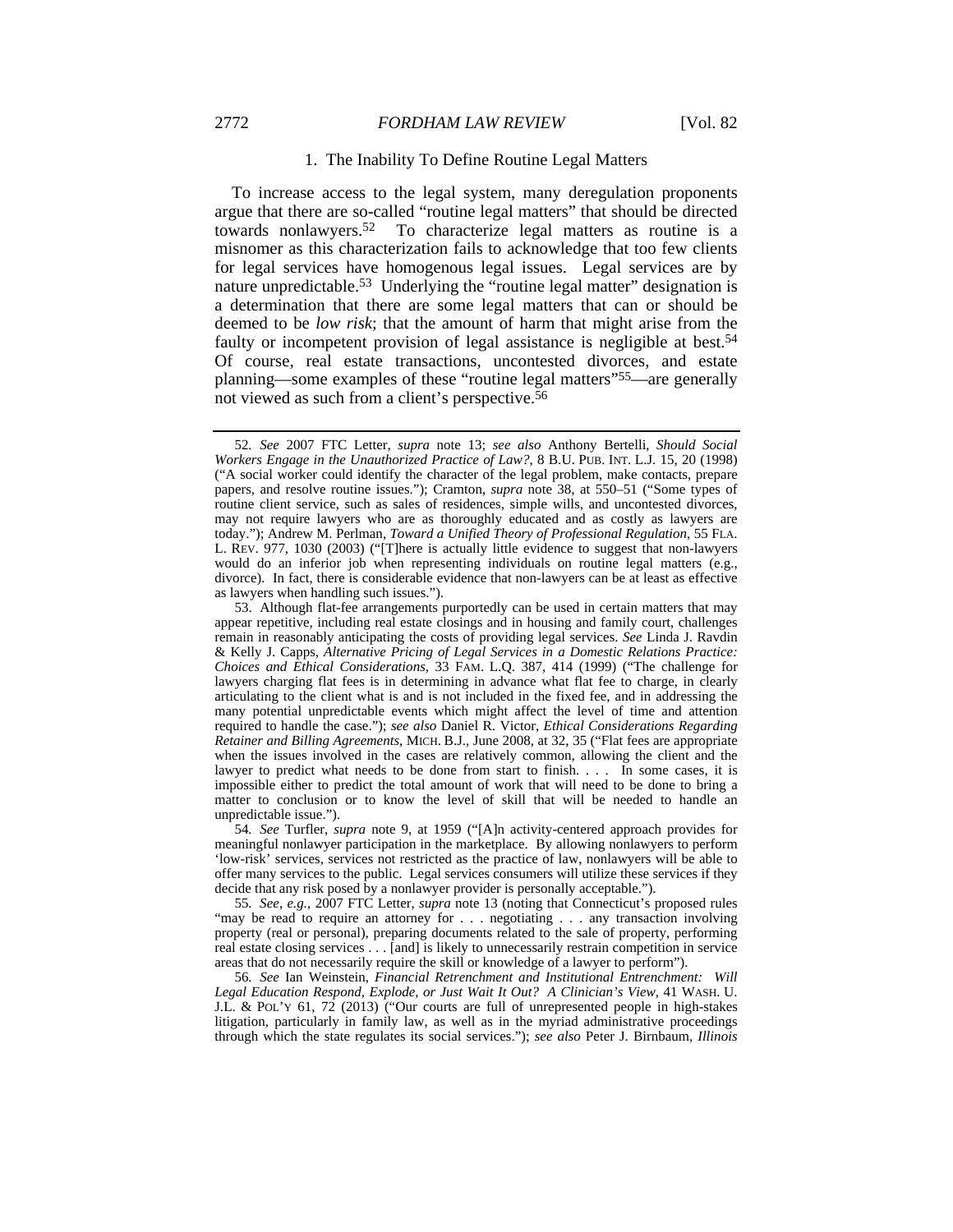As most attorneys are aware, within any seemingly routine legal matter lurks the potential for a more complex and nuanced legal issue. Unlike nonattorney legal service providers, however, attorneys generally can recognize the complexity of legal matters from the broad exposure to the law that legal education and bar preparation provide. That skill is broadened by the practice of law. Attorneys use this skill and awareness to obtain facts that might be critical to revealing, evaluating, and resolving their clients' legal problems through careful prodding of clients who alone may be incapable of remembering key information.

The ABA's aborted attempt to adopt a model definition for the practice of law further highlights the problem of delineating which legal matters could be excluded as routine.<sup>57</sup> The ABA faced a torrent of criticism when it proffered a model definition in 2002 that, according to critics, did not sufficiently exclude those legal matters that could presumably be defined as routine.58 Unable to reach a consensus, the ABA gave up in August 2003 and simply recommended that each state adopt its own definition of the practice of law based on its own understanding of its citizens' needs and the available state protections.59

 57. In 2002, the ABA charged its appointed Task Force on the Model Definition of the Practice of Law to determine the best approach for the ABA to create a model definition "that would support the goal to provide the public with better access to legal services [and] be in concert with governmental concerns about anticompetitive restraints." ALFRED P. CARLTON, JR., AM. BAR ASS'N, MODEL DEFINITION OF THE PRACTICE OF LAW CHALLENGE STATEMENT 1 (2002), *available at* http://www.americanbar.org/groups/professional\_ responsibility/task\_force\_model\_definition\_practice\_law/model\_definition\_challenge.html.

58*. See, e.g.*, Letter from the Fed. Trade Comm'n & the Dep't of Justice to the Task Force on the Model Definition of the Practice of Law 7–8 (Dec. 20, 2002), *available at* http://www.justice.gov/atr/public/comments/200604.pdf. The ABA Task Force's draft definition included several presumptively nonroutine activities as the practice of law:

- (1) Giving advice or counsel to persons as to their legal rights or responsibilities or to those of others;
- (2) Selecting, drafting, or completing legal documents or agreements that affect the legal rights of a person;
- (3) Representing a person before an adjudicative body, including, but not limited to, preparing or filing documents or conducting discovery; or
- (4) Negotiating legal rights or responsibilities on behalf of a person.

*Real Estate Lawyers and the Battle To Control Residential Closings*, ILL. B.J., June 1996, at 132, 133 ("It is a fact that the unrepresented consumer pays higher settlement costs, enters into ill-advised transactions from both the technical and practical points of view, and incurs greater risk by proceeding unrepresented [in real estate transactions]."); Jennifer Tulin McGrath, *The Ethical Responsibilities of Estate Planning Attorneys in the Representation of Non-traditional Couples*, 27 SEATTLE U. L. REV. 75, 83 (2003) ("In the context of a traditional family, the consequences of poor estate planning are usually either financial (i.e., loss of tax savings) or administrative inconvenience (i.e., inheritances to minors subject to probate court supervision)." (citing Erica Bell, *Special Issues in Estate Planning for Nonmarital Couples and Non-traditional Families*, 283 PRACTISING L. INST. 859, 861 (1999))).

*Task Force on the Model Definition of the Practice of Law, Definition of the Practice of Law Draft (9/18/02)*, A.B.A., http://www.americanbar.org/groups/professional\_responsibility/ task\_force\_model\_definition\_practice\_law/model\_definition\_definition.html (last visited Apr. 26, 2014).

<sup>59</sup>*. See* AM. BAR ASS'N TASK FORCE ON THE MODEL DEFINITION OF THE PRACTICE OF LAW STANDING COMM. ON CLIENT PROT., REPORT TO THE HOUSE OF DELEGATES: RECOMMENDATION, *available at* http://www.americanbar.org/content/dam/aba/migrated/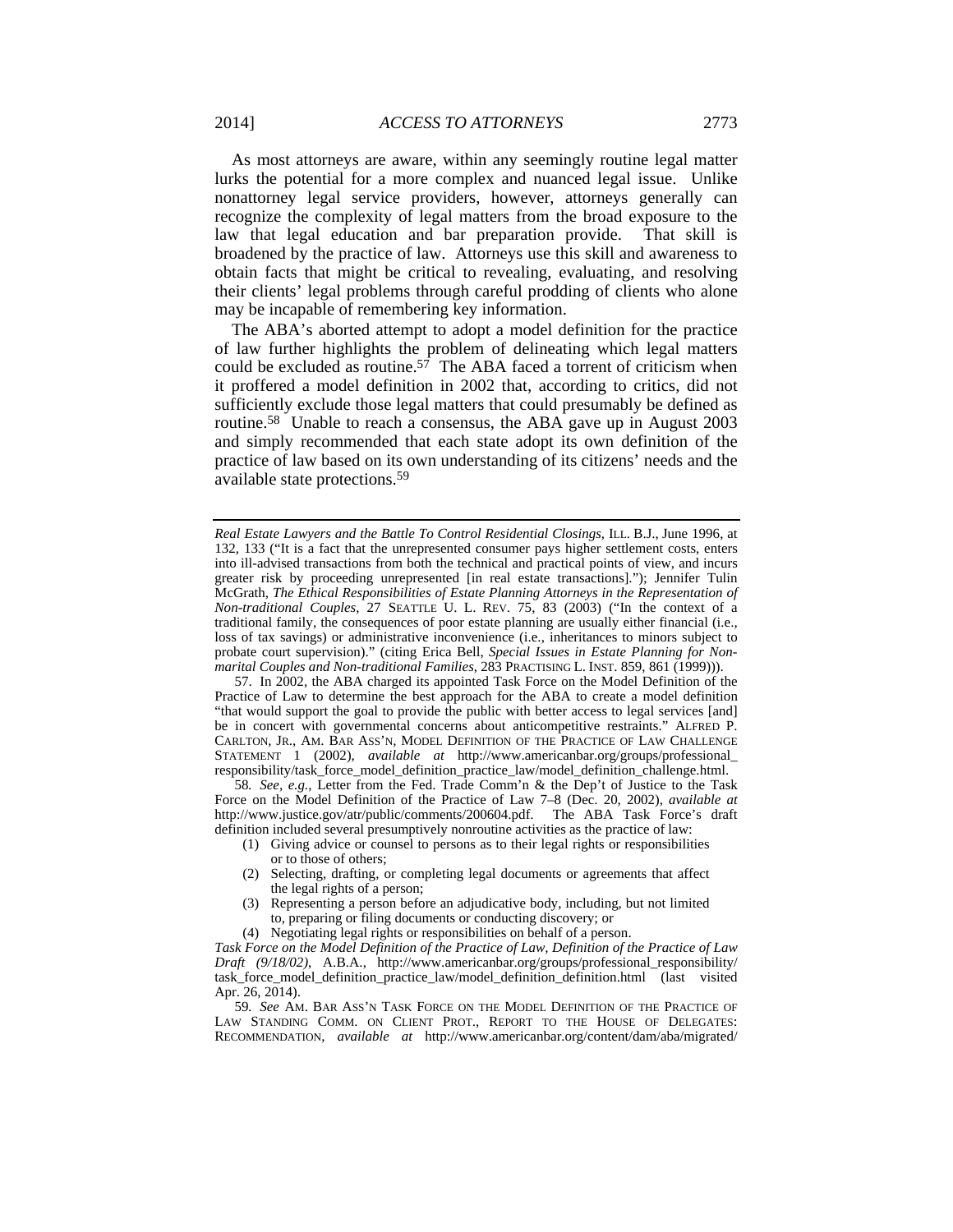Undaunted by the ABA's inability to adopt a model definition that would permit nonattorneys to practice law without liability exposure, deregulation proponents turned their attention to efforts by the states to adopt a definition. Deregulation proponents argued that the public interest would be better served by avoiding unnecessary restraints on attorney and nonattorney competition. To that end, the staff of the FTC's Office of Policy Planning, Bureau of Competition, and Bureau of Economics (FTC staff) has been active for more than a decade by providing antirestraint on competition comments to many states (including Connecticut, New York, Kansas, Massachusetts, North Carolina, and Florida, to name a few) as they individually attempt to propose rules that define the practice of law.60

In an effort to narrow restrictions on competition between attorneys and nonattorneys, the FTC staff has repeatedly urged states to reject the broad definition of the practice of law proposed by the ABA. The FTC staff, in comment letters to the judiciaries of Connecticut<sup>61</sup> and Hawaii,<sup>62</sup> advocated "allowing non-attorneys to compete in the provision of *certain types of services* that do not require such knowledge and skill," because unrestricted access would "permit[] consumers to select from a broader range of options."63 Yet, the FTC staff also failed to determine what types of legal services do not require an attorney's knowledge and skill.

Indeed, the FTC staff suggested that states follow the course taken by the District of Columbia in 2004,<sup>64</sup> where despite broadly defining the practice of law, both the rule's preamble65 and commentary, when taken together,

61*. See id.* at 4.

63*. See* 2007 FTC Letter, *supra* note 13, at 4 (emphasis added).

64*. See id.*

65*. See* D.C. CT. APP. R. 49(b)(2), *available at* http://www.dccourts.gov/internet/ documents/DCCA\_Rules-1-01-11.pdf. The preamble in Rule 49(b)(2) provides in relevant part:

(2) "Practice of Law" means the provision of professional legal advice or services where there is a client relationship of trust or reliance. One is presumed to be practicing law when engaging in any of the following conduct on behalf of another:

- (A) Preparing any legal document . . . ;
- (B) Preparing or expressing legal opinions;
- (C) Appearing or acting as an attorney in any tribunal;
- (D) Preparing any claims, demands or pleadings . . . containing legal argument or interpretation of law, for filing in any court, administrative agency or other tribunal;
- (E) Providing advice or counsel as to how any of the activities described in subparagraph (A) through (D) might be done, or whether they were done, in accordance with applicable law;
- (F) Furnishing an attorney . . . to render the services described in subparagraphs (a) through (e) above.

cpr/model-def/recomm.authcheckdam.pdf ("RESOLVED, That the American Bar Association recommends that every state and territory adopt a definition of the practice of law.").

<sup>60</sup>*. See* 2007 FTC Letter, *supra* note 13, at 2 & n.5.

<sup>62</sup>*. See* Letter from the Fed. Trade Comm'n to the Haw. Judiciary Pub. Affairs Office (Jan. 25, 2008), *available at* http://www.ftc.gov/sites/default/files/documents/advocacy\_ documents/ftc-and-department-justice-comment-supreme-court-hawaii-concerningproposed-definition-practice-law/v080004letter.pdf.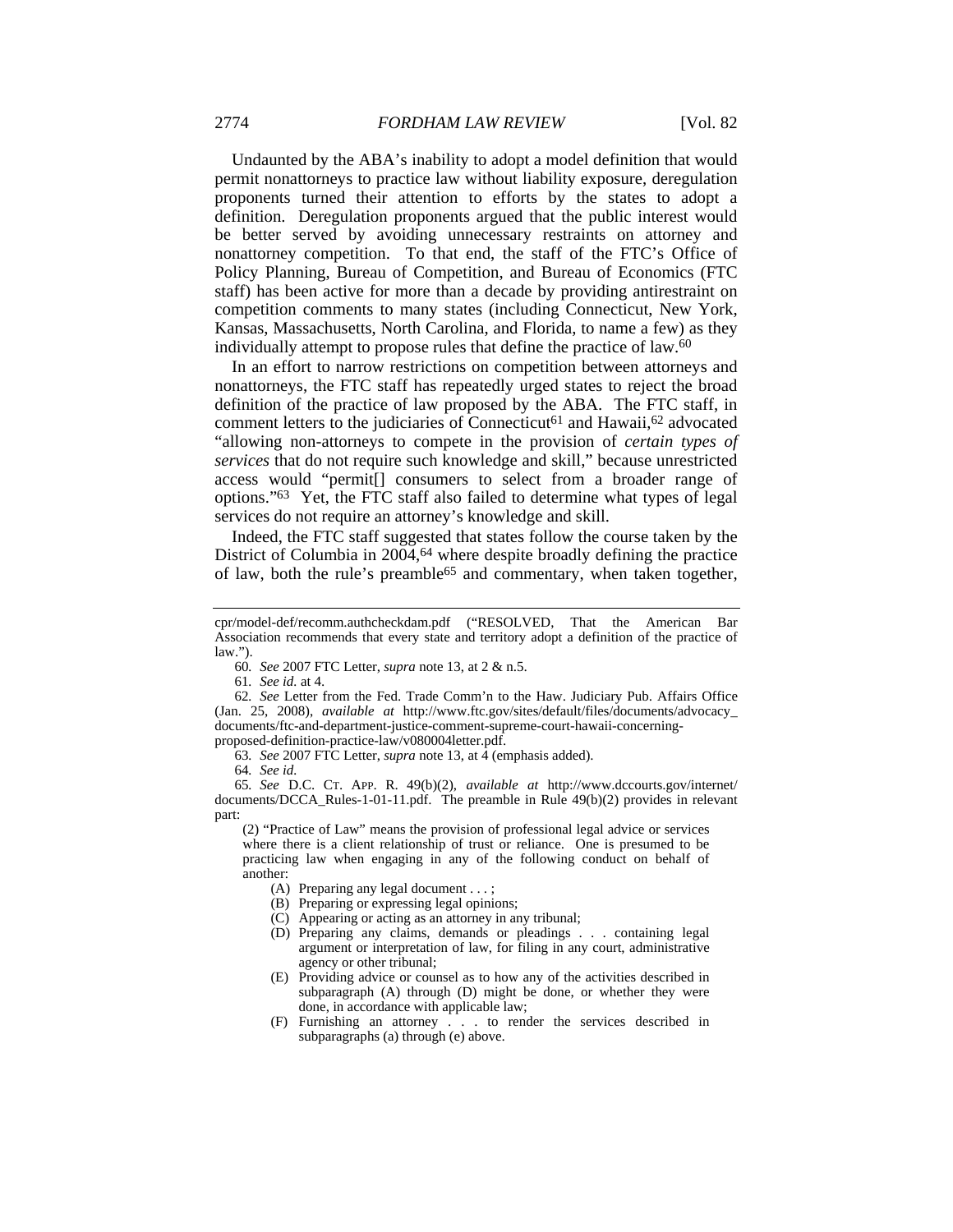narrow the definition by creating a rebuttable presumption *against* inclusion of certain *actors* in the definition of the practice of law. Specifically, the commentary to D.C. Court of Appeals Rule 49 states in pertinent part:

The presumption that one's engagement in one of the enumerated activities is the "practice of law" may be *rebutted* by showing that there is no client relationship of trust or reliance, or that there is no explicit or implicit representation of authority or competence to practice law, or that both are absent. . . . Tax accountants, real estate agents, title company attorneys, securities advisors, pension consultants, and the like, who do not indicate they are providing legal advice or services based on competence and standing in the law [are specifically excluded from the definition of] the practice of law*, because their relationship with the customer is not based on a reasonable expectation that learned and authorized professional legal advice is being given*. 66

Stated differently, the FTC staff (also unable to determine what constitutes routine legal matters) defaulted to providing an exemption that would allow certain nonattorneys to practice law and suggesting instead that states create a *safe harbor warning* that "no attorney-client relationship exists" when consumers of legal services use nonattorneys to resolve their legal issues.67 These FTC proposals illustrate that concerns about increasing competition outweigh concerns for the public's safety.

Seemingly mindful of this criticism, the FTC staff also suggested that specific written warnings about the use of nonattorney legal service providers might provide added safety protections to the public amid concerns that consumers may be harmed when they obtain legal services from nonattorneys whom consumers believe can provide comparable services. Specifically, the FTC staff advocateed that states mandate that consumers of legal services who might rely on nonattorneys "for services that *draw close* to those requiring the skill and knowledge of an attorney" be given some "*written notice* explaining the risks involved in proceeding . . . without an attorney,"68 purportedly to give consumers the opportunity "to make an informed choice about whether to use non-attorney [legal service providers]."<sup>69</sup>

However, neither the FTC staff's proposed exclusion of certain actors from the definition of the practice of law, nor this consumer warning sufficiently protects consumers who need legal assistance. The proposed safe harbor warning, in particular, fails to address those instances where unsophisticated legal service consumers are unaware of their legal needs to reasonably appreciate the risks that they would be assuming when they

 <sup>66.</sup> *Id.* R. 49(b)(2) cmt. (emphasis added).

 <sup>67. 2007</sup> FTC Letter, *supra* note 13, at 7–8; *see also* Letter from the Fed. Trade Comm'n to the Haw. Judiciary Pub. Affairs Office, *supra* note 62, at 8–9.

 <sup>68. 2007</sup> FTC Letter, *supra* note 13, at 7–8 (emphasis added) (citing *In re* Opinion No. 26 of the Committee on the Unauthorized Practice of Law, 654 A.2d 1344, 1363 (N.J. 1995)).

<sup>69</sup>*. Id.* at 8.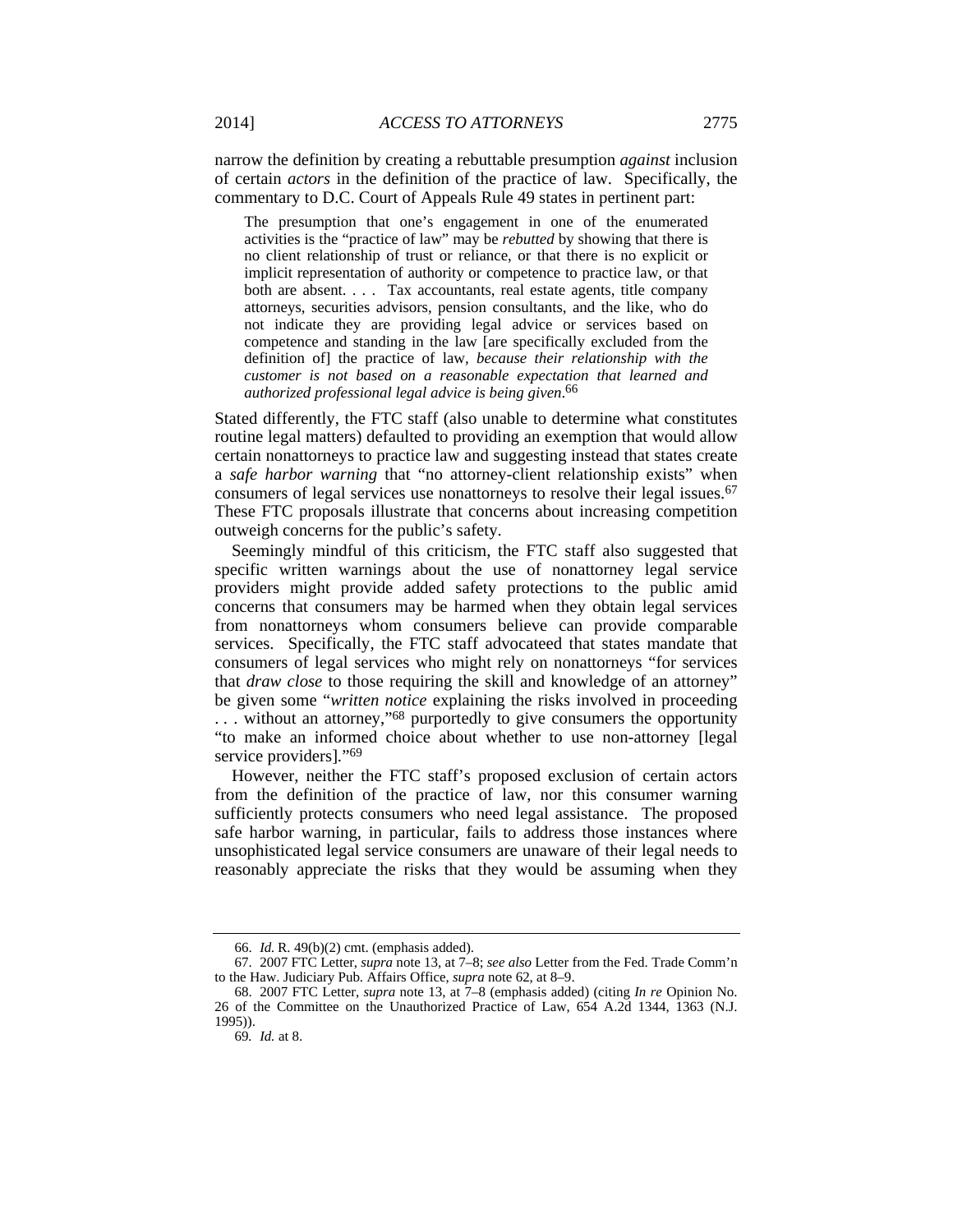nevertheless engage a nonattorney.<sup>70</sup> The FTC staff proposals also deny legal service consumers the essential "reliance element" of most claims arising from receipt of inadequate or incompetent legal services from nonattorney providers. Moreover, they erode a certain degree of assurance that nonattorney legal services are sufficient. Finally, and more importantly, the proposals completely ignore the premise upon which arguments for deregulation are based: consumers are seeking assistance for their legal matters and, *but for* the perceived associated costs, would have retained an attorney and would have received the associated professional and ethical protections.

## 2. The Antimonopoly Movement's Creation of a Two-Tiered Market for Legal Services

To stabilize the quality of legal services offered by nonattorney providers, there are proposals to delineate between "qualified" and "unqualified" laypersons by use of a "certification program" for nonattorneys.<sup>71</sup> Primarily, some argue that permitting these designated nonattorneys to provide legal service in the areas where the legal needs are unmet would help provide low- and moderate-income individuals with better access to justice. Secondarily, it is argued that some designation between qualified and unqualified nonattorneys would assist consumers in avoiding those market imperfections that prevent full consumer protections, including the information asymmetry dilemma discussed above. Here, as that argument continues, consumers are permitted to knowingly choose an uncertified nonattorney and assume the risk of receiving lower-quality legal services in pursuing a cheaper avenue to legal assistance.<sup>72</sup>

Addressing the latter rationale for this proposal first, societal protections are not greatly improved simply by employing such designations. These labels certainly are more tolerable than the FTC staff–proposed consumer

<sup>70</sup>*. See infra* Part II.B.2.

 <sup>71.</sup> In 1995, the ABA issued a report suggesting that states consider registration, certification, and licensing of nonattorneys to ensure competence. *See* AM. BAR ASS'N COMM'N ON NONLAWYER PRACTICE, NONLAWYER ACTIVITY IN LAW-RELATED SITUATIONS: A REPORT WITH RECOMMENDATIONS 144–47 (1995); *id.* at 147 ("Certification may be a valuable tool to inform the public of those qualifications or credentials considered to be appropriate for nonlawyer activities while still providing the public with a free choice of providers. Certified nonlawyers may publish their superior qualifications and even charge a higher fee. The public would be free to place its own value on certification and choose to pay or not pay any higher fee that may result."); *see also* Michael S. Knowles, Note, *Keep Your Friends Close and the Laymen Closer: State Bar Associations Can Combat the Problems Associated with Nonlawyers Engaging in the Unauthorized Practice of Estate Planning Through a Certification Program*, 43 CREIGHTON L. REV. 855, 885 (2010) (proposing the use of certification programs for estate planning, noting that "[u]nder a certification system, non-certified individuals are not proscribed from providing the regulated activity so long as non-certified individuals refrain from using the occupational title" (citing AM. BAR ASS'N COMM'N ON NONLAWYER PRACTICE, *supra*, at 146)).

<sup>72</sup>*. See* Turfler, *supra* note 9, at 1928; *see also* Derek A. Denckla, *Nonlawyers and the Unauthorized Practice of Law: An Overview of the Legal and Ethical Parameters*, 67 FORDHAM L. REV. 2581, 2595 (1999).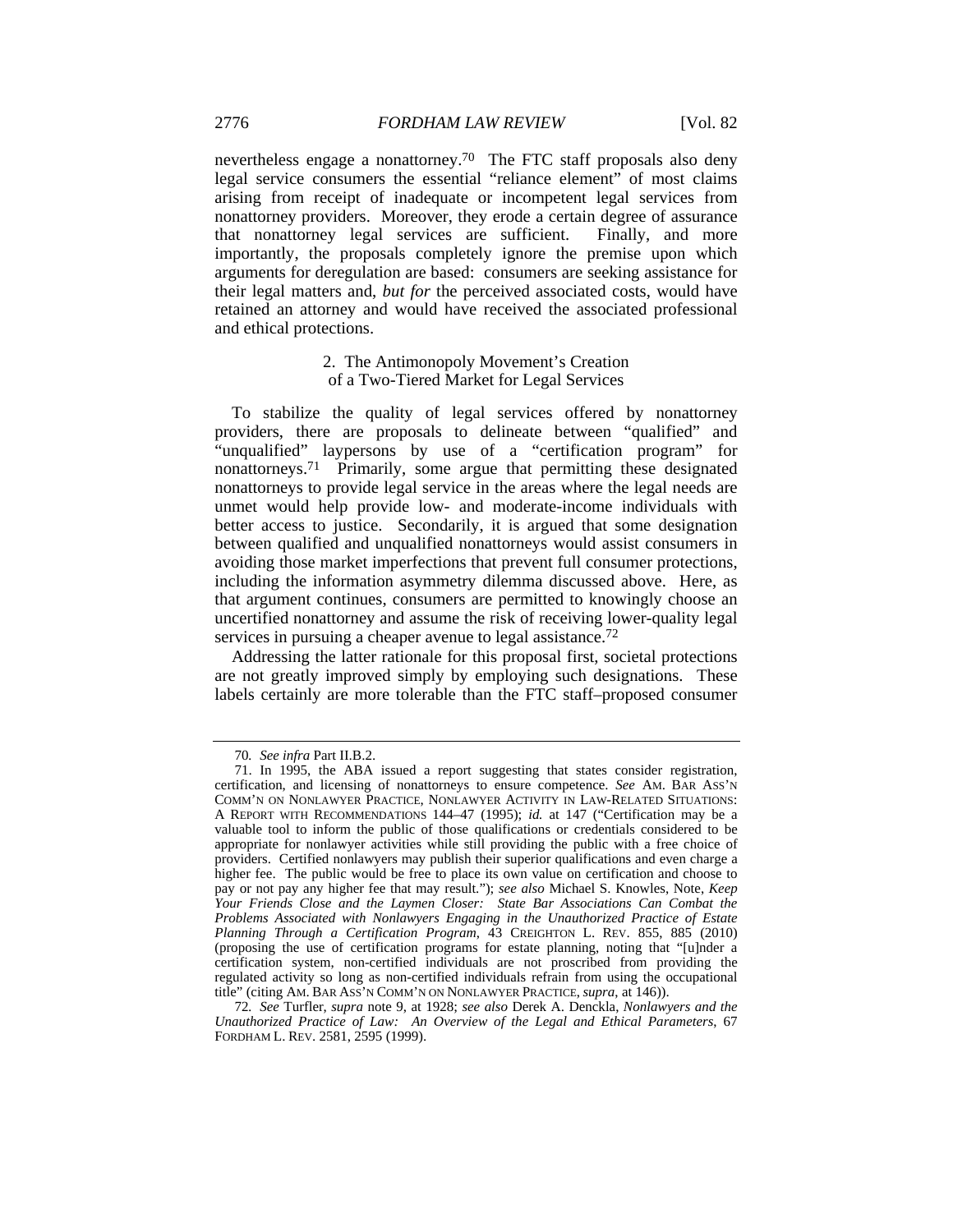warnings that make it all but impossible to bring a claim for wrongdoing, including negligence and fraud, by eliminating the reliance element. However, as previously identified, many legal services consumers cannot appreciate what they do not know.73 Consider the impact on those legal service consumers who, based on their self-diagnosed legal problem and seeking the most cost-effective resolution, choose the unqualified layperson.<sup>74</sup> They may be unaware of, or even ignore as unlikely, consequences that other alternatives might better resolve what may actually be more complex legal problems. Believing that their respective legal matter is simple and that the law permits nonattorneys (designated either qualified or unqualified) to provide legal services, these consumers might have a false sense of security that they could not make an incorrect and perhaps harmful selection. Without proof of sophistication, as previously illustrated, it would be difficult to suggest that these consumers are making knowing assumptions of the risk when they select the unqualified layperson.

The "access to justice" rationale underlying the qualified layperson proposal will not only fail to yield the desired result, but also will create a new problem: a two-tiered market for legal services—one for those clients who can afford to retain an attorney and another for low- and moderateincome individuals who also may need, but cannot afford, to hire an attorney. The group most in need of legal assistance would be relegated only to nonattorney providers.<sup>75</sup> This outcome is inapposite to the need to increase access to justice. Attorneys also seemingly would be relieved of their professional responsibility to society's underserved.76 Low- and moderate-income individuals, like the well-heeled, deserve to have their legal concerns addressed by attorneys.77 Access to justice, if it is to have any true meaning, must mean access to *equal* legal services.78 Nonattorneys do not provide equal services.

<sup>73</sup>*. See* Jon D. Levy, *The World Is Round: Why We Must Assure Equal Access to Civil Justice*, 62 ME. L. REV. 561, 573 (2010) ("Informed decision-making is a necessary prerequisite for meaningful participation. Informed decision-making recognizes the fundamental notion that choice is premised on information and a basic understanding of the consequences that flow from that choice.").

<sup>74</sup>*. See id.* at 572 ("We would never conclude that a person with a serious illness has been afforded meaningful access to health care if that person is permitted to enter the hospital and make use of its facilities, but without the involvement of a trained doctor.").

<sup>75</sup>*. See id.* at 562 ("[T]he decisions that get made in civil courts have life-altering consequences. The outcome in a single case frequently has a ripple effect that extends far beyond the participants, reaching their families, neighbors, communities, employers, and others.").

<sup>76</sup>*. See infra* Part IV.A.

 <sup>77.</sup> Weinstein, *supra* note 56, at 72 ("We can imagine how permitting people with less rigorous, and presumably less expensive, training to serve certain parts of the market could expand access to justice for middle class and underclass Americans . . . . But that idea also threatens a future in which people with lesser means are served by lesser-qualified, less welltrained legal service providers who would likely wield less authority on their behalf.").

 <sup>78.</sup> Levy, *supra* note 73, at 563 ("Society has a vital stake in assuring equal access to justice because it is not possible for our democracy to sustain the rule of law without it. Our nation's founders understood this fundamental truth."); *id.* at 572 ("Central to a new vision is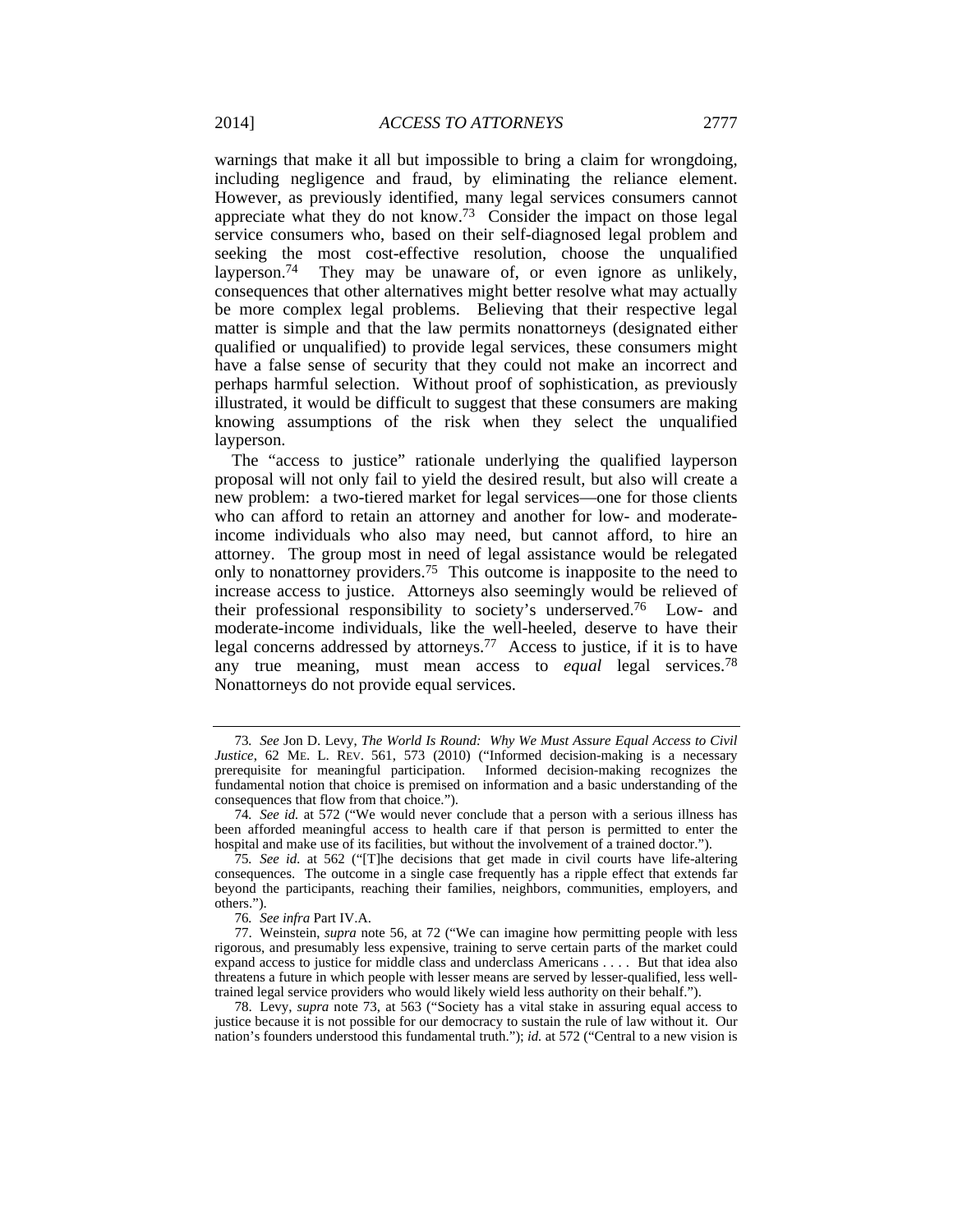## III. THE "ABSENCE OF CONSUMER HARMS OR COMPLAINTS" ARGUMENT IS A RED HERRING

Opponents of UPL restrictions generally argue, "We are not aware of evidence of consumer harm arising from [the provision of legal services by nonattorneys) that would justify foreclosing competition."<sup>79</sup> Some opponents of UPL restrictions also maintained that "complaints about the unauthorized practice of law in most states did not come from consumers, the potential victims of such conduct, but from attorneys."80 These frequently made arguments actually overlook resulting harms and fail to take into account that the empirical studies relied upon are limited in scope81 because either the studies focused on the absence of consumer complaints to state bar committees, the absence of complaints lodged in connection with certain types of administrative proceedings,82 or the absence of complaints about particular actors in limited proceedings.83

a clear understanding of what equal access to justice means . . . . '[P]eople require access to the courts, to administrative agencies and other forums that is meaningful, with representation by qualified counsel, the opportunity to physically enter the court or other forum and to understand and to participate in the proceedings, and the assurance that their claims will be heard by a fair and capable decision-maker and decided pursuant to the rule of law.'" (quoting JUSTICE ACTION GRP., JUSTICE FOR ALL: A REPORT OF THE JUSTICE ACTION GROUP 5 (2007))).

 <sup>79. 2007</sup> FTC Letter, *supra* note 13, at 8; *see also* Fischer, *supra* note 5, at 139 ("In reality, there is strikingly little case law involving injury to individuals from unauthorized practice." (citing Barlow F. Christensen, *The Unauthorized Practice of Law: Do Good Fences Really Make Good Neighbors—Or Even Good Sense*?, 1 AM. B. FOUND. RES. J. 159, 200 (1980))); Leef, *supra* note 5 ("Bar supporters argue that without UPL statutes, incompetent or dishonest practitioners would harm consumers. But that is a case of looking only at the supposed hazards of a free market while ignoring the palpable benefits."); Rhode, *Professional Monopoly*, *supra* note 5, at 37 ("Whether lay activity presents a comparable problem for consumers is a matter of some dispute, even among bar officials.").

 <sup>80. 2007</sup> FTC Letter, *supra* note 13, at 8; *see also* Fischer, *supra* note 5, at 139 ("An examination of 144 reported unauthorized practice cases from 1908 to 1969 indicates only twelve that involve actual injury to anyone. The vast majority of such actions have been brought by the bar as a result of committee investigations against potential dangers of such an injury, not direct complaints by consumers."); Leef, *supra* note 5 ("Experience shows that the vast majority of UPL cases are brought by bar organizations, not injured consumers. Actual cases of harm to clients due to incompetent or dishonest nonattorney assistance are rare."); Rhode, *Professional Monopoly*, *supra* note 5, at 33 (noting, in a 1979 study, "Of the 1188 inquiries, investigations, and complaints reported by chairmen responding [to a question about consumer complaints], only 27 (2%) reportedly arose from customer complaints and involved specific customer injury").

 <sup>81. 2007</sup> FTC Letter, *supra* note 13, at 6 (citing Rhode, *Access to Justice*, *supra* note 5, at 407–08).

<sup>82</sup>*. See id.* at 6 (citing HERBERT M. KRITZER, LEGAL ADVOCACY: LAWYERS AND NONLAWYERS AT WORK 50–51 (1998); Rhode, *Access to Justice*, *supra* note 5, at 407–08) ("[L]ay specialists who provide bankruptcy and administrative agency hearing representation found that they performed as well as or better than attorneys.").

<sup>83</sup>*. See id.* For example, laypersons are assisting in bankruptcy filings, unemployment compensation appeals, and real estate transactions. *See* Rhode, *Professional Monopoly*, *supra* note 5, at 10 ("[M]ost enforcement focuses on laymen, especially those seeking to prepare documents of legal significance and to provide related advice. . . . [A]mong those triggering the most visible unauthorized practice controversy are real estate brokers who draw up documents or counsel parties in real property transfers, and uncontested divorce services . . . . Other principal areas of bar concern include lay involvement in insurance,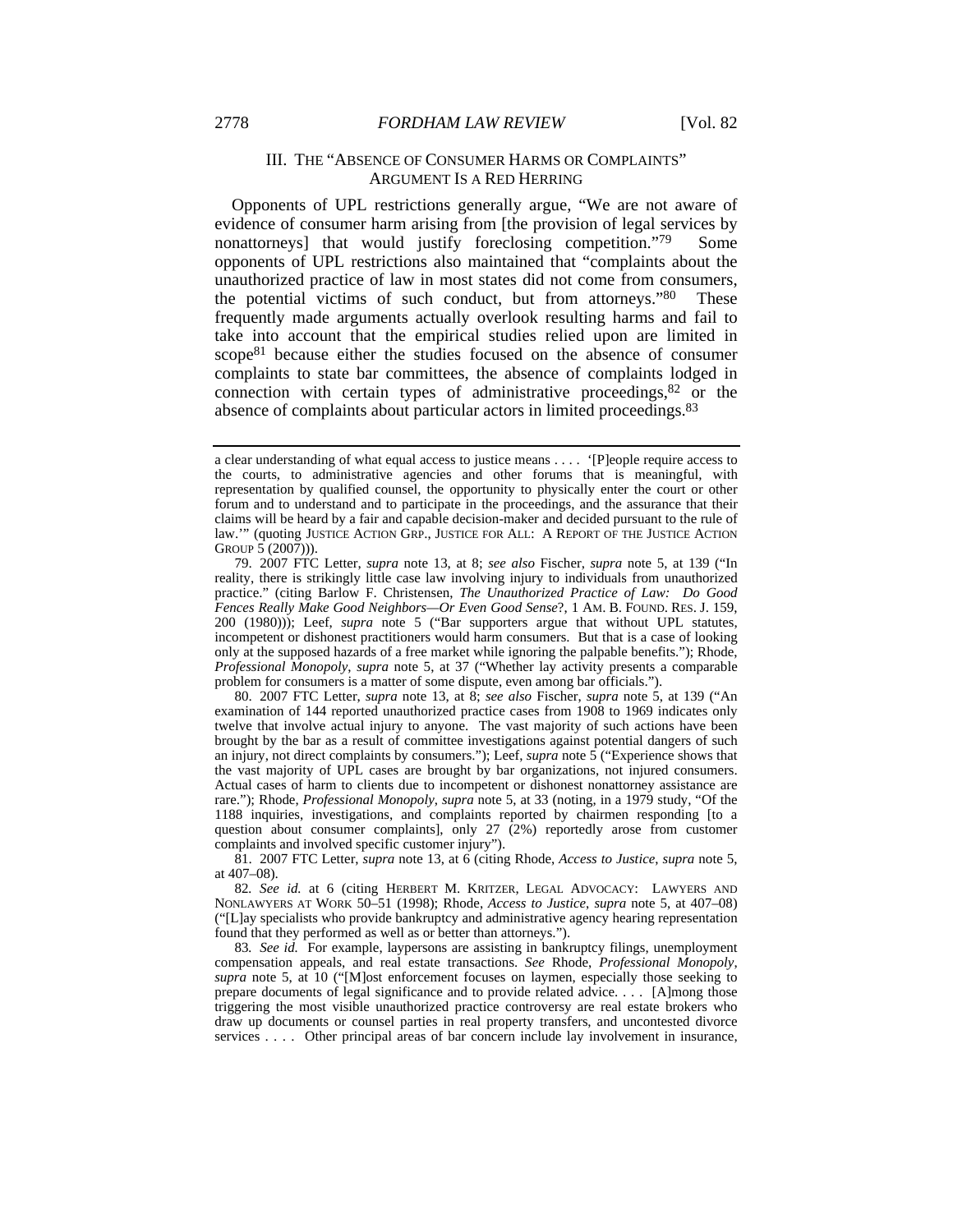#### *A. Consumer Harms Abound*

Recently, the New York State Bar Association's Committee on Unlawful Practice of Law recommended updating existing UPL rules after hearing testimony about the varying degrees of harm and injury that arise from unlawful law practice in matters involving identity theft, bank fraud, reverse mortgage scams targeting the elderly, immigration, and illegal real estate schemes.<sup>84</sup> To enhance deterrence, New York recently amended its UPL rules to make violations a felony, up from a simple misdemeanor, if the violation substantially damages the consumer.85 In July 2013, Connecticut also raised the penalty for UPL violations to a felony when the Chief State's Attorney highlighted some egregious cases where nonattorneys scammed victims, offering worthless legal services.<sup>86</sup> He noted that although there were previous cases deserving criminal prosecution, the penalty under the then existing rule was too limited to justify devoting his limited prosecutorial resources to the effort.87 Proponents similarly noted that increasing jeopardy would have a deterrent effect.88

In 2012, the ABA undertook its fourth review of state UPL enforcement authorities, inquiring into complaints about nonattorney providers.89 Of the

85. Effective November 1, 2013, it is a class E felony when a person:

- (1) falsely holds himself or herself out as a person licensed to practice law in this state, a person otherwise permitted to practice law in this state, or a person who can provide services that only attorneys are authorized to provide; and
- (2) causes another person to suffer monetary loss or damages exceeding one thousand dollars or other material damage resulting from impairment of a legal right to which he or she is entitled.

N.Y. JUD. LAW § 485-a (McKinney Supp. 2014). The New York State Attorney General also was recently authorized to prosecute UPL violations—either as a misdemeanor or felony. *See id.* § 476-a. The enhanced penalty applies to both individuals and businesses that seek to offer legal advice using a nonlegal title. *Id.*

86*. See* Mark Dubois, *Opinion: The Authorized Practice of Law*, CONN. L. TRIB., July 29, 2013, at 30.

87*. Id.*

88*. Id.*

 89. The ABA Committee's questionnaire was sent electronically to all U.S. jurisdictions. *See* AM. BAR ASS'N STANDING COMM. ON CLIENT PROT., 2012 SURVEY OF UNLICENSED PRACTICE OF LAW COMMITTEES (2012) [hereinafter ABA 2012 UPL SURVEY], *available at* http://www.americanbar.org/content/dam/aba/administrative/professional\_responsibility/201 2\_upl\_report\_final.authcheckdam.pdf. The ABA Committee incorporated responses to its 2009 ABA UPL Survey for those jurisdictions that failed to respond to its 2012 ABA UPL Survey. *Id.* Nine states (Georgia, Kansas, Massachusetts, Michigan, Minnesota, Nevada,

debt collection, bankruptcy, immigration, trust, and probate matters, as well as lay appearances before administrative agencies.").

<sup>84</sup>*. See* COMM. ON UNLAWFUL PRACTICE OF LAW, PROPOSAL TO ENACT NEW SECTION 485-A AND AMEND SECTION 486 AND 495(3) OF THE JUDICIARY LAW 2, *available at* http://www.nysba.org/workarea/DownloadAsset.aspx?id=33686 ("It had been previously perceived that violations of these sections against the unlawful practice of law were not considered a public menace but merely an attempt by the legal profession to 'protect their own interest.' At hearings held by the Committee, testimony has been elicited from judges, lawyers and citizens groups from all over the state that detailed the prevalence of identity theft, bankruptcy fraud, reverse mortgage scams that target the vulnerable elderly, widespread immigration abuse, and illegal real estate schemes that deprive citizens of their home equity and even ownership of their homes.").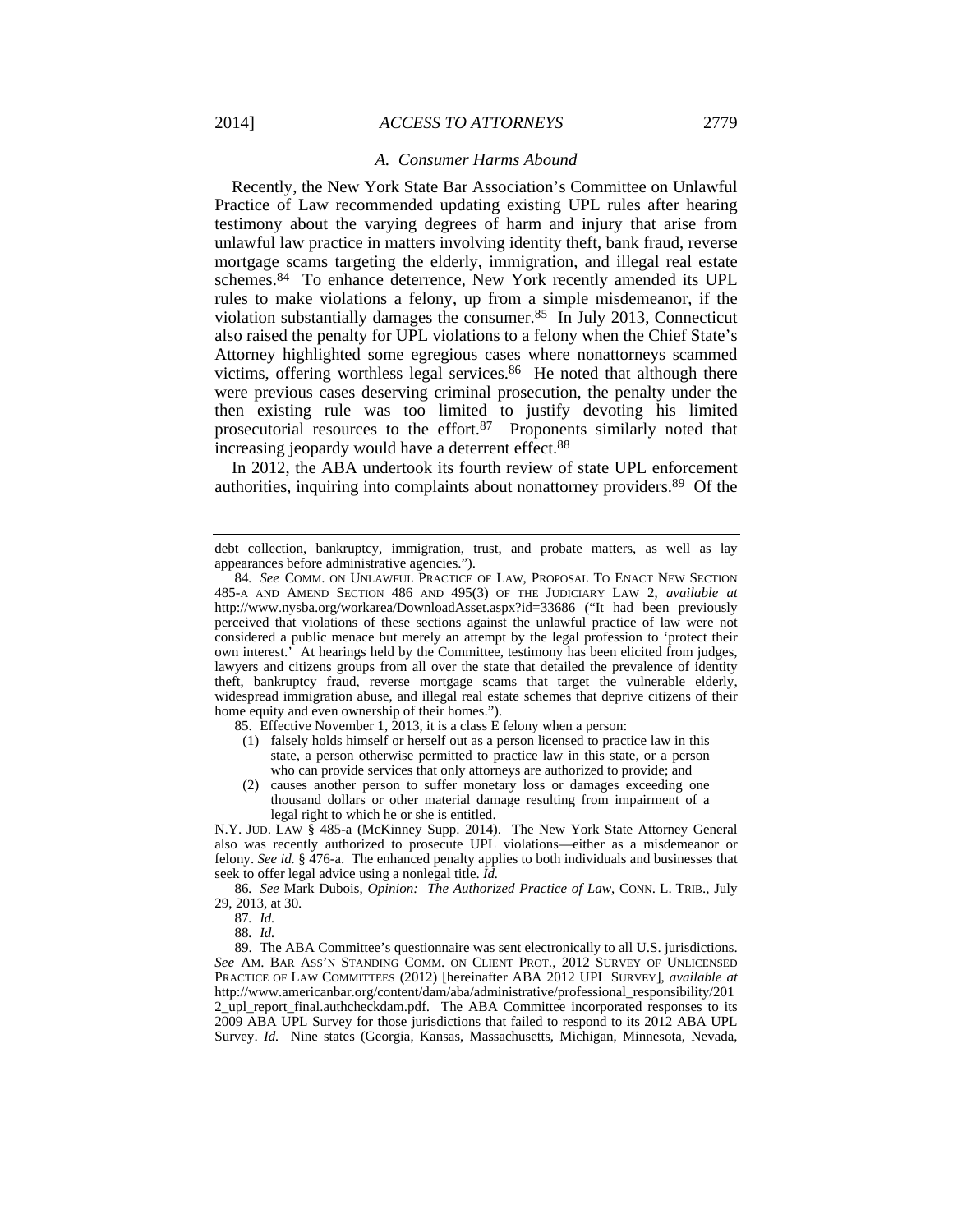twenty-nine bar committees that responded, twenty-five noted (without identifying the source of the complainant) that they had received complaints about website services, document preparers, and form shops.90 Most indicated that the violating actors were *notarios* practicing immigration law and nonattorneys providing legal advice and documents about real estate closings, foreclosures, divorces, and mortgage modifications.91

Nonattorney-operated, self-help online sites that provide legal services, which have proliferated in recent years, are also responsible for considerable consumer harm. Many represent that they perform the same services as a law firm but at lower costs, provide confusing representations of legal expertise, and often imply that prepared documents are reviewed by attorneys, all while disclaiming the existence of an attorney-client relationship or the reliability of the prepared document and requiring mandatory arbitration of all claims.<sup>92</sup> Unfortunately, consumers who rely on these nonattorney legal service providers have been harmed when they obtained one-size-fits-all documents based on inaccurate or out-of-date forms that were not in compliance with the state law that neither resolved their legal issues, nor were subject to any attorney review.93 Nevertheless, the injured consumers were generally without adequate recourse—even though the service provider selected the particular form, created the document based on a prompted consumer profile, and, in some cases, filed the completed documents on the consumers' behalf.94 Claims of deceptive trade practices, misrepresentation or breach of contract could be found to be outside of a court's jurisdiction.

New Hampshire, Rhode Island, and South Carolina) failed to respond to the 2009 and the 2012 ABA UPL Surveys. *See id.* at chart III.

<sup>90</sup>*. See id.* chart III.

<sup>91</sup>*. Id.*

<sup>92</sup>*. See, e.g.*, *About Us*, LEGALZOOM, http://www.legalzoom.com (last visited Apr. 26, 2014) (advertising itself as the "leading, nationally recognized legal brand for small business and consumers in the United States").

<sup>93</sup>*. See, e.g.*, Susan D. Phillips, *Bar Association Facilitating Access to Legal Services*, COURIER-J., Jan. 11, 2014, at A10 (discussing how pro se litigants using forms provided by nonattorneys—sometimes downloaded from the internet at substantial cost—could lead to significant harm due to the failure to file proper motions or request appropriate remedies).

<sup>94</sup>*. See* LegalZoom.com, Inc. v. McIllwain, No. CV-12-1043, 2013 WL 5497717, at \*2 (Ark. Oct. 3, 2013) (enforcing, despite a divided Arkansas Supreme Court, LegalZoom's mandatory arbitration of "all disputes and claims . . . whether based in contract, tort, statute, fraud, misrepresentation, or any other legal theory"). Nevertheless, at least four state bar association committees have also found that the company violated their UPL restrictions. *See* Unauthorized Practice of Law Comm., Informal Op. 2008-01, at 1–2 (2008), *available at* http://www1.ctbar.org/sectionsandcommittees/committees/UPL/08-01.pdf; Bd. on the Unauthorized Practice of Law of the Supreme Court of Ohio, Advisory Op. UPL 2008-03 (2008), *available at* http://www.supremecourt.ohio.gov/Boards/UPL/advisory\_opinions/ UPLAdvOp\_08\_03.pdf; Penn. Bar Ass'n Unauthorized Practice of Law Comm., Formal Op. 2010-01, at 4–6 (2010), *available at* http://pabar.org/public/committees/UNA01/Opinions/ 2010-01LglDocumentPreparation.pdf.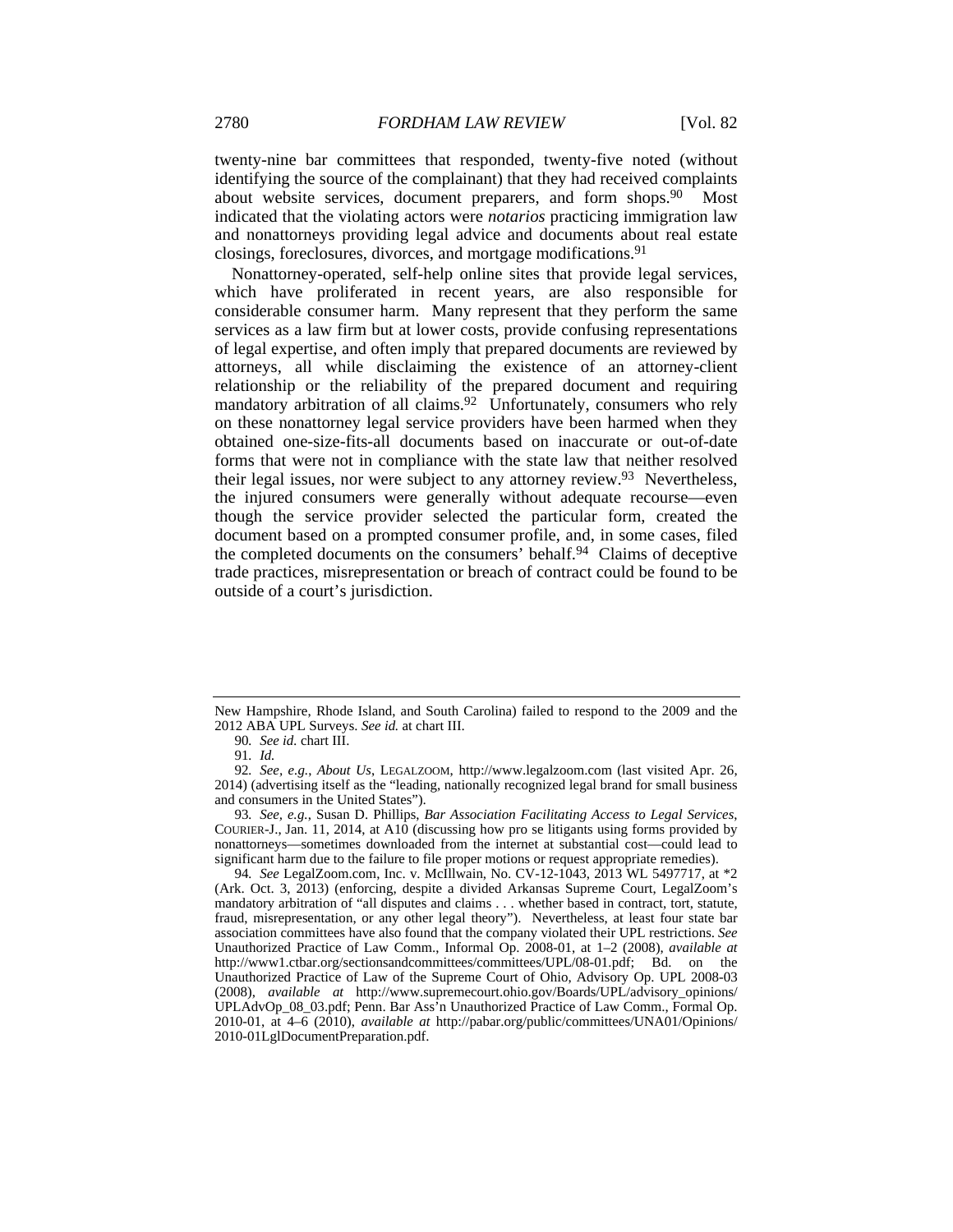## 2014] *ACCESS TO ATTORNEYS* 2781

#### *B. Consumer Complaints: Knowing Where To Look*

The lack of consumer complaints against nonattorney legal service providers arguably is due to the nature of the product purchased. As demonstrated in Part II, many legal service consumers have inadequate information and very little experience with the legal system to enable them to knowingly judge the quality of the legal services received. For example, a 2009 study conducted by the LSC found that low-income households encounter two to three legal problems a year but seek assistance from an attorney (privately or publicly funded) only one-fifth of the time.95 The data from another study similarly suggests that "[a]bout a quarter of middleincome individuals and between a fifth to half of low-income individuals" took no action in response to legal problems.96

If critics of UPL restrictions only review state disciplinary actions or letters to state bar committees to discern consumer complaint levels, they will overlook other sources that may reveal consumer dissatisfaction with nonattorney legal service providers. As illustrated above, most of these consumers generally level their complaints through nontraditional channels, choosing instead to post complaints on the internet through personal or company-based social media websites, or they direct complaint letters or angry calls to the legal service providers, local better business bureau or state attorney general's office. Those who would complain about UPL violations are not even aware of where to complain. Generally the information in the marketplace is about avoiding UPL restrictions, not how to hold individuals accountable. Arguably, the cost of bringing an action against the nonattorney legal service provider would be a barrier as well. It strains the imagination to reason that most unsatisfied consumers now will retain an attorney to proceed against the nonattorney provider to challenge a liability disclaimer or to file a claim for fraud or breach of contract when, for economic reasons, they failed to consult an attorney regarding their initial legal problem.

Finally, critics ignore that consumers of nonattorney legal services typically have little recourse upon receipt of inadequate and incompetent services. They are stymied by the general absence of privity necessary to maintain a malpractice action and generally lack standing to bring action for the unauthorized practice of law. In fact, most jurisdictions deny

<sup>95</sup>*. See* Rhode, *Access to Justice*, *supra* note 5, at 534 (citing LEGAL SERVS. CORP., DOCUMENTING THE JUSTICE GAP IN AMERICA: THE CURRENT UNMET CIVIL NEEDS OF LOW-INCOME AMERICANS 1–13 (2009), *available at* http://www.lsc.gov/pdfs/documenting\_the\_ justice\_gap\_in\_america\_2009.pdf).

<sup>96</sup>*. See id.* (citing Gillian Hadfield, *Higher Demand, Lower Supply?: A Comparative Assessment of the Legal Resource Landscape for Ordinary Americans*, 37 FORDHAM URB. L.J. 129, 135–42 (2010)). Apart from highlighting how infrequently consumers enter the market for legal services, the survey findings raise additional questions for future study, including: (1) why low and moderate income individuals choose not to seek legal advice from attorneys; (2) what, if any, alternatives are being employed to resolve the legal problems assuming that many are aware that redressable legal problems exists; and (3) whether the legal problems were satisfactorily resolved. Responses to these questions are necessary before measures to expand the legal service market should be entertained.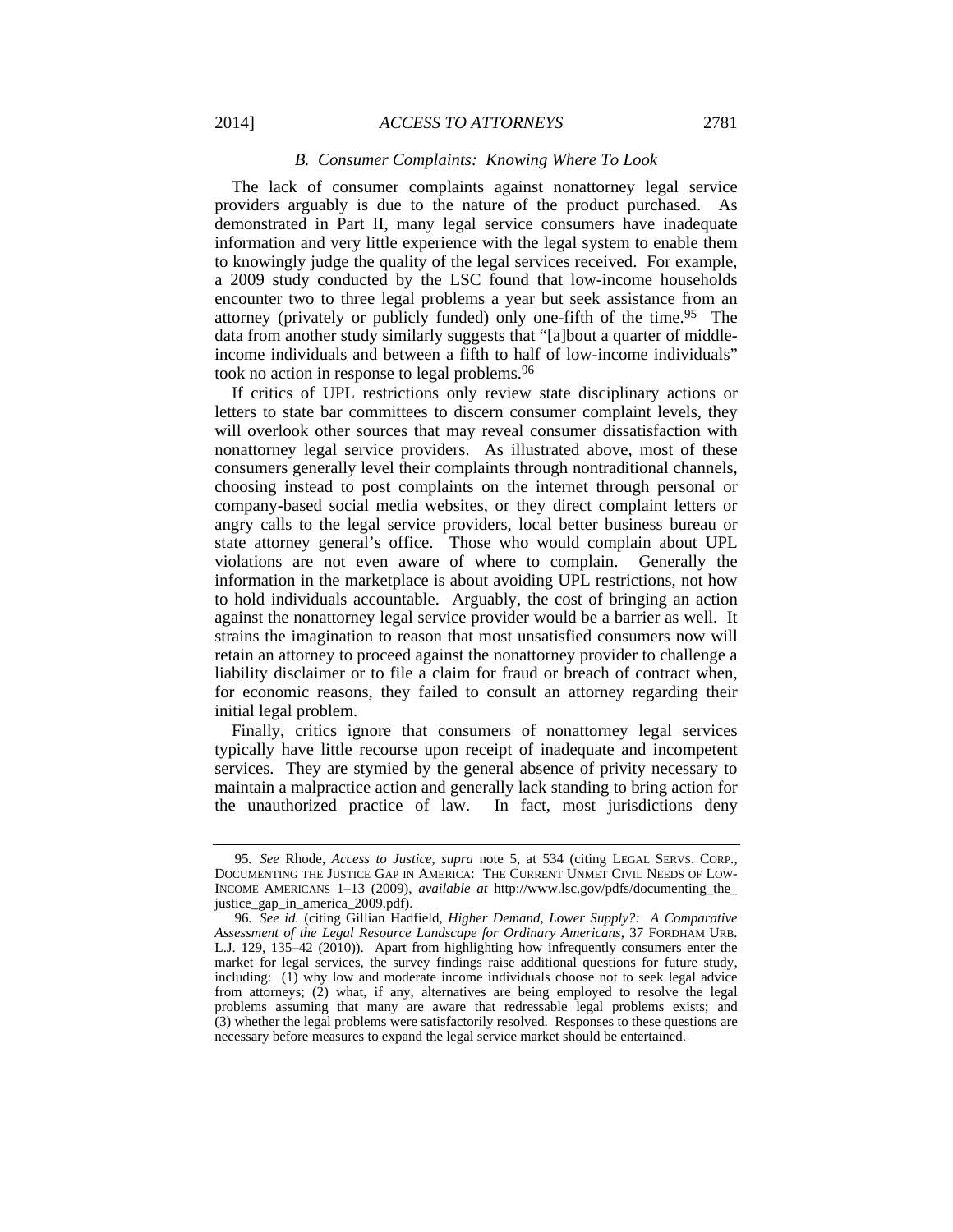consumers the ability to maintain a private right of action for the unauthorized practice of law. $97$  Only six states, and the District of Columbia, recognize a private right of action for aggrieved parties to sue for violations of the UPL restrictions.98 Even where the private right of action exists, however, the aggrieved party is required first to understand both that a harm has occurred and that the right to sue for UPL violation exists. As previously mentioned, most consumers have little prior experience against which to compare the present service received from nonattorneys and probably have limited resources upon which to pursue such a timeconsuming action for private damages. In Illinois, only attorneys have standing to sue, based on the notion that the unlicensed person is infringing upon the rights of one who is properly licensed.<sup>99</sup>

## IV. MEANINGFUL ACCESS TO JUSTICE REQUIRES ACCESS TO AFFORDABLE ATTORNEYS

In light of the weaknesses of the free-market proponents' argument, this Part asserts that the solution to the access-to-justice problem can be found by increasing attorney availability to the underserved through funding and mandatory pro bono requirements and by ensuring that those engaged in UPL are punished appropriately.

## *A. The Profession's Role in Increasing Access*

Too few available attorneys to meet the needs of the populace is a problem that the legal profession must address. Rising legal costs, while a consideration, may not be the sole obstacle that prevents a large number of low- and moderate-income individuals from seeking legal counsel and advice from attorneys. Other factors, including language and structural and information barriers, play a significant role in directing clients away from

*Id.*; *see also* Appendix B.

<sup>97</sup>*. See* Susan D. Hoppock, Note, *Enforcing Unauthorized Practice of Law Prohibitions: The Emergence of the Private Cause of Action and Its Impact on Effective Enforcement*, 20 GEO. J. LEGAL ETHICS 719, 733–34 (2007).

<sup>98</sup>*. Id.* ("A few jurisdictions, including Alabama, Washington, West Virginia, Arkansas, Texas, and the District of Columbia recognize the ability of any aggrieved party to sue UPL violators." (footnotes omitted)); *see also* Greenspan v. Third Fed. Sav. & Loan Ass'n, 912 N.E.2d 567, 572 (Ohio 2009). In *Greenspan*, the court recognized that no private cause of action for the unauthorized practice of law existed prior to the General Assembly's 2004 amendment to OHIO REV. CODE ANN. § 4705.07 (LexisNexis 2013). *Greenspan*, 912 N.E.2d at 572. However, noting its exclusive jurisdiction over unauthorized practice of law claims, the court opined,

<sup>[</sup>T]he General Assembly avoided invading this court's exclusive jurisdiction over the practice of law by creating a statutory scheme under which a claimant may commence a civil action for the unauthorized practice of law only "upon a finding by the supreme court that the other person has committed an act that is prohibited

by the supreme court as being the unauthorized practice of law."

 <sup>99.</sup> Hoppock, *supra* note 97, at 734 ("Illinois recognizes the right of licensed attorneys to sue UPL violators on a theory that UPL 'constitutes an infringement upon the rights of those who are properly licensed, [therefore] attorneys and law firms have standing to bring a cause of action for such unauthorized practice.'" (quoting Richard F. Mallen & Assocs., Ltd. v. Myinjuryclaim.com Corp., 769 N.E.2d 74, 76 (Ill. App. Ct. 2002))).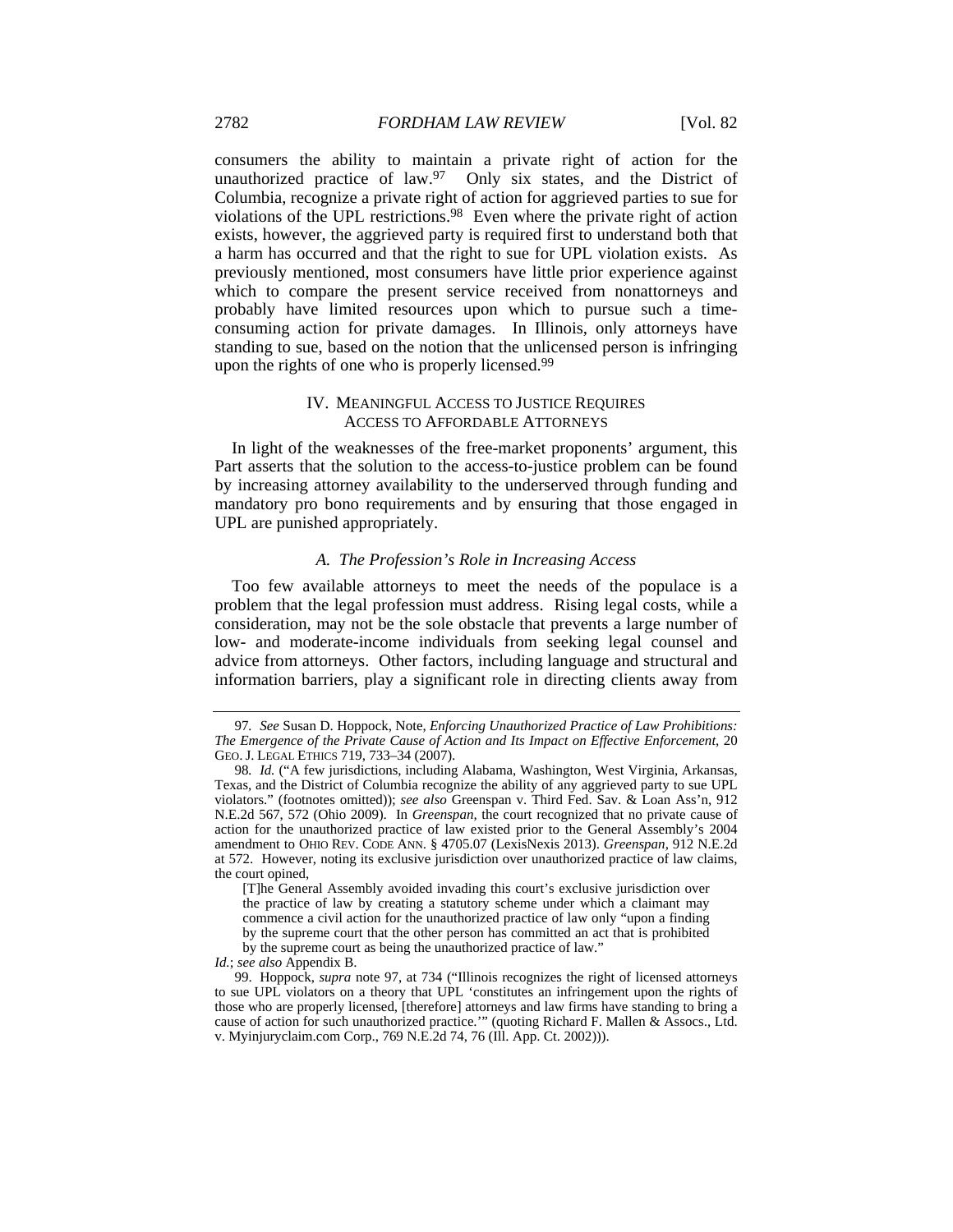attorneys.100 Clearly, additional research is needed to determine what drives potential clients away from attorneys and toward nonattorneys.

Attorneys know that more must be done in the meantime to help meet the legal needs of low- and moderate-income individuals before wholesale policy changes to the legal profession occur that would enable nonattorneys to engage in the practice of law without restriction. State courts and state bar committees have endeavored to find a solution for some time. In response to the large number of unrepresented litigants in both the family and civil courts in Kentucky, for example, the Louisville Bar Association (LBA) joined forces with the Kentucky Supreme Court Access to Justice Committee and the Legal Aid Society to help provide some needed assistance.101 The LBA's Pro Bono Consortium of volunteer attorneys, judges, and representatives of the Legal Aid Society and the University of Louisville Brandeis School of Law, for example, have developed a series of self-help legal forms for individual use (alone or with minimal assistance) in divorce, child support, custody and visitation proceedings.102 The forms are available through the Jefferson County Circuit Court Clerk's Office and the Legal Aid Society. Twice monthly, the LBA Pro Bono Consortium offers free clinics at the Jefferson County Judicial Center to inform potential litigants of how to properly complete and file the necessary forms.103 While these actions work to help the unrepresented client better navigate the judicial system, everyone involved acknowledges that it is no substitute for having attorney representation at these proceedings.

Full representation by an attorney is necessary in many instances to ensure that a person knows his or her legal rights, makes informed decisions, and, if the representation involves administrative or judicial proceedings, is competently represented before the tribunal. Fully represented parties receive benefits that affect not just their own lives, but the lives of those around them.104 One study that examined the difference in outcomes between represented and pro se parties found that the odds of success of the represented parties increased by 72 percent over their unrepresented counterparts. $105$  The benefits of representation are not limited to the success rate. If people feel that a lack of representation prevents them from meaningfully engaging in the legal system, they will view the government and that legal system cyncically.106 The ABA

106*. Id.* at 582–83.

<sup>100</sup>*. See* Vincent E. Doyle III, *Promoting Fairness In Immigration Matters*, N.Y. ST. B. ASS'N J., Oct. 2011, at 5, 5 ("Language issues, limited English proficiency and cultural barriers can render them vulnerable to exploitation by unscrupulous individuals who exact exorbitant fees to provide inadequate services . . . that actually harms their cases and makes it more difficult for a court to grant discretionary relief. Some respondents cannot afford to retain adequate legal services, or they simply may not know where to turn for help.").

<sup>101</sup>*. See* Phillips, *supra* note 93.

<sup>102</sup>*. See id.*

<sup>103</sup>*. Id.*

 <sup>104.</sup> Levy, *supra* note 73, at 573.

<sup>105</sup>*. Id.* at 573, 576 ("The research disclosed that tenants who proceeded without counsel achieved a generally favorable outcome 58 percent of the time, while those that had the benefit of counsel achieved a generally favorable outcome 85 percent of the time.").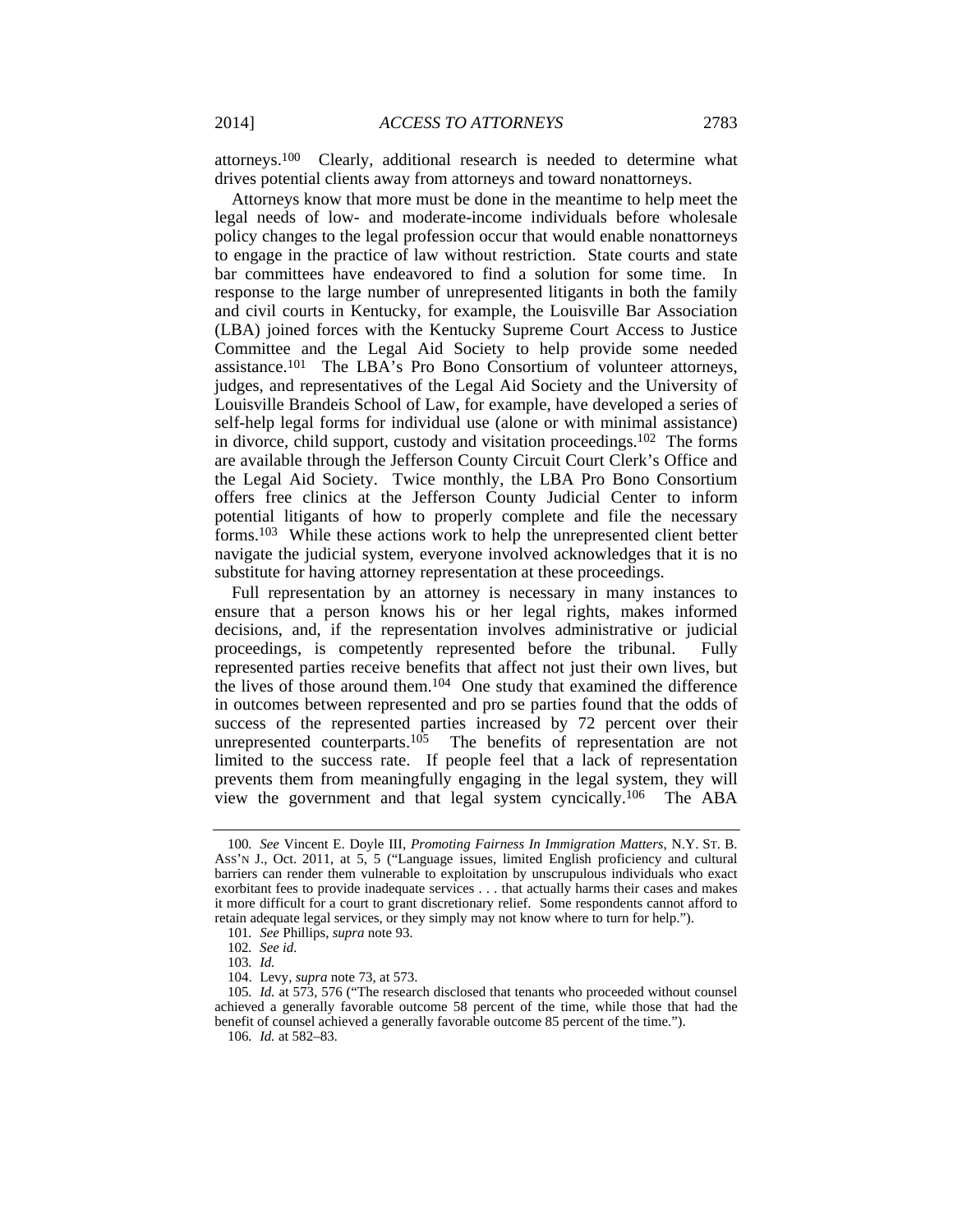recognized the importance of the right to an attorney for indigent civil litigants when it advocated for expanded access in 2006. Specifically, the ABA resolved:

That the American Bar Association urges federal, state, and territorial governments to provide legal counsel as a matter of right at public expense to low income persons in those categories of adversarial proceedings where basic human needs are at stake, such as those involving shelter, sustenance, safety, health or child custody  $\dots$ .<sup>107</sup>

Despite the fact that, in comparison to other developed countries, the United States has a higher percentage of lawyers per person, "fewer than 1 percent of American lawyers are in a legal services practice."108 In other words, for every group of 14,000 indigent or near-indigent people, there is only one full-time legal services lawyer.109 As a result, low- or middle-income individuals are likely to handle civil legal problems without legal representation.110 The growing frequency with which self-representation is occurring is indefensible.

Rule 6.1 of the ABA's Model Rules of Professional Conduct provides that every lawyer has a professional responsibility to provide legal services for those who are unable to pay.<sup>111</sup> Rather than eschewing responsibility and, as some would advocate, leaving it to nonattorneys to meet the legal needs of low- and moderate-income individuals, action by all members of the profession is required to ensure that those with legal needs are able to have a licensed attorney handle their matters.

Everyone should be aware by now of the ever-increasing budget cuts that have negatively impacted legal aid service providers nationwide in recent

<sup>107</sup>*. See* TASK FORCE ON ACCESS TO CIVIL JUSTICE, RESOLUTION ON CIVIL RIGHT TO COUNSEL (2006), *available at* http://view.officeapps.live.com/op/view.aspx?src= http%3A%2F%2Fwww.americanbar.org%2Fcontent%2Fdam%2Faba%2Fmigrated%2Flead ership%2F2006%2Fannual%2Fdailyjournal%2Fhundredtwelvea.authcheckdam.doc.

<sup>108</sup>*.* Combs & Bloom, *supra* note 26, at 51 (citing DEBORAH RHODE, ACCESS TO JUSTICE 3–4 (2004)).

<sup>109</sup>*. Id.* "That statistic does not include the lower middle class, many of whom are priced out of the legal market." *Id.*

<sup>110</sup>*. Id.*; *see also* Rhode, *Access to Justice*, *supra* note 5, at 534; *Steve Banks, Legal Aid's Chief Attorney, Predicts Budget Cuts Will Have Harsh Impact on Vulnerable New Yorkers, Urges City Council To Restore Funding for Civil Legal Services; Warns of Uncertainties That Affect Criminal Client Services*, LEGAL AID SOC'Y (May 16, 2011), http://www.legalaid.org/en/mediaandpublicinformation/inthenews/stevebanks,legalaidschiefattorney,predicts budgetcutswillhaveharshimpactonvulnerablenewyorkers.aspx [hereinafter *Steve Banks*] ("'We are mindful of the extreme financial difficulties that the City is facing. At the same time, these extraordinary economic conditions are having an especially harsh impact on low income New Yorkers and the need for the legal help that the Society provides to these struggling families and individuals is increasing exponentially,' Banks told the Council. 'We are forced to turn away eight out of every nine New Yorkers who seek our help.'"); Erik Eckholm, *Interest Rate Drop Has Dire Results for Legal Aid*, N.Y. TIMES, Jan. 18, 2009, at A12 ("Scores of legal aid societies that help poor people with noncriminal cases—like disputes over foreclosures, evictions and eligibility for unemployment benefits—are being forced to cut their staffs and services, even as requests for help have soared.").

 <sup>111.</sup> MODEL RULES OF PROF'L CONDUCT R. 6.1 (2013).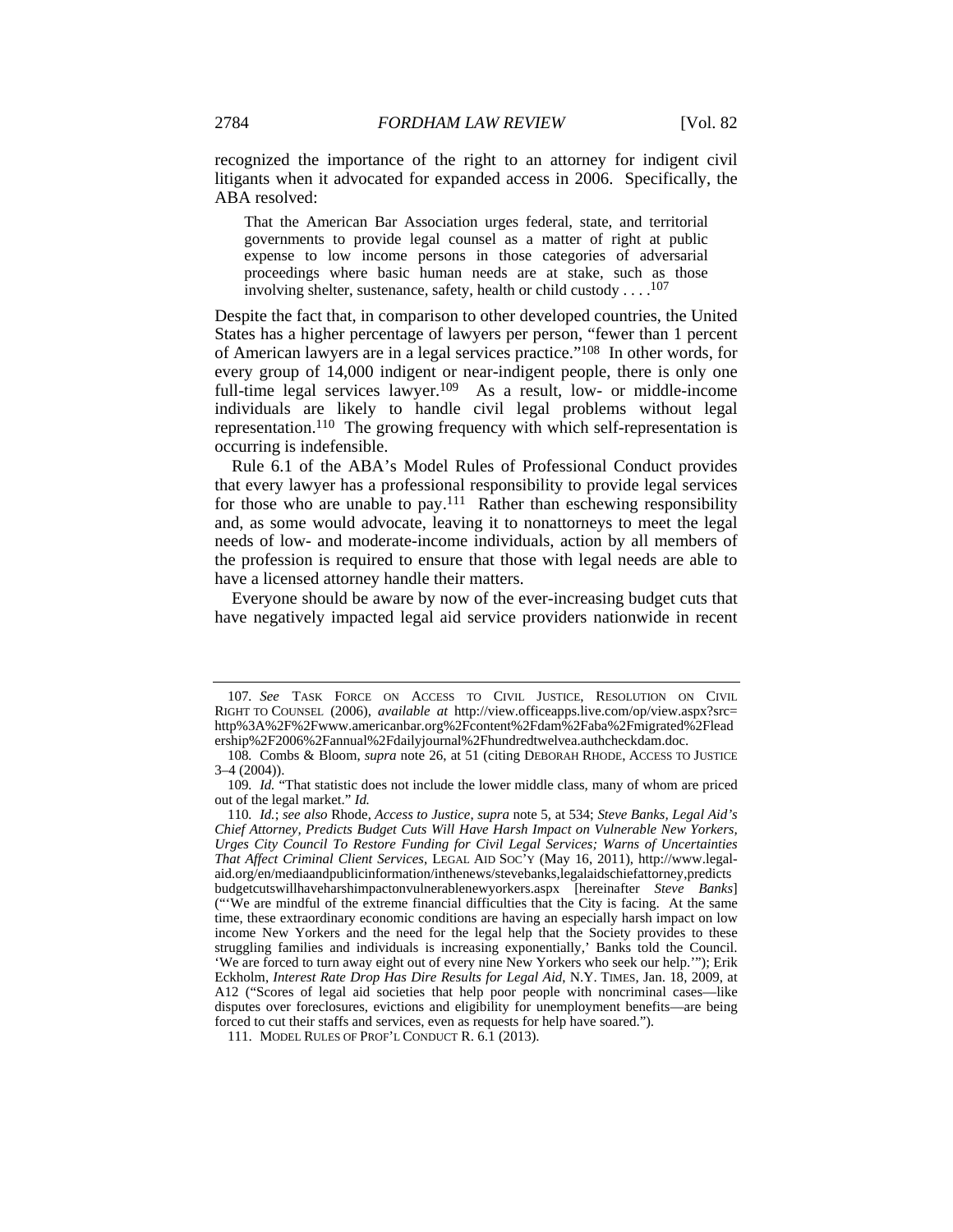years.112 These budget cuts have forced too many qualified clients to be turned away from affordable attorney representation—a number that has only exploded after the 2008 economic crisis.113 Mindful of this problem, the profession should play a greater role to ensure that a steady funding source exists. One attorney-centered option to restore funding is for the respective state courts and bar committees nationwide to mandate an increase in both the attorney registration fees and bar dues (calculating the increase using a percentage of the average salary earned by each member during the prior two-year period).<sup>114</sup> Thereafter, those excess funds should be directed to help shore up the annual budgets of those legal aid providers who work within our respective states. Such a move would enable attorneys both to shoulder some of the responsibility in helping to fund those legal aid providers in their jurisdictions and to personally meet their ethical and moral obligations by addressing the cost element that might have prevented potential clients from obtaining the legal assistance of an attorney.

Another (nonexclusive) option that would enable low and moderate income individuals to obtain legal assistance from attorneys requires action from both the ABA and all state attorney-licensing bodies: now is the time to finally, and swiftly, adopt the mandatory pro bono service obligation for all licensed attorneys—an idea that has been bandied about for years. A 2012 study found that the number of attorneys performing more than twenty hours of pro bono services annually dipped to less than 44 percent.<sup>115</sup> The ABA's boldest move in this area to date has been to urge that every attorney "should aspire to render at least (50) hours of pro bono publico legal services per year."116 Unfortunately, there has not been enough voluntary movement either to meet this exhortation or to lessen the burden of those with unmet legal needs.117 State licensing officials similarly are well aware of what has been unfolding in housing courts, family courts, and people's courts (to name a few) for more than a decade. It is a failure of leadership to continue to ignore a potentially viable solution, while witnessing so many low- and moderate-income individuals lose their

<sup>112</sup>*. See* Rhode, *Access to Justice*, *supra* note 5, at 532–33 & n.2; *supra* note 31.

<sup>113</sup>*. See* Banks, *supra* note 110.

<sup>114</sup>*. See* Combs & Bloom, *supra* note 26, at 54 (noting that this option for increasing legal services funding was adopted by Illinois, Minnesota, Missouri, Pennsylvania, Texas, and Wisconsin, where attorney registration fees were increased in order to do so). For example, a proposed mandatory fee of "\$25 per attorney based on 35,790 registered attorneys in 2011 . . . would [have raised] an additional \$894,750 per year for legal services funding." *Id.*

<sup>115</sup>*. Pro Bono Report 2012: Under Construction*, *supra* note 32, at 63.

 <sup>116.</sup> MODEL RULES OF PROF'L CONDUCT R. 6.1.

 <sup>117.</sup> State-imposed mandatory reporting obligations may serve to increase voluntary pro bono commitments, though the sample size is too small to be conclusive. *See* Combs & Bloom, *supra* note 26, at 54–55 ("Seven states—Florida, Hawaii, Illinois, Maryland, Mississippi, Nevada, and New Mexico—have mandated the reporting of *pro bono* hours on an annual basis. The data is scarce regarding the effectiveness of mandatory reporting, but in Florida, the mandatory reporting requirement has brought about significant increases in *pro bono* participants and monetary contributions to legal aid organizations.").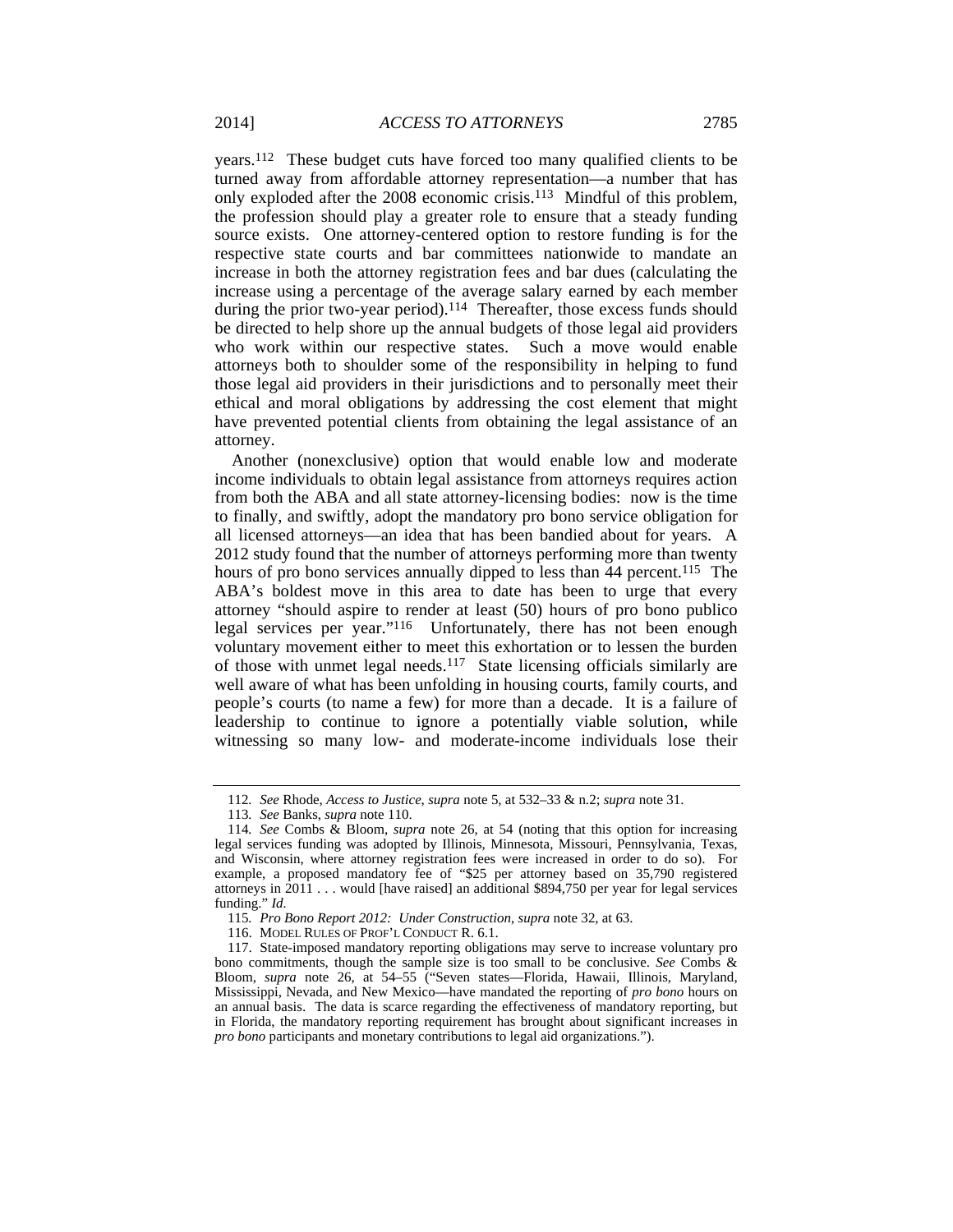homes, jobs, spousal support, or custody simply because they were unable to afford to hire an attorney.118

It is past time to mandate pro bono obligations for all practicing attorneys.119 Specifically, every attorney should be required to render at least 120 hours of pro bono publico legal services over each two-year period of attorney registration. Such service obligation must be directed either to persons of limited means or to charitable, religious, civic, community, governmental, and education organizations that primarily address the needs of persons of limited means.<sup>120</sup> These attorneys could direct their services to meeting the needs of civil litigants in housing or family courts, or handle consumer matters in district court. More than a dent in the unmet legal needs of many could result.121 Arguments against effecting mandatory pro bono obligations<sup>122</sup> ring hollow when attorneys do meet other mandated obligations, including those relating to continuing

 121. This is the case even though attorneys might be unfamiliar with legal problems of pro bono clients. Many state bar associations provide mentorship programs for attorney volunteers. *See, e.g.*, Dean J. Zipser, *Pro Bono Work—The Question Is Not "Why?" But "Why Not*,*"* ORANGE CNTY. LAW., June 2005, at 6 (noting that attorney volunteers would have "one or more 'experts' whom they may call upon . . . to give them the necessary guidance and counseling on the key specialized subject matters . . . includ[ing] family law, probate and estate planning, consumer bankruptcy, and landlord/tenant-real estate law"); *cf.* Johnstone, *supra* note 30, at 605–06 (noting the argument about "alleged inefficiency of mandatory pro bono [because] many practicing lawyers lack familiarity with the legal problems of the poor, and if these lawyers take on such representation, they must spend additional time acquiring the background knowledge needed to provide competent representation of the poor").

122*. See* Johnstone, *supra* note 30, at 606 (noting the existence of constitutional arguments against mandatory pro bono, including that it would be "a violation of the First, Fifth, Thirteenth, and Fourteenth Amendments of the U.S. Constitution—although due to lack of adoptions of mandatory pro bono there is no case law authority clearly so holding").

<sup>118</sup>*. See* LOUIS D. BRANDEIS, The Opportunity in the Law (May 4, 1905), *in* BUSINESS— A PROFESSION 313, 321 (1914) ("It is this: Instead of holding a position of independence, between the wealthy and the people, prepared to curb the excesses of either, able lawyers have, to a large extent, allowed themselves to become adjuncts of great corporations and have neglected the obligation to use their powers for the protection of the people.").

 <sup>119. &</sup>quot;Approximately ninety percent of all law schools currently have some type of organized pro bono program." Robert Granfield, *Institutionalizing Public Service in Law School: Results on the Impact of Mandatory Pro Bono Programs*, 54 BUFF. L. REV. 1355, 1356 (2007). Unfortunately, student participation even in mandatory law school pro bono programs did not equate to increased voluntary pro bono involvement following graduation. *See id.* at 1411.

 <sup>120.</sup> Under this proposal, attorneys may be able to discharge the mandatory service obligation only if a monetary payment, equivalent to the salary of a legal aid attorney performing the same hours of work, is made prior to the service obligation. Although Michigan does not mandate a pro bono obligation, it does incorporate a similar fundraising mechanism for attorneys who would like to shoulder some responsibility for providing legal representation to persons of limited means, but who choose not to perform pro bono services. *See* Ronald D. Keefe, *No Foreclosure of Access to Justice*, MICH. B.J., Mar. 2008, at 14 ("The State Bar asks each lawyer in Michigan to donate 30 hours of pro bono legal services annually, handle three pro bono cases, or donate at least \$300 to a legal service provider."); *see also* Johnstone, *supra* note 30, at 607 ("The fee should be the equivalent of the average two-week salary of full-time legal aid lawyers engaged in the provision of legal services for the poor in the state where the licensed lawyer maintains his or her principal office.").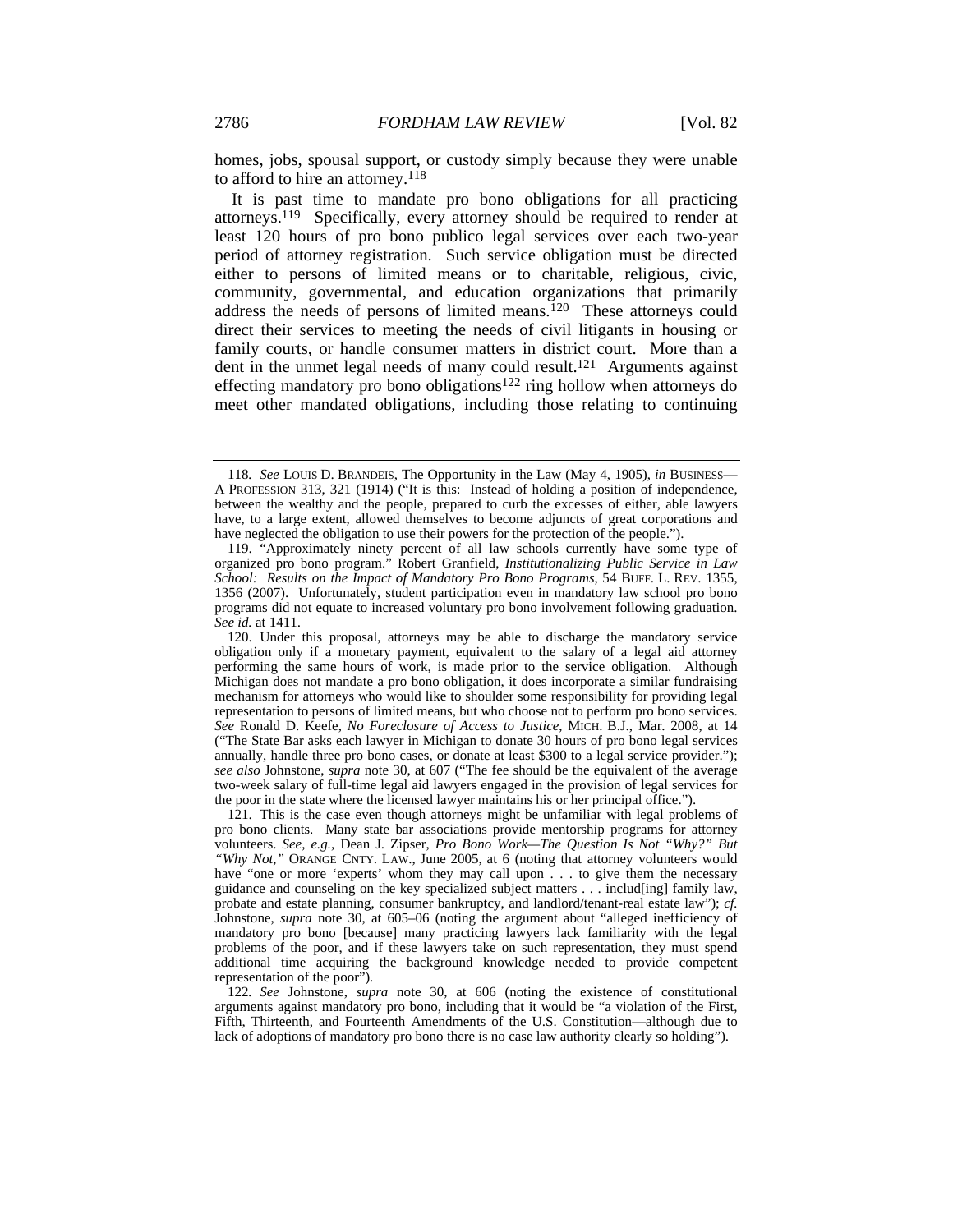legal education.123 In 2015, New York (for example) will begin requiring new lawyers to perform fifty hours of pro bono work as a condition for obtaining a law license.124 While this is a great start, we must question why this obligation should end after the attorney is admitted to practice and why other attorneys should be exempted.

A final attorney-centered option would require action from the ABA and the collective involvement of both the private bar and the legal academy. The ABA should examine whether an attorney apprenticeship program for new law graduates is practicable.125 Such a program would be a particularly timely response for recent law graduates who continue to experience a very tight job market.<sup>126</sup> This endeavor also would address concerns that law schools do not sufficiently prepare law graduates to enter the profession practice ready despite their rigorous analytical training.127 Law schools, in partnership with the state and local bar committees, can create the apprenticeship programs to which recent law graduates may apply. Law schools currently are working to increase student opportunities for experiential learning, including offering more skills-related courses and externship opportunities. In the search for legal opportunities for their law students, law schools are building stronger relationships with the public and private bar that can enable them to serve as conduits for apprentice opportunities for their recent graduates. Newly licensed attorneys would benefit from the opportunity to further hone their legal and professional skills under the tutelage of a more senior legal advisor while also providing

<sup>123</sup>*. See* Tom Lininger, *From Park Place to Community Chest: Rethinking Lawyers' Monopoly*, 101 NW. U. L. REV. 1343, 1356 (2007). The validity of the constitutional objections to mandatory pro bono are questionable. *See id.* at 1357–58. Other impediments to a mandatory pro bono obligation are also surmountable. *See id.* at 1358–59.

 <sup>124.</sup> N.Y. COMP. CODES R. & REGS. tit. 22, § 520.16(a) (2013) ("(a) Fifty-hour pro bono requirement. Every applicant admitted to the New York State bar on or after January 1, 2015, other than applicants for admission without examination pursuant to section 520.10 of this Part, shall complete at least 50 hours of qualifying pro bono service prior to filing an application for admission with the appropriate Appellate Division department of the Supreme Court.").

<sup>125</sup>*. See* John J. Farmer, Jr., Op-Ed., *To Practice Law, Apprentice First*, N.Y. TIMES, Feb. 18, 2013, at A17 (proposing, as the dean of Rutgers School of Law, a new system, "the equivalent of a medical residency," whereby "[l]aw school graduates would practice for two years . . . under experienced supervision, at reduced hourly rates"). While Dean Farmer proposes that this system would enable (large and small) law firms to hire more attorneys, *see id.*, I propose that the firms could also direct this "residency" work to cases arising in family and housing courts or to cases that focus on small business, foreclosure, or consumer issues.

<sup>126</sup>*. See generally* Lucy B. Bansal, Note, *A Lawyer for John Doe: Alternative Models for Representing Maryland's Middle Class*, 13 MD. L.J. RACE, RELIGION, GENDER & CLASS 156 (2013) (proposing, as one of four models, the adoption of mentorship program for new lawyers to encourage middle-class representation at novice rates).

<sup>127</sup>*. See* Dawinder S. Sidhu, *Civic Education As an Instrument of Social Mobility*, 90 DENV. U. L. REV. 977, 997 (2013) ("Law schools are being battered by charges that they do not sufficiently prepare law students with the requisite skills for legal employment and that they saddle graduates with too much debt . . . . " (citing Elizabeth Lesly Stevens, *Will Law Students Have Jobs After They Graduate?*, WASH. POST (Oct. 31, 2012), http://www.washingtonpost.com/lifestyle/magazine/will-law-school-students-have-jobsafter-they-graduate/2012/10/31/f9916726-0f30-11e2-bd1a-b868e65d57eb\_story.html)).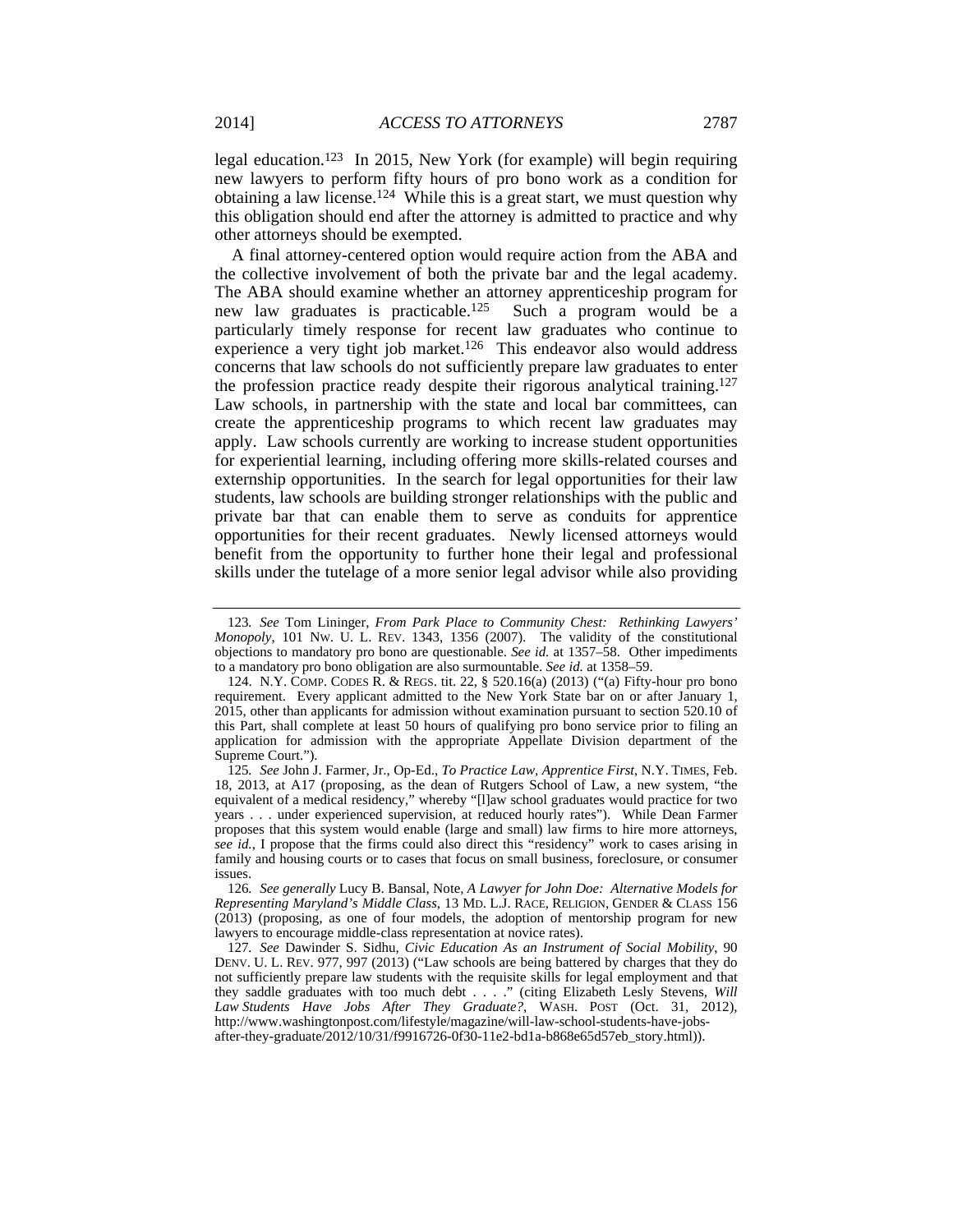assistance in those practice areas where there is some unmet need. Mentoring was recognized as one method to increase competency in the 1994 Henson-Dolan Commission report<sup>128</sup> and was recently reinforced by a study that new attorneys gain substantive professional and development skills, as well as client relations skills, from mentoring.129 "By embracing a residency model, the profession can rebalance the tension between profit and service."130

## *B. Stricter Enforcement of UPL Restrictions*

Increased enforcement actions that target violations of state UPL restrictions are needed to create the necessary deterrent effect. Unfortunately, enforcement efforts are not uniform across the states. Thirty-two states reported some level of active enforcement of UPL restrictions,131 with several states permitting multiple entities (e.g., state supreme court, state bar counsel, state bar committee, and county prosecutor) to enforce UPL restrictions.<sup>132</sup> Authority to enforce UPL restrictions is established by statute in twenty-nine states and by court rules in twenty-three states.<sup>133</sup> Despite overlapping grants of authority, however, insufficient funding or staff resources challenge many of the states' ability to bring enforcement actions.134

Penalties for UPL violations also vary from state to state, some with overlapping sanctions: civil injunctions in thirty-two states; criminal fines in twenty-four; prison sentences in twenty; civil contempt in twenty-two; restitution in sixteen; and civil fines in thirteen.135 The spotty enforcement effort, coupled with the varied designations of wrongdoing and the resulting penalties from UPL violations, can impede the deterrent effect on nonattorneys. Criminal prosecutions, for example, are not widespread, because such cases typically fall on the overburdened state attorney general, and where designated as misdemeanors, the time and costs of prosecution are outweighed.136 Though prosecutorial power may be delegated to a state

<sup>128</sup>*. See* REPORT OF THE ADVISORY COMMITTEE TO REVIEW LAWYER DISCIPLINE IN MINNESOTA AND EVALUATE THE RECOMMENDATIONS OF THE AMERICAN BAR ASSOCIATION 36 (1994).

<sup>129</sup>*. See* Tammy A. Patterson & Mark J. Korf, *The Power of Informal Mentoring Programs*, BENCHER (Mar./Apr. 2013), http://home.innsofcourt.org/for-members/currentmembers/the-bencher/recent-bencher-articles/marchapril-2013/the-power-of-informal-

mentoring-programs.aspx (analyzing the results of a study conducted by the National Association for Law Placement Foundation for Law Career Research & Education and Beyond the Bar, part of West LegalEdcenter, a division of Thomson Reuters).

<sup>130</sup>*. See* Farmer, *supra* note 125.

<sup>131</sup>*. See* ABA 2012 UPL SURVEY, *supra* note 89, chart II.

<sup>132</sup>*. See id.* chart I.

<sup>133</sup>*. See id.*

<sup>134</sup>*. See id.*

<sup>135</sup>*. See id.* chart II.

 <sup>136.</sup> The Chief State's Attorney of Connecticut noted that although there were previous UPL cases deserving of criminal prosecution, the penalty for a misdemeanor rule violation was so limited to justify devoting his limited prosecutorial resources to the effort. *See* Dubois, *supra* note 86. Though a felony in South Carolina, the unauthorized practice of law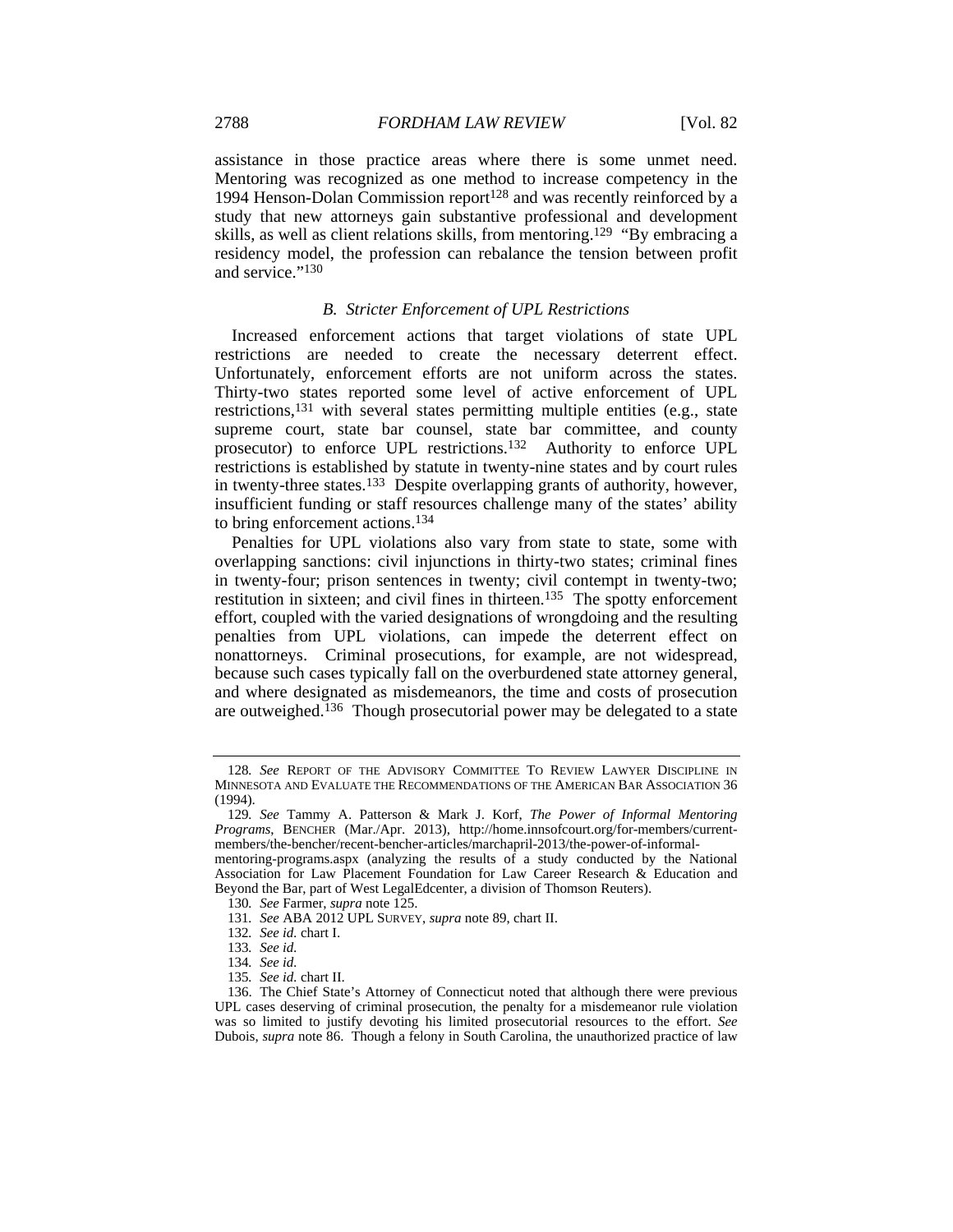bar committee, the number of UPL enforcement actions generally does not improve given the budget constraints of many state bar committees.<sup>137</sup> Civil injunctions, though useful against the threat of repeat offenders, similarly are not wholly effective to deter noncompliance given the insufficient level of accompanying monetary sanctions.

## **CONCLUSION**

The UPL restrictions are necessary to preserve the "core values" of the legal profession—i.e., that clients should receive ethically competent legal services from their attorneys, including the requirement that attorneys are independent and loyal, maintain client confidences, and eschew conflicts of interest. Attorneys who fail to meet their ethical and professional obligations are subject to discipline and other sanctions. These core values are what consumers of legal services have come to expect, whether they retain an attorney or purchase legal services from nonattorney providers. These core values are also what have continually maintained our civil society.

 A two-tiered system of representation in the market for legal services will not provide the relief sought after decades of hand-wringing. Rather than continually debating whether the category of legal service providers should be broadened to allow nonattorneys to compete, the ABA, state licensing officials, and state bar committees should focus attention exclusively on ways to broaden individuals' access to licensed attorneys at affordable rates. A mandatory attorney pro bono obligation is the solution that has been willfully overlooked for too long.

Consideration of different models for delivering attorney-provided legal services to individuals in practice areas where the need is greater, coupled with better enforcement of the UPL regulations and attorney disciplinary rules will provide the access to justice that 88 percent of the public expects.<sup>138</sup> Hard choices must be made in the face of the intransigent but unreasonable opposition to any requirement that attorneys play a greater role in seriously dealing with the unmet legal needs of low- and moderateincome individuals. This Article advances some options to get the ball rolling to ensure attorney representation to a significant segment of the U.S. population.

restriction has not been prosecuted as such. *See* S.C. CODE ANN. § 40-5-310 (2009). No private right of action for UPL violations exists in South Carolina. Linder v. Ins. Claims Consultants, Inc., 560 S.E.2d 612, 623 (2002) ("We . . . hold there is no private right of action in South Carolina for the unauthorized practice of law."); *see also* Appendix B.

<sup>137</sup>*. See* ABA 2012 UPL SURVEY, *supra* note 89, chart I.

 <sup>138.</sup> *See* Deborah L. Rhode, *Whatever Happened to Access to Justice?*, 42 LOY. L.A. L. REV. 869, 908 (2009) ("In a 2009 ABA-commissioned survey, 88 percent of Americans agreed that it is essential that a nonprofit provider of legal services [e.g., a legal aid office] be available to assist those who could not otherwise afford legal help; two-thirds supported federal funding for such assistance.").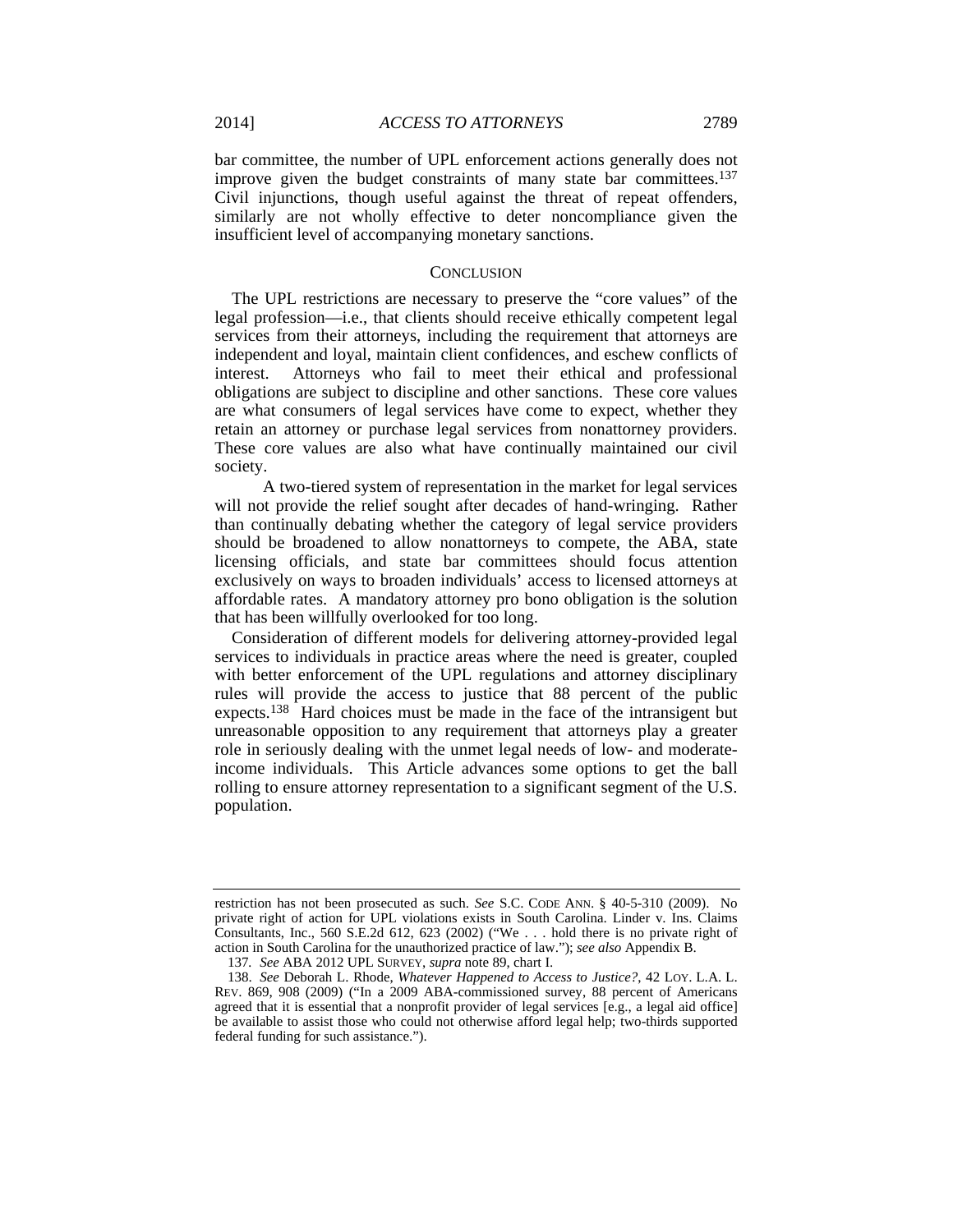## 2790 *FORDHAM LAW REVIEW* [Vol. 82

| <b>State</b>       | Is There a<br><b>Registry?</b> | <b>Notes</b>                                                                               |
|--------------------|--------------------------------|--------------------------------------------------------------------------------------------|
|                    |                                |                                                                                            |
| <b>Alabama</b>     | No                             |                                                                                            |
| <b>Alaska</b>      | Limited $\overline{^{139}}$    | More information is available by calling (907)<br>272-7469.                                |
| <b>Arizona</b>     | Yes <sup>140</sup>             |                                                                                            |
| <b>Arkansas</b>    | Yes <sup>141</sup>             |                                                                                            |
| <b>California</b>  | Yes <sup>142</sup>             |                                                                                            |
| Colorado           | Yes <sup>143</sup>             |                                                                                            |
| <b>Connecticut</b> | Yes <sup>144</sup>             |                                                                                            |
| <b>Delaware</b>    | Yes <sup>145</sup>             |                                                                                            |
| Florida            | Limited $146$                  | Can find a history of a specific attorney's<br>discipline if that attorney's name is known |
| Georgia            | Limited $147$                  | Can find only recent disciplinary actions                                                  |

## APPENDIX A. EXISTENCE OF A PUBLIC REGISTRY OF ATTORNEY DISCIPLINARY ACTIONS ORGANIZED BY STATE

 139. *Resources for the Public/Complaints Against Attorneys*, ALASKA B. ASS'N, https://www.alaskabar.org/servlet/content/resources\_for\_the.html (last visited Apr. 26, 2014).

 141. *Opinions and Disciplinary Decisions*, Ark. Judiciary, https://courts.arkansas.gov/ opinions-and-disciplinary-decisions (last visited Apr. 26, 2014).

 142. *California State Bar Court Reporter*, ST. B. CT. CAL., http://www.statebarcourt.ca. gov/Opinions/CaliforniaStateBarCourtReporter.aspx (last visited Apr. 26, 2014); *Nonpublished Opinions*, ST. B. CT. CAL., http://www.statebarcourt.ca.gov/Opinions/ NonPublishedOpinions.aspx (last visited Apr. 26, 2014); *Published Opinions*, ST. B. CT. CAL., http://www.statebarcourt.ca.gov/Opinions/PublishedOpinions.aspx (last visited Apr. 26, 2014).

 143. *Office of the Presiding Disciplinary Judge*, COLO. SUPREME CT., http://www.coloradosupremecourt.com/PDJ/pdj.htm (last visited Apr. 26, 2014); *Opinions/Rules/Statutes*, COLO. B. ASS'N, http://www.cobar.org/ors.cfm (last visited Apr. 26, 2014).

 144. *Grievance Decisions*, ST. CONN. JUD. BRANCH, http://jud.ct.gov/sgcdecisions/ names.aspx (last visited Apr. 26, 2014).

 145. *Office of Disciplinary Counsel, Digest of Lawyer Discipline*, DEL. ST. COURTS, http://courts.delaware.gov/odc/digest/ (last visited Apr. 26, 2014).

146. FLA. B., http://www.floridabar.org/ (last visited Apr. 26, 2014).

 <sup>140.</sup> *Attorney Misconduct*, ARIZ. JUD. BRANCH, http://www.azcourts.gov/ attorneydiscipline/Home.aspx (lasted visited Apr. 26, 2014).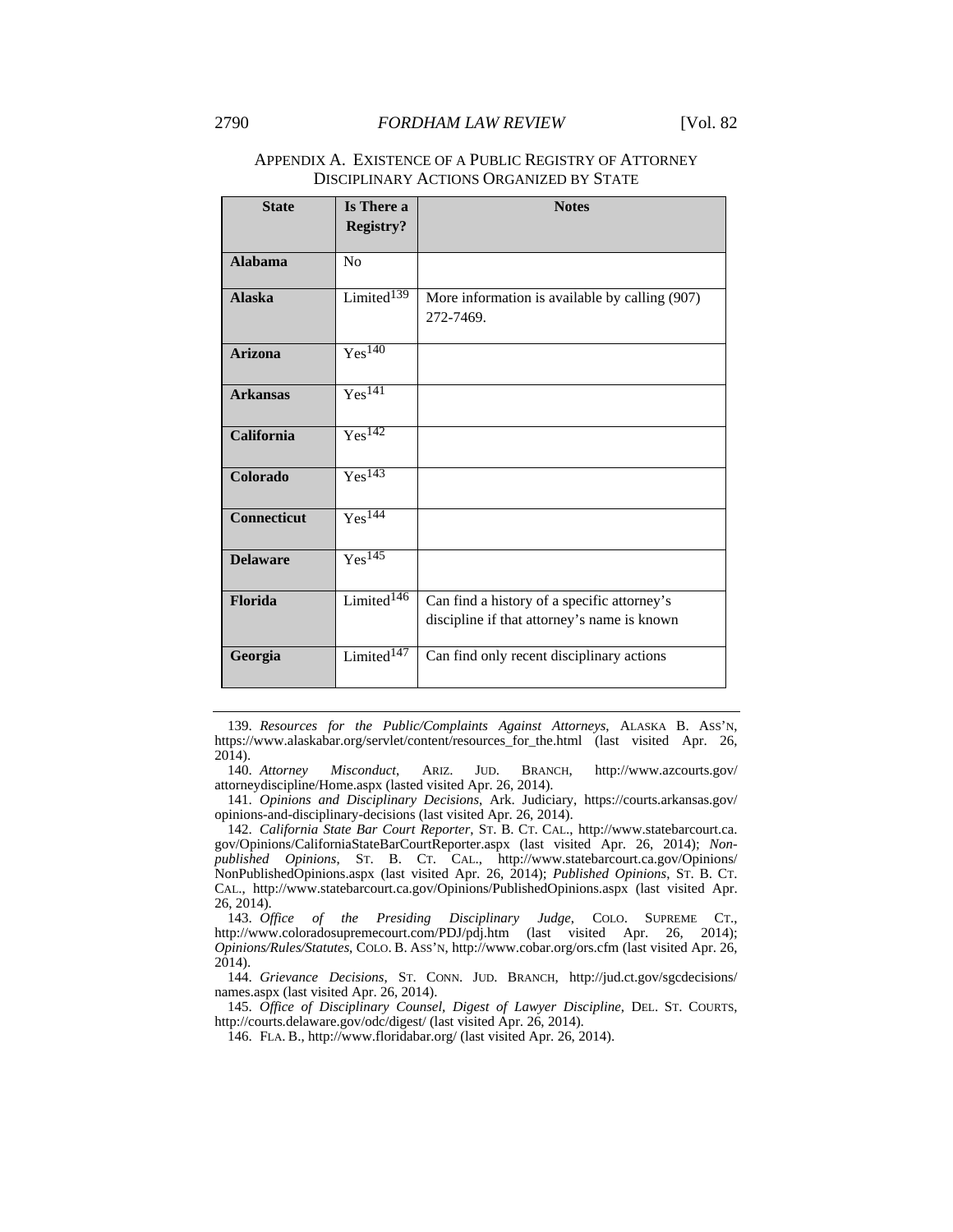case itself

| Idaho           | Limited $14\overline{9}$ | Can find recent history online; attorney's<br>discipline history can be requested                                                                                           |
|-----------------|--------------------------|-----------------------------------------------------------------------------------------------------------------------------------------------------------------------------|
|                 |                          |                                                                                                                                                                             |
| <b>Illinois</b> | Yes <sup>150</sup>       | Can search by specific attorney's name to see if<br>he or she has been disciplined and can find<br>recent status changes without knowing the name<br>of a specific attorney |
| <b>Indiana</b>  | Yes <sup>151</sup>       |                                                                                                                                                                             |
| <b>Iowa</b>     | Limited <sup>152</sup>   | Can search by specific attorney's name; recent                                                                                                                              |
|                 |                          | (60 days) disciplinary actions can also be found                                                                                                                            |
| <b>Kansas</b>   | Limited <sup>153</sup>   | Can search the status of an attorney by name                                                                                                                                |
| Kentucky        | Limited <sup>154</sup>   | Can find whether an attorney is currently active<br>or is inactive                                                                                                          |
| Louisiana       | $Yes^{155}$              |                                                                                                                                                                             |
| <b>Maine</b>    | Yes <sup>156</sup>       |                                                                                                                                                                             |
| <b>Maryland</b> | Yes <sup>157</sup>       |                                                                                                                                                                             |

 <sup>147.</sup> *Recent Attorney Discipline*, ST. B. GA., http://www.gabar.org/forthepublic/recentdiscipline.cfm (last visited Apr. 26, 2014).

 <sup>148.</sup> *Not Authorized To Practice Law in Hawaii*, HAW. ST. B. ASS'N, http://hsba.org/resources/1/Status/inactive.htm (last visited Apr. 26, 2014).

 <sup>149.</sup> *Attorney Discipline*, IDAHO ST. B., http://isb.idaho.gov/bar\_counsel/bc\_info\_ public.html (last visited Apr. 26, 2014).

 <sup>150.</sup> *Lawyer Search*, ATT'Y REGISTRATION & DISCIPLINARY COMM'N SUPREME CT. ILL., https://www.iardc.org/lawyersearch.asp (last visited Apr. 26, 2014).

 <sup>151.</sup> *Orders and Opinions Regarding Final Resolution in Attorney Discipline Cases 2014*, JUD. BRANCH IND., http://www.in.gov/judiciary/2768.htm (last visited Apr. 26, 2014).

 <sup>152.</sup> *Recent Attorney Disability and Disciplinary Orders (Past 60 Days)*, IOWA JUD. BRANCH, https://www.iacourtcommissions.org/icc/SearchDiscipline.do?action=recentSearch (last visited Apr. 26, 2014).

 <sup>153.</sup> *Attorney Directory*, KAN. SUPREME CT., http://intranet.kscourts.org:7780/pls/ar/ ATTORNEY\_REGISTRATION\_PKG.request\_attorney (last visited Apr. 26, 2014).

 <sup>154.</sup> *Membership, Lawyer Locator*, KY. ST. B. ASS'N, http://www.kybar.org/26 (last visited Apr. 26, 2014).

 <sup>155.</sup> *Recent Rulings*, LA. ATT'Y DISCIPLINARY BOARD, http://www.ladb.org/NXT/ gateway.dll?f=templates\$fn=default.htm\$vid=ladb:ladbview (last visited Apr. 26, 2014).

 <sup>156.</sup> *Attorney Directory, Attorney Information Search*, ME. BOARD OVERSEERS B., https://www1.maine.gov/cgi-bin/online/maine\_bar/attorney\_directory.pl (last visited Apr. 26, 2014).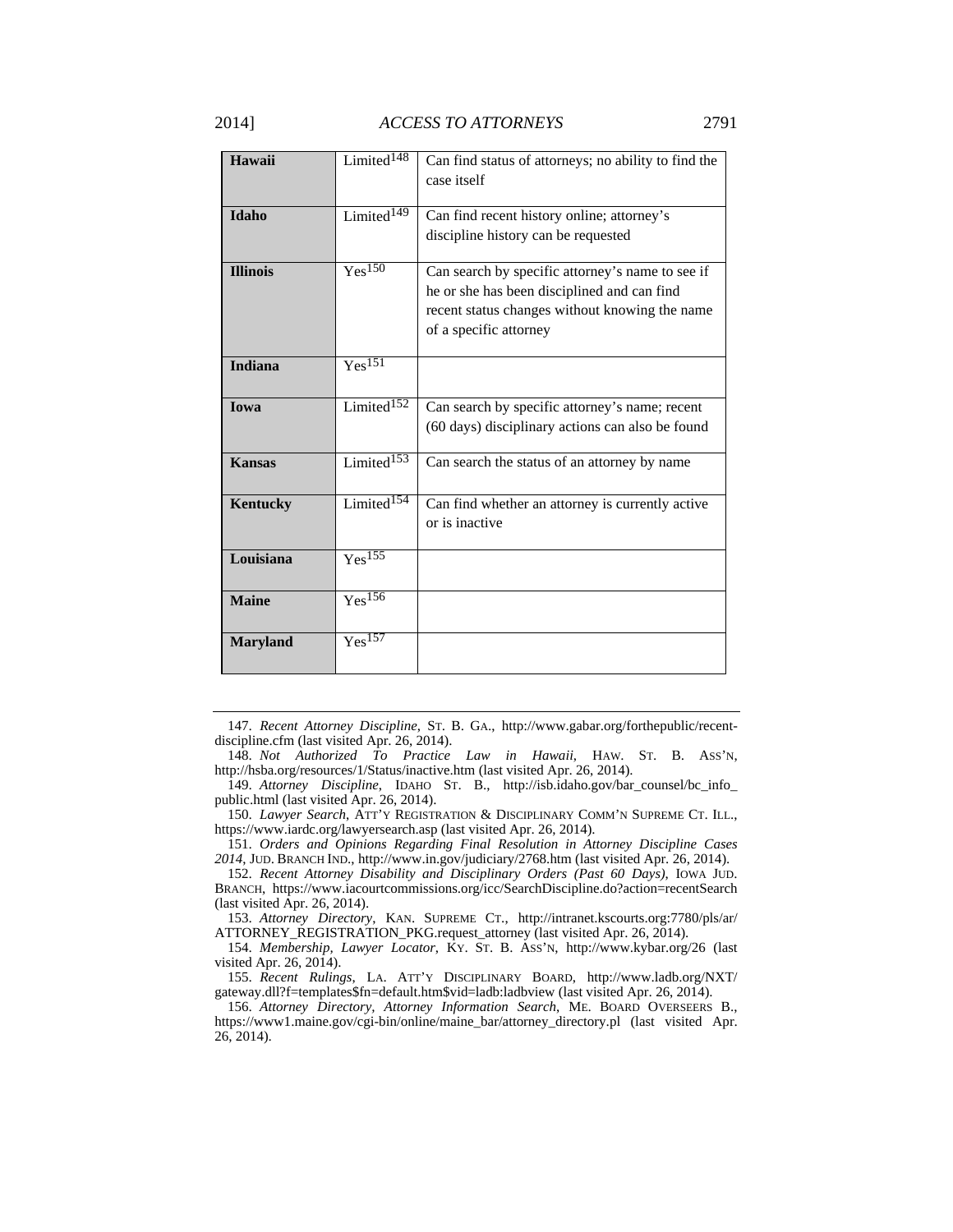| <b>Massachusetts</b> | Limited $158$             | Can search by specific attorney's name           |
|----------------------|---------------------------|--------------------------------------------------|
| <b>Michigan</b>      | Limited $159$             | Can search by specific attorney's name; recent   |
|                      |                           | opinions (two years) can also be found           |
|                      |                           |                                                  |
| <b>Minnesota</b>     | Yes <sup>160</sup>        |                                                  |
|                      |                           |                                                  |
| <b>Mississippi</b>   | Limited $161$             | Can search by specific attorney's name, firm,    |
|                      |                           | city, or county                                  |
|                      |                           |                                                  |
| <b>Missouri</b>      | Yes <sup>162</sup>        | Anyone can find out if a Missouri attorney has a |
|                      |                           | record of public discipline by contacting the    |
|                      |                           | Office of the Chief Disciplinary Counsel.        |
|                      |                           |                                                  |
|                      |                           | Office of the Chief Disciplinary Counsel, 3335   |
|                      |                           | American Avenue, Jefferson City, MO 65109        |
|                      |                           | Phone (573) 635-7400; Fax (573) 635-2240.        |
|                      |                           |                                                  |
| <b>Montana</b>       | Limited <sup>163</sup>    | Can search by specific attorney's name           |
|                      |                           |                                                  |
| <b>Nebraska</b>      | $L$ imited <sup>164</sup> | Can search by specific attorney's name           |
|                      |                           |                                                  |
| <b>Nevada</b>        | Limited $165$             | Can search by specific attorney's name or        |
|                      |                           | location for discipline since 2003               |
|                      |                           |                                                  |
| <b>New</b>           | Yes <sup>166</sup>        | Can search by several criteria                   |
| <b>Hampshire</b>     |                           |                                                  |
|                      |                           |                                                  |

 <sup>157.</sup> *Maryland Attorneys—Disciplinary Actions, FY 2006 to Present*, MD. COURTS, http://www.courts.state.md.us/attygrievance/sanctions.html (last visited Apr. 26, 2014).

 160. *Minnesota Lawyer Public Decision Search*, MINN. LAW. PROF. RESP. BOARD, http://lprb.mncourts.gov/LawyerSearch/Pages/default.aspx (last visited Apr. 26, 2014).

 161. *Lawyer Directory*, MISS. B., http://msbar.org/lawyer-directory.aspx (last visited Apr. 26, 2014).

 162. *For the Public: Disciplinary Proceedings*, OFF. CHIEF DISCIPLINARY COUNS. MO., http://mochiefcounsel.org/ocdc.htm?id=24&cat=2 (last visited Apr. 26, 2014).

 164. *Public Orders Imposed Against Nebraska Attorneys*, ST. NEB. JUD. BRANCH, http://supremecourt.ne.gov/attorney-sanctions (last visited Apr. 26, 2014).

 165. *Find a Lawyer*, ST. B. NEV., http://nvbar.org/find-a-lawyer (last visited Apr. 26, 2014).

 <sup>158.</sup> *How To Search for an Attorney by Name or City*, MASS. BOARD B. OVERSEERS, http://massbbo.org/bbolookup.php (last visited Apr. 26, 2014).

 <sup>159.</sup> *Attorney Database*, ATT'Y DISCIPLINE BOARD ST. MICH., http://www.adbmich.org/ CHECKER.HTM (last visited Apr. 26, 2014); *Recent Board Orders and Opinions*, ATT'Y DISCIPLINE BOARD ST. MICH., http://www.adbmich.org/RECENTOPN.HTM (last visited Apr. 26, 2014).

 <sup>163.</sup> *Public Discipline of Attorneys*, OFF. DISCIPLINARY COUNS. FOR ST. MONT., http://www.montanaodc.org/Portals/ODC/Public%20Discipline%20List.pdf (last visited Apr. 26, 2014).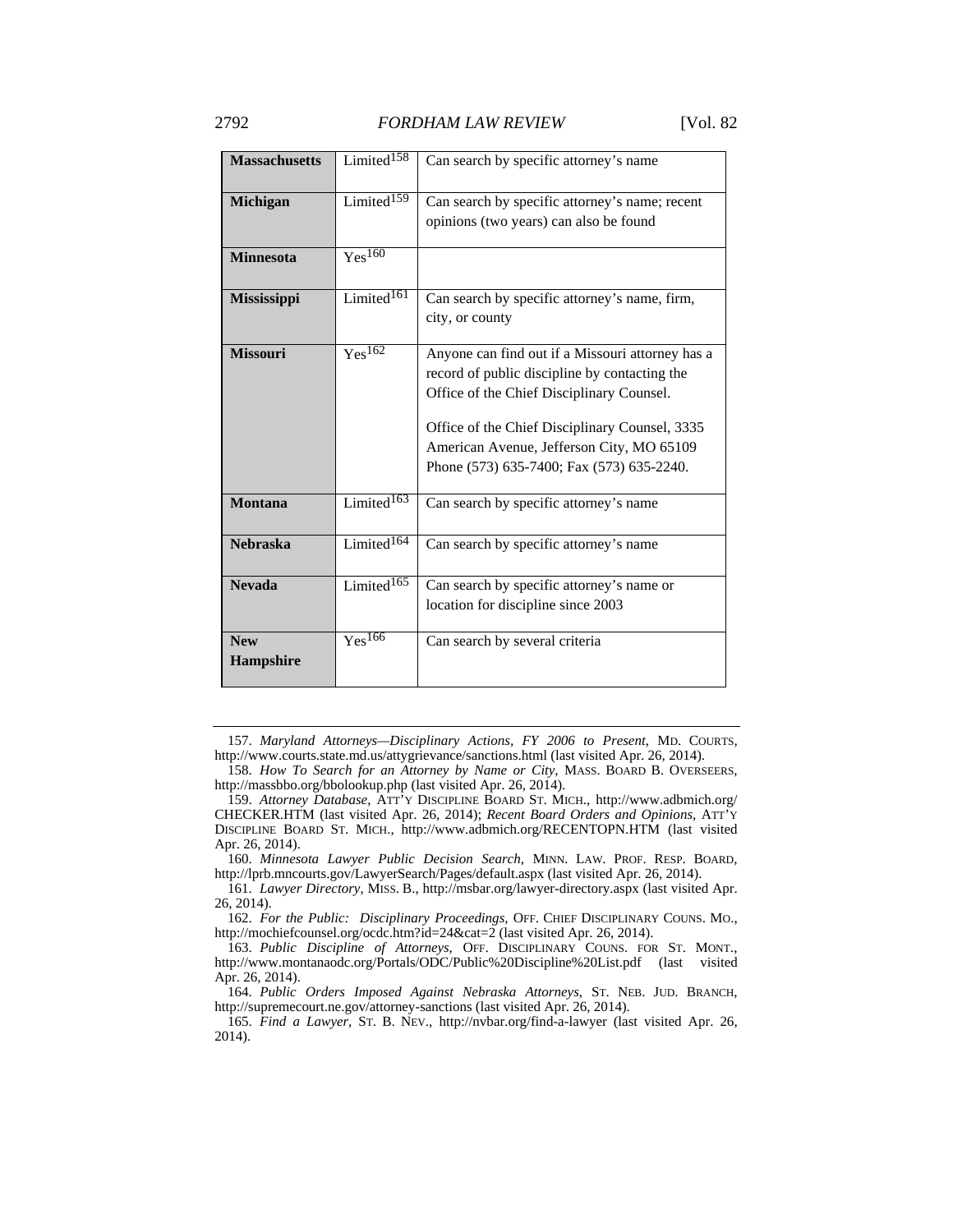| <b>New Jersey</b>               | $Yes^{167}$                 |                                                                  |
|---------------------------------|-----------------------------|------------------------------------------------------------------|
| <b>New Mexico</b>               | Limited $168$               | Can find whether an attorney is currently active<br>or inactive  |
| <b>New York</b>                 | Limited $169$               | Can search by specific attorney's name to find<br>status         |
| <b>North</b><br><b>Carolina</b> | Yes <sup>170</sup>          | Can search by specific attorney's name or by<br>recent decisions |
| <b>North Dakota</b>             | Limited                     | More information is available by calling<br>$(701)$ 328-2221.    |
| Ohio                            | Limited <sup>171</sup>      | Can search by specific attorney's name                           |
| <b>Oklahoma</b>                 | No                          |                                                                  |
| Oregon                          | $Y_{\rm es}$ <sup>172</sup> |                                                                  |
| Pennsylvania                    | Limited $173$               | Can search by specific attorney's name                           |
| <b>Rhode Island</b>             | Limited $174$               | Can search by specific attorney's name                           |
| <b>South Carolina</b>           | Limited $175$               | Recent (2 year) discipline history                               |

 <sup>166.</sup> *Search for Public Discipline Issued Since January 1, 2004*, N.H. SUPREME CT. ATT'Y DISCIPLINE SYS., http://www.nhattyreg.org/search.php (last visited Apr. 26, 2014).

 169. *Attorney Search*, N.Y. ST. UNIFIED CT. SYS., http://iapps.courts.state.ny.us/attorney/ AttorneySearch (last visited Apr. 26, 2014).

 170. *Disciplinary Actions from the Most Recent Journal*, N.C. ST. B., http://www.ncbar.com/discipline/ (last visited Apr. 26, 2014).

 171. *Attorney Information Search*, SUPREME CT. OHIO & OHIO JUD. SYS., http://www.supremecourt.ohio.gov/AttySvcs/AttyReg/Public\_AttorneyInformation.asp (last visited Apr. 26, 2014).

 172. *Discipline*, OR. ST. B., http://www.osbar.org/publications/dbreporter/dbreport.html (last visited Apr. 26, 2014).

 174. *Attorney Search*, R.I. JUD., http://rijrs.courts.ri.gov/rijrs/attorneyDisclaimer.do (last visited Apr. 26, 2014).

 <sup>167.</sup> *Disciplinary Histories*, N.J. COURTS, http://www.judiciary.state.nj.us/oae/discipline .htm (last visited Apr. 26, 2014).

 <sup>168.</sup> *Find an Attorney*, ST. B. N.M., http://www.nmbar.org/findattorney/attorneyfinder .aspx (last visited Apr. 26, 2014).

 <sup>173.</sup> *Look Up a PA Attorney*, DISCIPLINARY BOARD SUPREME CT. PA., http://www.padisciplinaryboard.org/look-up/pa-attorney-search.php (last visited Apr. 26, 2014).

 <sup>175.</sup> *Member Discipline*, S.C. B., http://www.scbar.org/MemberResources/Publications/ SouthCarolinaLawyer/WhatsNew/MemberDiscipline.aspx (last visited Apr. 26, 2014).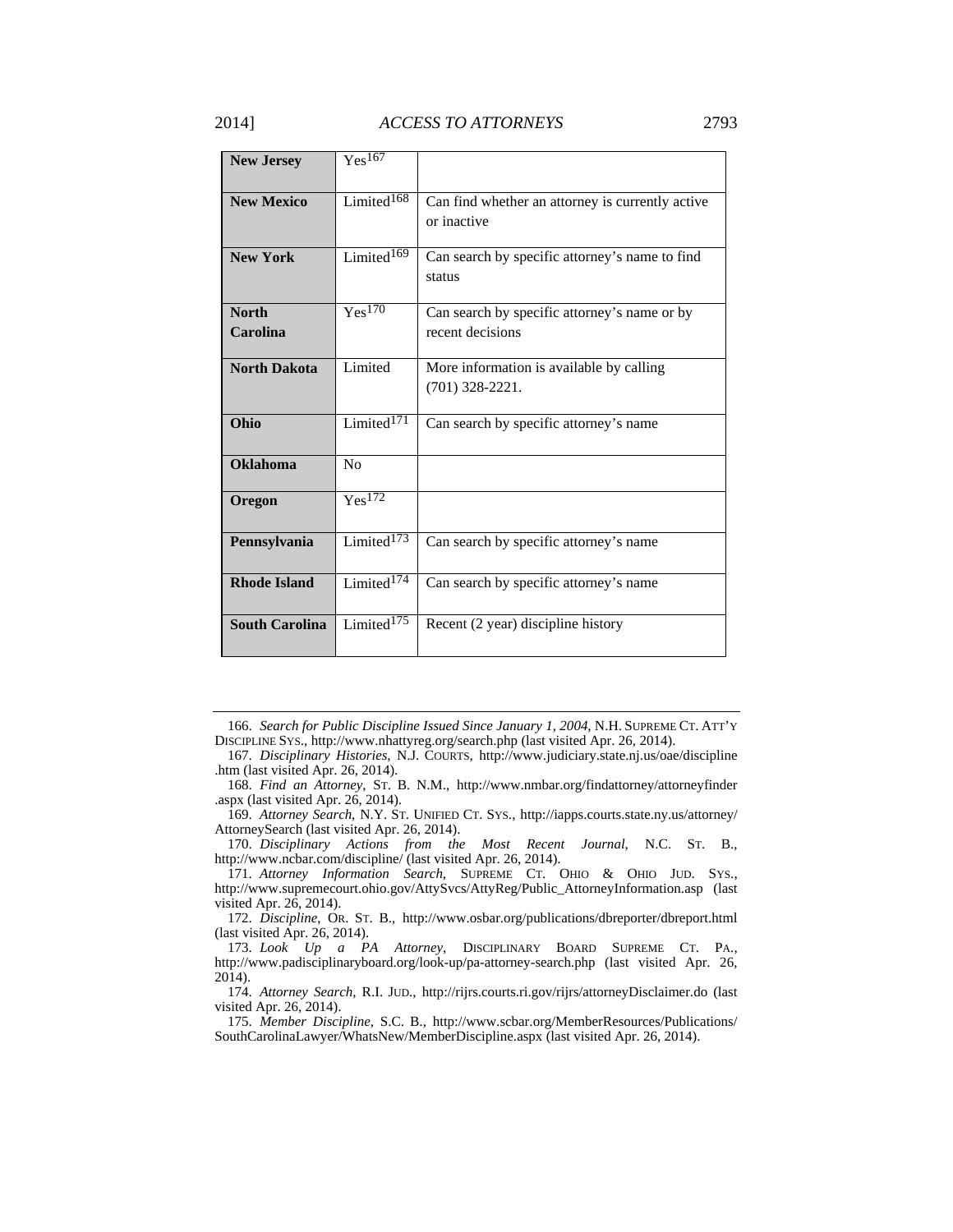| <b>South Dakota</b>  | No                        |                                                                                                                                                                                                                                                                                                                                                                                                                                                                                                                                                                                                                                                                                                        |
|----------------------|---------------------------|--------------------------------------------------------------------------------------------------------------------------------------------------------------------------------------------------------------------------------------------------------------------------------------------------------------------------------------------------------------------------------------------------------------------------------------------------------------------------------------------------------------------------------------------------------------------------------------------------------------------------------------------------------------------------------------------------------|
| <b>Tennessee</b>     | Limited <sup>176</sup>    | Can search by specific attorney's name                                                                                                                                                                                                                                                                                                                                                                                                                                                                                                                                                                                                                                                                 |
| <b>Texas</b>         | Limited <sup>177</sup>    | Can search by specific attorney's name                                                                                                                                                                                                                                                                                                                                                                                                                                                                                                                                                                                                                                                                 |
| Utah                 | $L$ imited <sup>178</sup> | Notices of suspension, disbarment, resignation<br>with discipline pending, transfer to and from<br>disability status, and petitions for reinstatements<br>or re-admissions are published in the Utah Bar<br>Journal and in a newspaper of general<br>circulation in each judicial district within the<br>state in which the lawyer maintained an office<br>for the practice of law. Additionally, carrying<br>out its responsibility to provide informal<br>guidance on issues related to professional<br>conduct, the bar publishes disciplinary results in<br>the <i>Utah Bar Journal</i> . The bar publishes<br>summaries of private admonitions but omits any<br>details that identify the lawyer. |
| <b>Vermont</b>       | $Y_{\rm es}$ 179          |                                                                                                                                                                                                                                                                                                                                                                                                                                                                                                                                                                                                                                                                                                        |
| Virginia             | Limited <sup>180</sup>    | Can search by specific attorney's name                                                                                                                                                                                                                                                                                                                                                                                                                                                                                                                                                                                                                                                                 |
| Washington           | Limited <sup>181</sup>    | Can search by specific attorney's name                                                                                                                                                                                                                                                                                                                                                                                                                                                                                                                                                                                                                                                                 |
| <b>West Virginia</b> | Yes <sup>182</sup>        |                                                                                                                                                                                                                                                                                                                                                                                                                                                                                                                                                                                                                                                                                                        |

 <sup>176.</sup> *Online Attorney Directory*, BOARD PROF. RESP. SUPREME CT. TENN., http://www.tbpr.org/Consumers/AttorneySearch/ (last visited Apr. 26, 2014).

 <sup>177.</sup> *Find a Lawyer*, ST. B. TEX., http://www.texasbar.com/AM/Template.cfm? Section=Find\_A\_Lawyer&Template=/CustomSource/MemberDirectory/Search\_Form\_Clien t\_Main.cfm (last visited Apr. 26, 2014).

 <sup>178.</sup> *Office of Professional Conduct Frequently Asked Questions*, UTAH ST. B., http://www.utahbar.org/opc/office-of-professional-conduct-frequently-asked-questions/#a21 (last visited Apr. 26, 2014).

 <sup>179.</sup> *Legal Community, Attorney Discipline Information, Professional Responsibility Program*, ST. VT. JUDICIARY, https://www.vermontjudiciary.org/LC/attydiscipline.aspx (last visited Apr. 26, 2014).

<sup>180.</sup> *Attorney Records Search*, VA. ST. B., http://www.vsb.org/attorney/attSearch.asp?S= D (last visited Apr. 26, 2014).

 <sup>181.</sup> *Discipline Notice Search*, WASH. ST. B. ASS'N, https://www.mywsba.org/ DisciplineNotice.aspx (last visited Apr. 26, 2014).

 <sup>182.</sup> *Recent Disciplinary Decisions*, *Supreme Court Decisions*, W.V. OFF. DISCIPLINARY COUNS., http://www.wvodc.org/decisionslist.htm (last visited Apr. 26, 2014).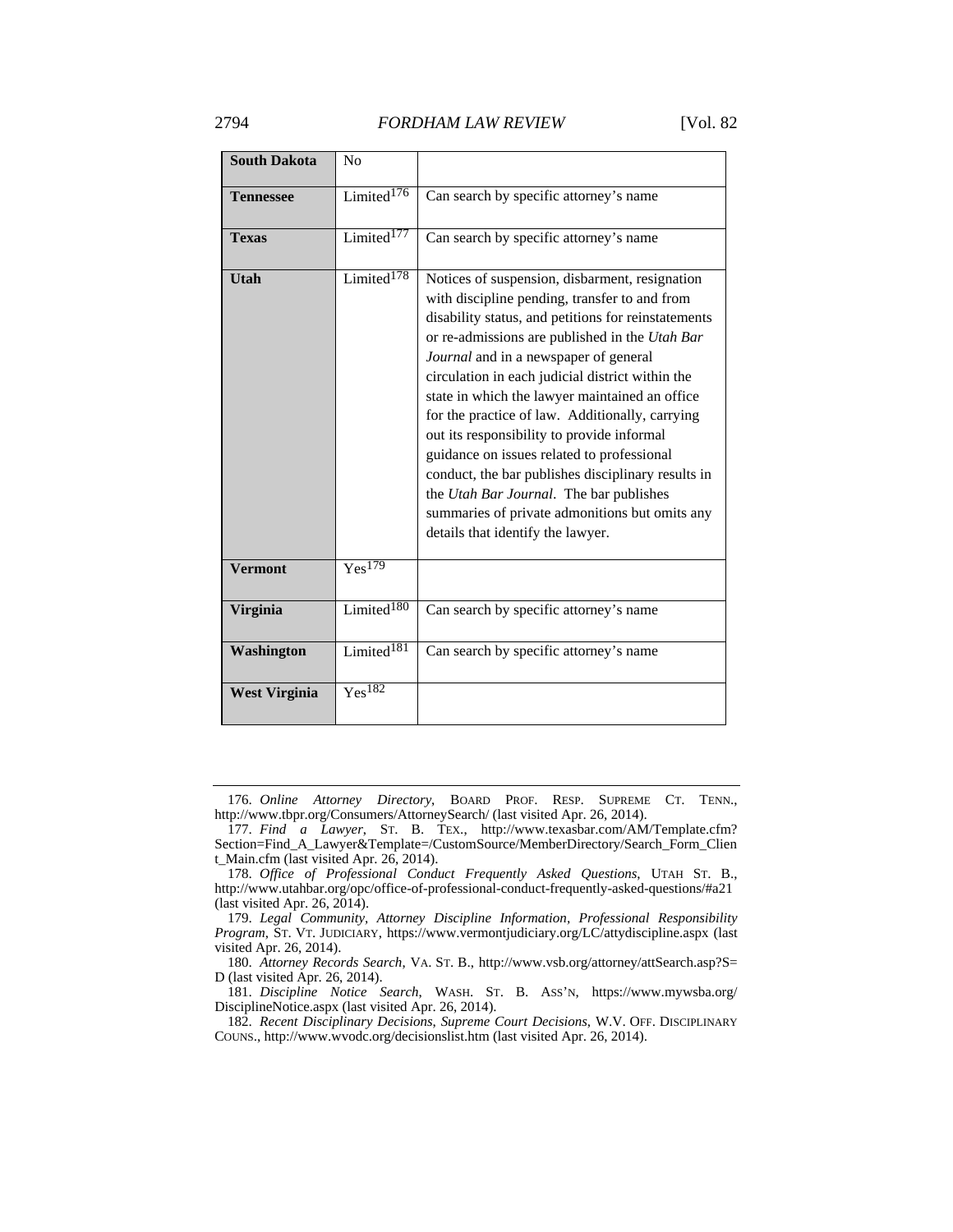## 2014] *ACCESS TO ATTORNEYS* 2795

| <b>Wisconsin</b> | Limited $183$          | Can search by specific attorney's name |
|------------------|------------------------|----------------------------------------|
| Wyoming          | Limited <sup>184</sup> | Organized by the rule violated         |

## APPENDIX B. AVAILABILITY OF PRIVATE ACTION TO ENFORCE CLAIMS OF UNAUTHORIZED PRACTICE OF LAW ORGANIZED BY STATE

| <b>Alabama</b> | <b>Definition of "Practice"</b> <sup>185</sup>                                                                                                                                                                                                                                                                                                                                                                                                                                                                                                                                                | <b>Permits a Private Cause of</b>                          |  |
|----------------|-----------------------------------------------------------------------------------------------------------------------------------------------------------------------------------------------------------------------------------------------------------------------------------------------------------------------------------------------------------------------------------------------------------------------------------------------------------------------------------------------------------------------------------------------------------------------------------------------|------------------------------------------------------------|--|
|                |                                                                                                                                                                                                                                                                                                                                                                                                                                                                                                                                                                                               | <b>Action for UPL</b>                                      |  |
|                | <b>Broad</b>                                                                                                                                                                                                                                                                                                                                                                                                                                                                                                                                                                                  | $Yes^{186}$                                                |  |
|                | <b>Procedures for Complaining to Enforcement Agency</b>                                                                                                                                                                                                                                                                                                                                                                                                                                                                                                                                       |                                                            |  |
|                | The Unauthorized Practice of Law Committee receives, reviews,<br>investigates, and acts on complaints alleging the unauthorized<br>practice of law by individuals or entities not licensed to practice<br>law in the State of Alabama, and assists in educating attorneys,<br>judges, and the public regarding unauthorized practice of law<br>issues. It must be noted that while the Unauthorized Practice of<br>Law Committee may conduct preliminary investigations of<br>complaints, it does not act as counsel for complainants or provide<br>them with legal services or advice. $187$ |                                                            |  |
| <b>Alaska</b>  | <b>Definition of "Practice"</b>                                                                                                                                                                                                                                                                                                                                                                                                                                                                                                                                                               | <b>Permits a Private Cause of</b><br><b>Action for UPL</b> |  |
|                | <b>Broad</b>                                                                                                                                                                                                                                                                                                                                                                                                                                                                                                                                                                                  | N <sub>0</sub>                                             |  |
|                | <b>Procedures for Complaining to Enforcement Agency</b>                                                                                                                                                                                                                                                                                                                                                                                                                                                                                                                                       |                                                            |  |
|                | UPL is a misdemeanor criminal offense and is enforced by state<br>prosecutors. <sup>188</sup>                                                                                                                                                                                                                                                                                                                                                                                                                                                                                                 |                                                            |  |

 <sup>183.</sup> *For the Public: Lawyer Regulation*, WIS. CT. SYS., http://wicourts.gov/services/ public/lawyerreg/status.htm (last visited Apr. 26, 2014).

 <sup>184.</sup> *Disciplinary Summary*, WYO. ST. B., http://www.wyomingbar.org/pdf/Disciplinary \_Summary.pdf (last visited Apr. 26, 2014).

 <sup>185.</sup> All descriptions of the definitions of "practice" are based on the ABA Task Force on the Model Definition of the Practice of Law's appendix collecting state definitions of the practice of law. *See* TASK FORCE ON THE MODEL DEFINITION OF THE PRACTICE OF LAW, *supra* note 3, app. A.

 <sup>186.</sup> Hoppock, *supra* note 97, at 733–34.

 <sup>187.</sup> *ASB's UPL Committee*, ALA. ST. B., http://www.alabar.org/public/upl.cfm (last visited Apr. 26, 2014).

 <sup>188.</sup> ABA 2012 UPL SURVEY, *supra* note 89, chart I.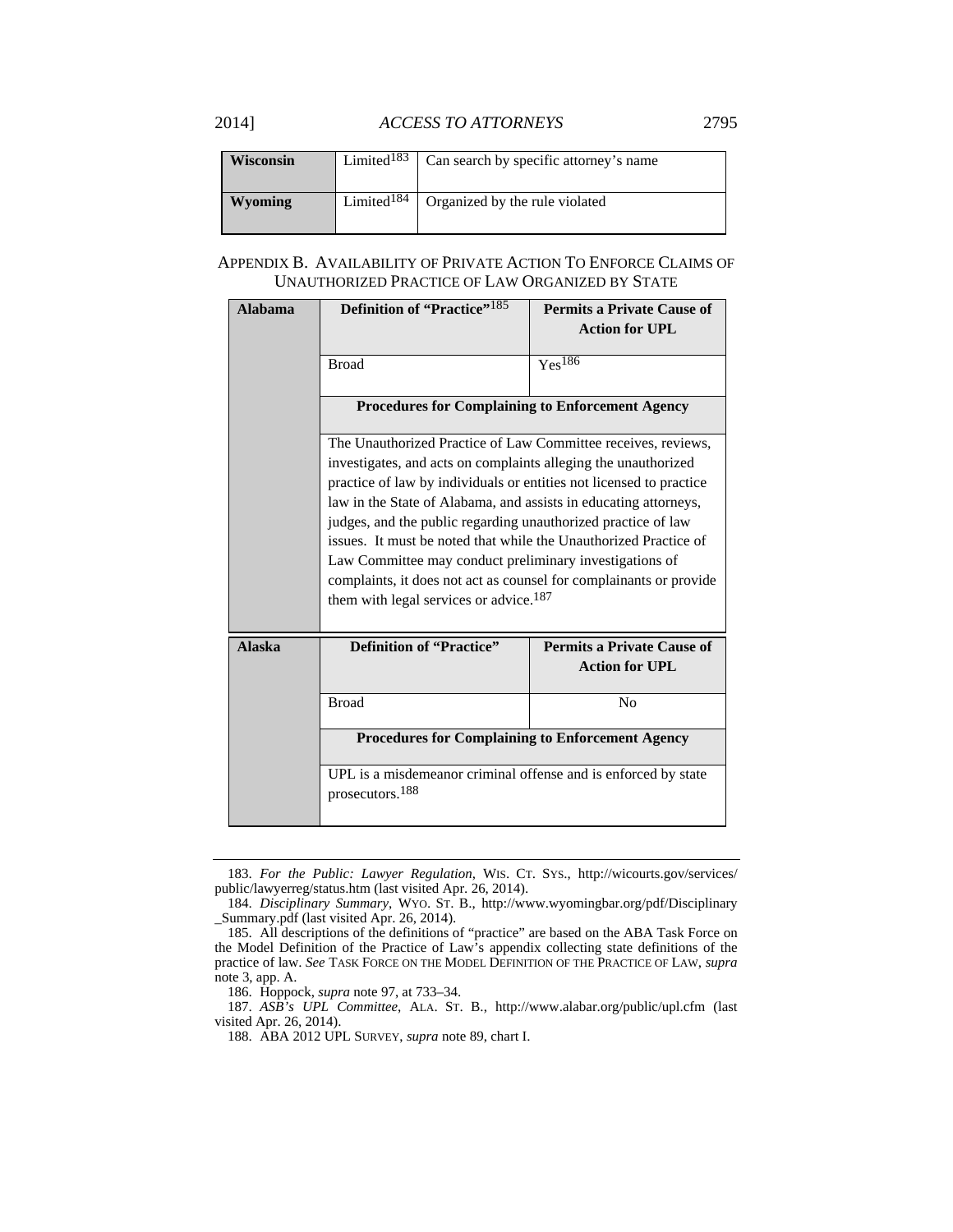| <b>Arizona</b>  | <b>Definition of "Practice"</b>                                                                                       | <b>Permits a Private Cause of</b><br><b>Action for UPL</b> |  |
|-----------------|-----------------------------------------------------------------------------------------------------------------------|------------------------------------------------------------|--|
|                 | Broad (many exceptions)                                                                                               |                                                            |  |
|                 | <b>Procedures for Complaining to Enforcement Agency</b>                                                               |                                                            |  |
|                 |                                                                                                                       |                                                            |  |
| <b>Arkansas</b> | <b>Definition of "Practice"</b>                                                                                       | <b>Permits a Private Cause of</b><br><b>Action for UPL</b> |  |
|                 | "[I]mpossible to frame any<br>comprehensible definition<br>each case must be decided on its<br>own particular facts." | Yes <sup>189</sup>                                         |  |
|                 | <b>Procedures for Complaining to Enforcement Agency</b>                                                               |                                                            |  |
|                 |                                                                                                                       |                                                            |  |
| California      | <b>Definition of "Practice"</b>                                                                                       | <b>Permits a Private Cause of</b><br><b>Action for UPL</b> |  |
|                 | <b>Broad</b>                                                                                                          |                                                            |  |
|                 | <b>Procedures for Complaining to Enforcement Agency</b>                                                               |                                                            |  |
|                 |                                                                                                                       |                                                            |  |
| Colorado        | Definition of "Practice"                                                                                              | <b>Permits a Private Cause of</b><br><b>Action for UPL</b> |  |
|                 | <b>Broad</b>                                                                                                          | N <sub>0</sub>                                             |  |

189. Hoppock, *supra* note 97, at 733–34.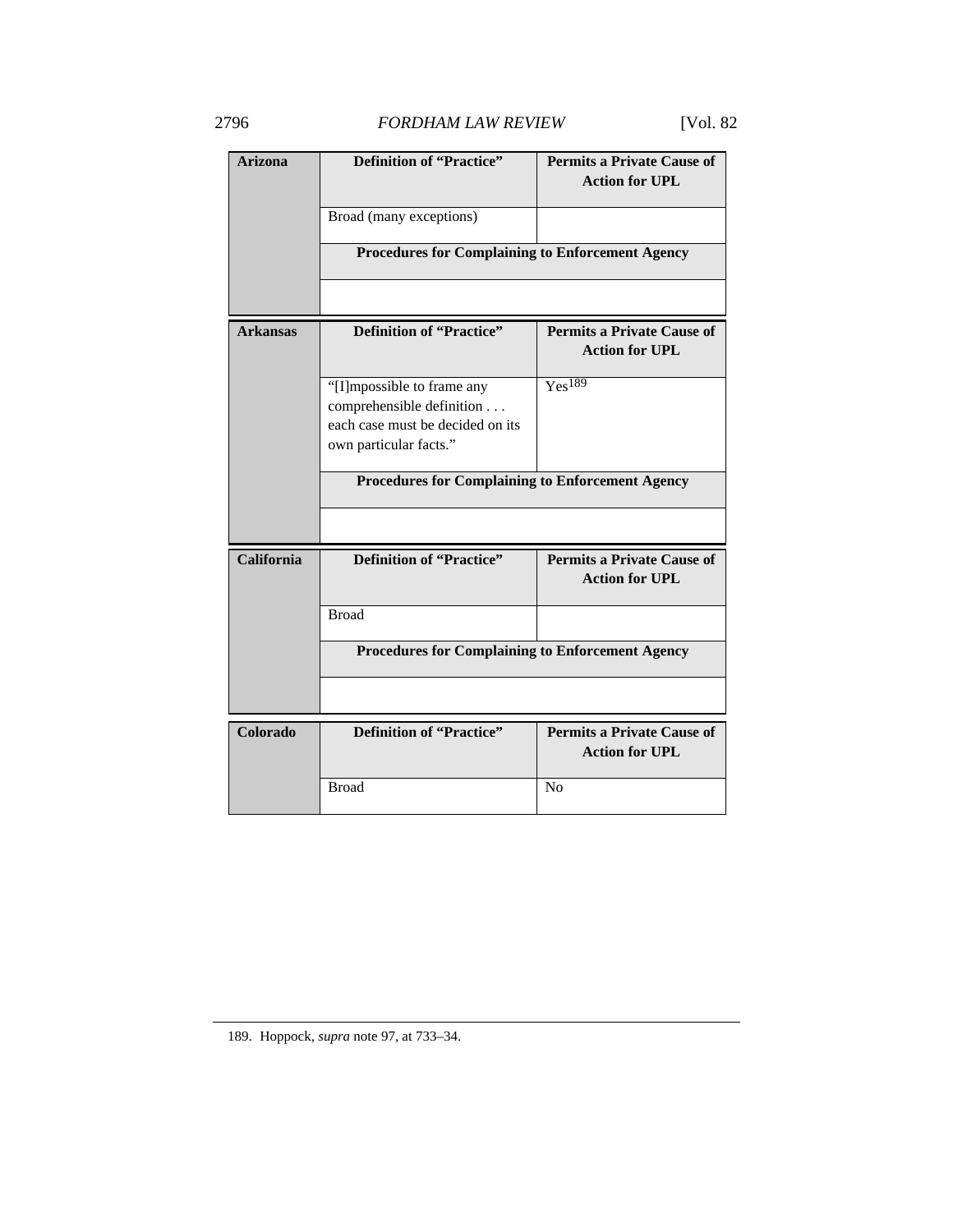| Colorado           | <b>Procedures for Complaining to Enforcement Agency</b>                                                                                                                                                                                                                                                                                                                                 |                                                            |
|--------------------|-----------------------------------------------------------------------------------------------------------------------------------------------------------------------------------------------------------------------------------------------------------------------------------------------------------------------------------------------------------------------------------------|------------------------------------------------------------|
|                    | The Colorado Supreme Court Office of Attorney Regulation<br>Counsel investigates and prosecutes complaints involving the<br>unauthorized practice of law (UPL). The process begins with a<br>UPL complaint being received and the intake department<br>conducts the initial investigation, which can eventually be<br>referred to the Colorado Supreme Court for action. <sup>190</sup> |                                                            |
| <b>Connecticut</b> | <b>Definition of "Practice"</b>                                                                                                                                                                                                                                                                                                                                                         | <b>Permits a Private Cause of</b><br><b>Action for UPL</b> |
|                    |                                                                                                                                                                                                                                                                                                                                                                                         |                                                            |
|                    | <b>Broad</b>                                                                                                                                                                                                                                                                                                                                                                            |                                                            |
|                    | <b>Procedures for Complaining to Enforcement Agency</b>                                                                                                                                                                                                                                                                                                                                 |                                                            |
|                    |                                                                                                                                                                                                                                                                                                                                                                                         |                                                            |
| <b>Delaware</b>    | <b>Definition of "Practice"</b>                                                                                                                                                                                                                                                                                                                                                         | <b>Permits a Private Cause of</b>                          |
|                    |                                                                                                                                                                                                                                                                                                                                                                                         | <b>Action for UPL</b>                                      |
|                    | <b>Broad</b>                                                                                                                                                                                                                                                                                                                                                                            | No <sup>191</sup>                                          |
|                    | <b>Procedures for Complaining to Enforcement Agency</b>                                                                                                                                                                                                                                                                                                                                 |                                                            |
|                    |                                                                                                                                                                                                                                                                                                                                                                                         |                                                            |

 <sup>190.</sup> *The Unauthorized Practice of Law in Colorado*, COLO. SUPREME CT., http://coloradosupremecourt.com/Regulation/UPL.htm (last visited Apr. 26, 2014); *UPL Complaint Process*, COLO. SUPREME CT., http://coloradosupremecourt.com/Regulation/UPL\_ Process/Copy%20of%20UPL\_Process.htm (last visited Apr. 26, 2014).

 <sup>191.</sup> Johanna Namir, *UPL Lawsuit Dismissed As Improper Private Cause of Action*, L. FORWARD (Sept. 23, 2010, 4:34 PM), http://lawforward.legalzoom.com/unauthorizedpractice-of-law/upl-lawsuit-dismissed-as-improper-private-cause-of-action/.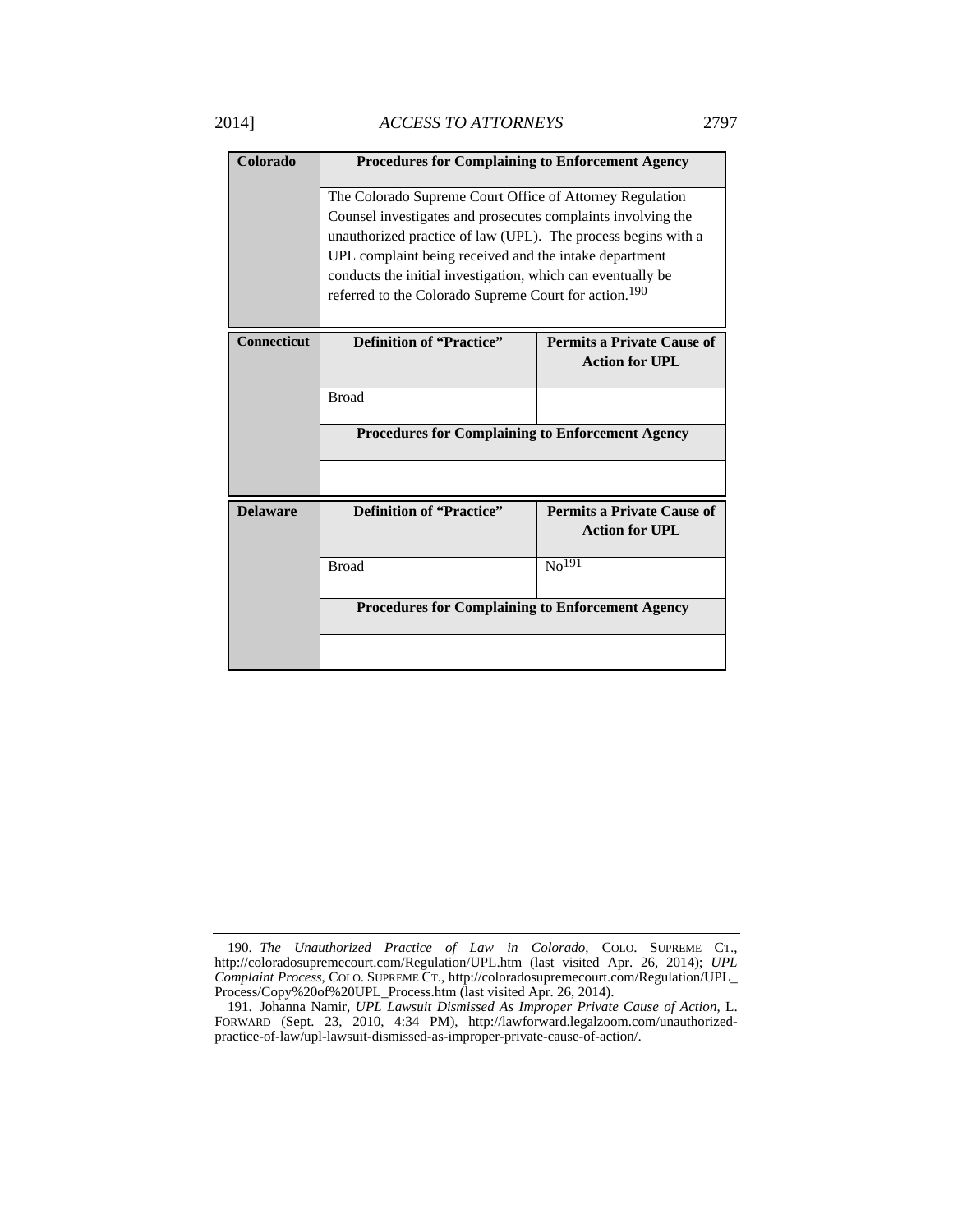| Florida | <b>Definition of "Practice"</b>                                                                                                                                                                                                                                                                                                                                                                                                                                                     | <b>Permits a Private Cause of</b> |  |
|---------|-------------------------------------------------------------------------------------------------------------------------------------------------------------------------------------------------------------------------------------------------------------------------------------------------------------------------------------------------------------------------------------------------------------------------------------------------------------------------------------|-----------------------------------|--|
|         |                                                                                                                                                                                                                                                                                                                                                                                                                                                                                     | <b>Action for UPL</b>             |  |
|         | <b>Broad</b>                                                                                                                                                                                                                                                                                                                                                                                                                                                                        | $\overline{No^{192}}$             |  |
|         |                                                                                                                                                                                                                                                                                                                                                                                                                                                                                     |                                   |  |
|         | <b>Procedures for Complaining to Enforcement Agency</b>                                                                                                                                                                                                                                                                                                                                                                                                                             |                                   |  |
|         | Treated as a criminal prosecution. State attorney's office                                                                                                                                                                                                                                                                                                                                                                                                                          |                                   |  |
|         | prosecutes. <sup>193</sup>                                                                                                                                                                                                                                                                                                                                                                                                                                                          |                                   |  |
| Georgia | <b>Definition of "Practice"</b>                                                                                                                                                                                                                                                                                                                                                                                                                                                     | <b>Permits a Private Cause of</b> |  |
|         |                                                                                                                                                                                                                                                                                                                                                                                                                                                                                     | <b>Action for UPL</b>             |  |
|         | <b>Broad</b>                                                                                                                                                                                                                                                                                                                                                                                                                                                                        | $\overline{\text{No}^{194}}$      |  |
|         |                                                                                                                                                                                                                                                                                                                                                                                                                                                                                     |                                   |  |
|         | <b>Procedures for Complaining to Enforcement Agency</b>                                                                                                                                                                                                                                                                                                                                                                                                                             |                                   |  |
|         | "The State Bar of Georgia, the Judicial Council of the State of                                                                                                                                                                                                                                                                                                                                                                                                                     |                                   |  |
|         | Georgia, and all organized bar associations of this state are each                                                                                                                                                                                                                                                                                                                                                                                                                  |                                   |  |
|         | authorized to inquire into and investigate: (1) any charges or                                                                                                                                                                                                                                                                                                                                                                                                                      |                                   |  |
|         | complaints of unauthorized or unlawful practice of law;                                                                                                                                                                                                                                                                                                                                                                                                                             |                                   |  |
|         | (3) any charges or complaints that any person, in violation of<br>Code Section 15-19-55 or rules promulgated by the Supreme                                                                                                                                                                                                                                                                                                                                                         |                                   |  |
|         | Court, is orally or by writing, for a consideration then or<br>afterwards to be charged or received by himself or another,<br>offering or tendering to another person, without the solicitation of<br>the person, the services of an attorney at law, resident or<br>nonresident of this state, in order for the attorney to institute an<br>action or represent the person in the courts of this or any other<br>state or of the United States in the enforcement or collection by |                                   |  |
|         |                                                                                                                                                                                                                                                                                                                                                                                                                                                                                     |                                   |  |
|         |                                                                                                                                                                                                                                                                                                                                                                                                                                                                                     |                                   |  |
|         |                                                                                                                                                                                                                                                                                                                                                                                                                                                                                     |                                   |  |
|         |                                                                                                                                                                                                                                                                                                                                                                                                                                                                                     |                                   |  |
|         |                                                                                                                                                                                                                                                                                                                                                                                                                                                                                     |                                   |  |
|         |                                                                                                                                                                                                                                                                                                                                                                                                                                                                                     |                                   |  |
|         | law of any claim, debt, or demand of the person against another                                                                                                                                                                                                                                                                                                                                                                                                                     |                                   |  |
|         | or is suggesting or urging the bringing of such action; and                                                                                                                                                                                                                                                                                                                                                                                                                         |                                   |  |
|         | (4) Any charge or complaints that any person is engaged in the                                                                                                                                                                                                                                                                                                                                                                                                                      |                                   |  |
|         | practice of seeking out and proposing to other persons that they                                                                                                                                                                                                                                                                                                                                                                                                                    |                                   |  |
|         | present and urge through any attorney at law the collection of any<br>claim, debt, or demand of such person against another." <sup>195</sup>                                                                                                                                                                                                                                                                                                                                        |                                   |  |
|         |                                                                                                                                                                                                                                                                                                                                                                                                                                                                                     |                                   |  |

 <sup>192.</sup> Goldberg v. Merrill Lynch Credit Corp, 981 So. 2d 550, 553 (Fla. Dist. Ct. App.

<sup>2008).</sup> 

 <sup>193.</sup> ABA 2012 UPL SURVEY, *supra* note 89, chart I.

 <sup>194.</sup> Oswell v. Nixon, 620 S.E.2d 419, 421–22 (Ga. Ct. App. 2005).

 <sup>195.</sup> GA. CODE ANN. § 15-19-57 (2010).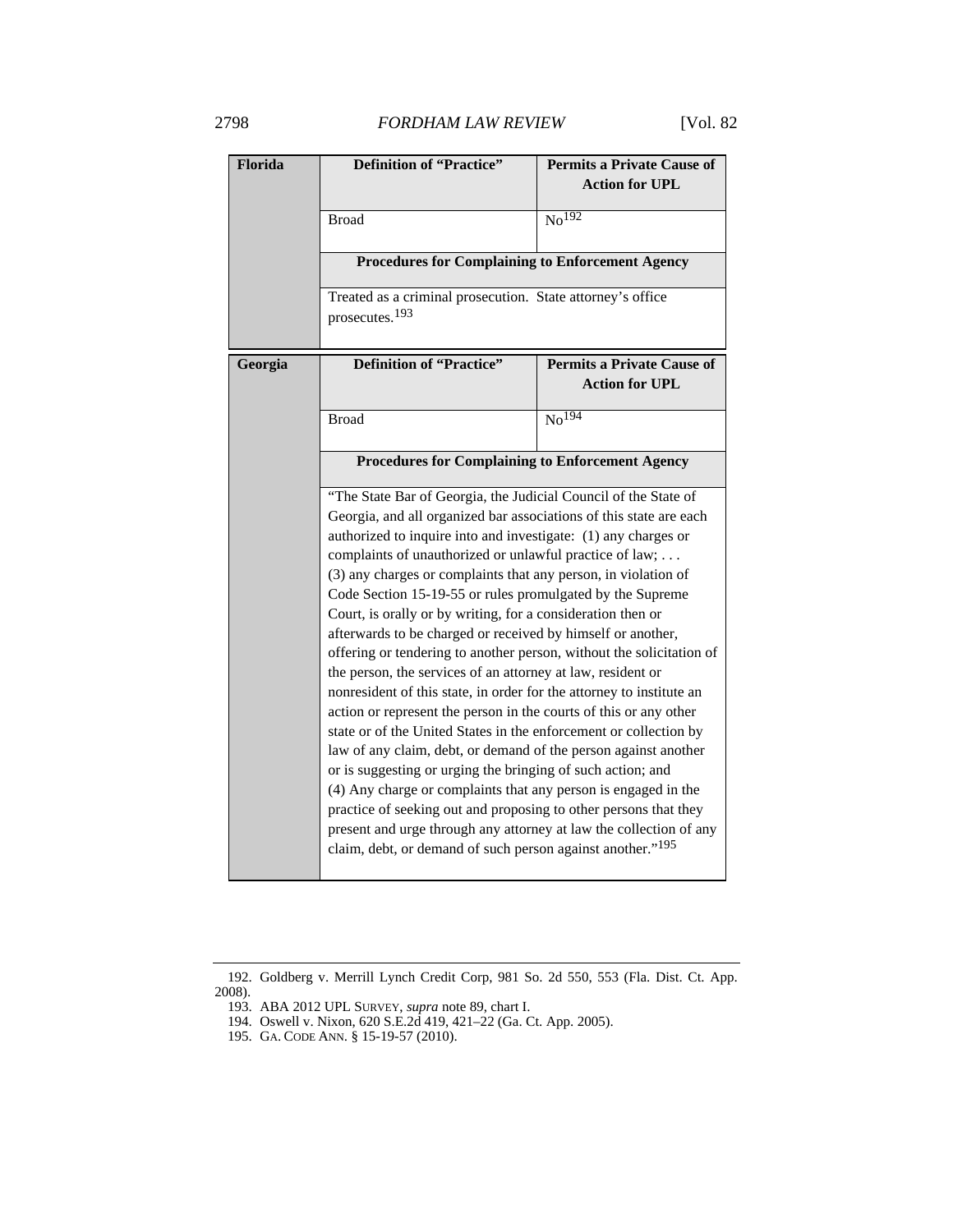| Hawaii          | <b>Definition of "Practice"</b>                                                                                                                                                                                                                   | <b>Permits a Private Cause of</b><br><b>Action for UPL</b>   |  |  |
|-----------------|---------------------------------------------------------------------------------------------------------------------------------------------------------------------------------------------------------------------------------------------------|--------------------------------------------------------------|--|--|
|                 | <b>Broad</b>                                                                                                                                                                                                                                      | $\text{No}^{196}$                                            |  |  |
|                 | <b>Procedures for Complaining to Enforcement Agency</b>                                                                                                                                                                                           |                                                              |  |  |
|                 | Criminal statute enforced by attorney general. <sup>197</sup>                                                                                                                                                                                     |                                                              |  |  |
| <b>Idaho</b>    | <b>Definition of "Practice"</b>                                                                                                                                                                                                                   | <b>Permits a Private Cause of</b>                            |  |  |
|                 |                                                                                                                                                                                                                                                   | <b>Action for UPL</b>                                        |  |  |
|                 | <b>Broad</b>                                                                                                                                                                                                                                      | N <sub>0</sub>                                               |  |  |
|                 | <b>Procedures for Complaining to Enforcement Agency</b>                                                                                                                                                                                           |                                                              |  |  |
|                 | The Unauthorized Practice of Law Committee (a state bar<br>committee) supervises local committees, receives reports<br>concerning investigation, and makes recommendations regarding<br>disposition to the Board of Commissioners. <sup>198</sup> |                                                              |  |  |
|                 |                                                                                                                                                                                                                                                   |                                                              |  |  |
|                 |                                                                                                                                                                                                                                                   |                                                              |  |  |
| <b>Illinois</b> | <b>Definition of "Practice"</b><br><b>Permits a Private Cause of</b>                                                                                                                                                                              |                                                              |  |  |
|                 |                                                                                                                                                                                                                                                   | <b>Action for UPL</b>                                        |  |  |
|                 | <b>Broad</b>                                                                                                                                                                                                                                      | Yes but only on a theory that                                |  |  |
|                 |                                                                                                                                                                                                                                                   | UPL "constitutes an<br>infringement upon the rights          |  |  |
|                 |                                                                                                                                                                                                                                                   | of those who are properly                                    |  |  |
|                 |                                                                                                                                                                                                                                                   | licensed, [therefore]                                        |  |  |
|                 |                                                                                                                                                                                                                                                   | attorneys and law firms have                                 |  |  |
|                 |                                                                                                                                                                                                                                                   | standing to bring a cause of<br>action for such unauthorized |  |  |
|                 |                                                                                                                                                                                                                                                   | practice," but others do<br>not. <sup>199</sup>              |  |  |
|                 |                                                                                                                                                                                                                                                   |                                                              |  |  |

 <sup>196.</sup> Reliable Collection Agency, Ltd. v. Cole, 584 P.2d 107, 111 (Haw. 1978).

 <sup>197.</sup> ABA 2012 UPL SURVEY, *supra* note 89, chart I.

 <sup>198.</sup> *Idaho State Bar Committees*, IDAHO ST. B., http://isb.idaho.gov/general/committees .html (last visited Apr. 26, 2014).

 <sup>199.</sup> Richard F. Mallen & Assocs. v. Myinjuryclaim.com, 769 N.E.2d 74, 76 (Ill. App. Ct. 2002) (finding that UPL "constitutes an infringement upon the rights of those who are properly licensed, [therefore] attorneys and law firms have standing to bring a cause of action for such unauthorized practice").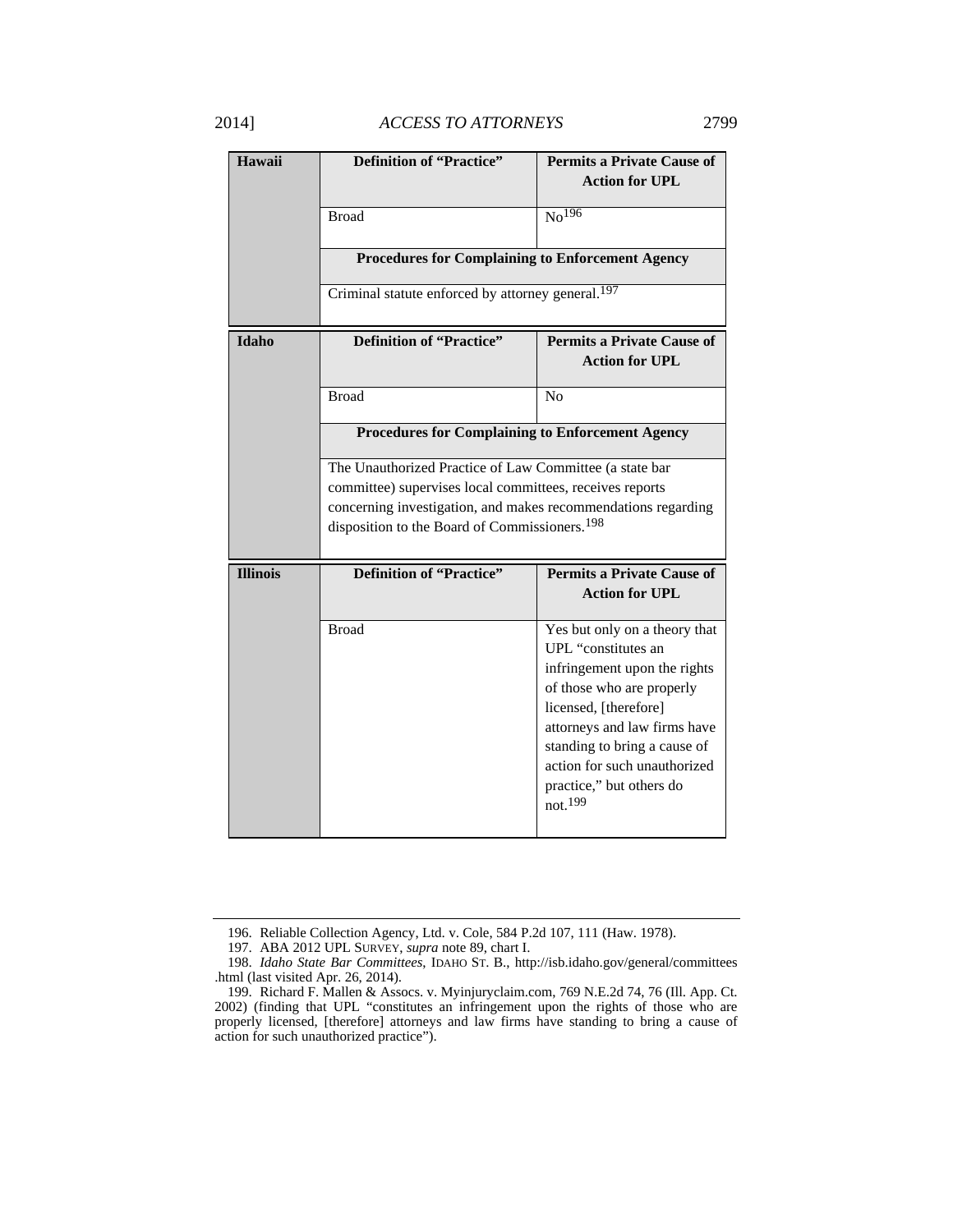| <b>Illinois</b> | <b>Procedures for Complaining to Enforcement Agency</b>              |                       |  |
|-----------------|----------------------------------------------------------------------|-----------------------|--|
|                 | After a request for investigation is submitted, the task force on    |                       |  |
|                 | the unauthorized practice of law investigates allegations of         |                       |  |
|                 | unauthorized practice of law and can take civil actions if           |                       |  |
|                 | necessary or warranted. County prosecutors must bring any            |                       |  |
|                 | criminal action. <sup>200</sup>                                      |                       |  |
|                 |                                                                      |                       |  |
| <b>Indiana</b>  | <b>Definition of "Practice"</b><br><b>Permits a Private Cause of</b> |                       |  |
|                 |                                                                      | <b>Action for UPL</b> |  |
|                 | <b>Broad</b>                                                         | $No^{201}$            |  |
|                 |                                                                      |                       |  |
|                 | <b>Procedures for Complaining to Enforcement Agency</b>              |                       |  |
|                 |                                                                      |                       |  |

| Iowa | <b>Definition of "Practice"</b>                                                           | <b>Permits a Private Cause of</b><br><b>Action for UPL</b> |
|------|-------------------------------------------------------------------------------------------|------------------------------------------------------------|
|      | <b>Broad</b>                                                                              | N <sub>0</sub>                                             |
|      | <b>Procedures for Complaining to Enforcement Agency</b>                                   |                                                            |
|      | Individuals can file complaints with the Commission on the                                |                                                            |
|      | Unauthorized Practice of Law (a commission of the Iowa                                    |                                                            |
|      | Supreme Court). The commission will then request information                              |                                                            |
|      | about the charge from the respondent. The complaint will be                               |                                                            |
|      | investigated by staff at the Office of Professional Regulation, and                       |                                                            |
|      | the complaint and any materials gathered by the staff will be                             |                                                            |
|      | forwarded to the commission at their next regular quarterly                               |                                                            |
|      | meeting. At the quarterly meeting, the complaint will be assigned                         |                                                            |
|      | to a commission member for follow up. Depending on the                                    |                                                            |
|      | circumstances and facts, the complaint may be closed, referred to                         |                                                            |
|      | obtain a cease and desist agreement, or referred for civil<br>prosecution. <sup>202</sup> |                                                            |
|      |                                                                                           |                                                            |

 <sup>200.</sup> *Task Force on Unauthorized Practice of Law*, ILL. ST. B. ASS'N, http://www.isba.org/resources/upl (last visited Apr. 26, 2014).

 <sup>201.</sup> Grace Vill. Health Care Facilities, Inc. v. Lancaster Pollard & Co., 896 F. Supp. 2d 757, 766–67 (N.D. Ind. 2012).

 <sup>202.</sup> *The Commission on the Unauthorized Practice of Law*, IOWA JUD. BRANCH, http://www.iowacourts.gov/For\_Attorneys/Professional\_Regulation/Commission\_on\_Unaut horized\_Practice\_of\_Law/ (last visited Apr. 26, 2014).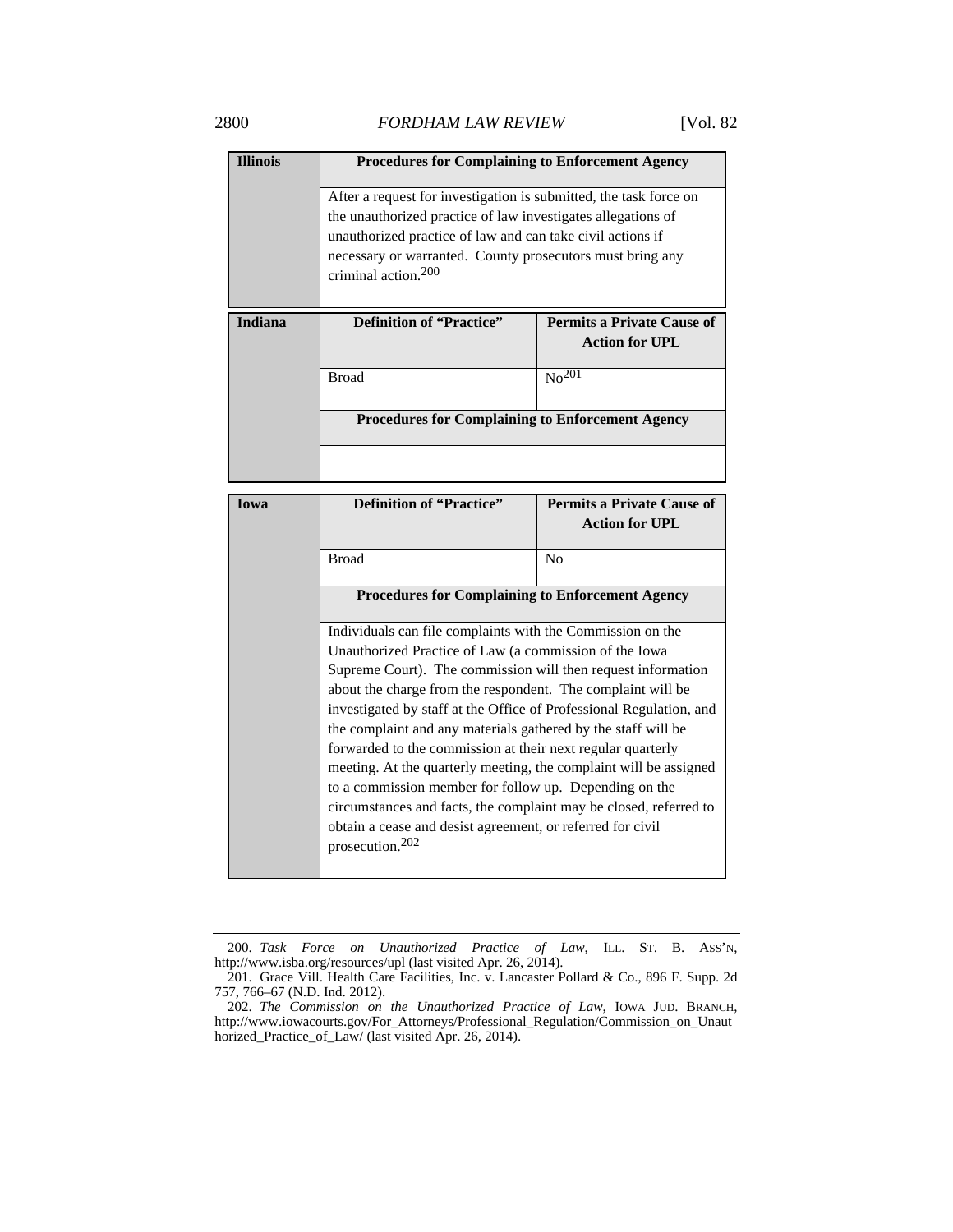| <b>Kansas</b> | Definition of "Practice"                                                                                                                                                                                                                                                                                                                                                                                           | <b>Permits a Private Cause of</b><br><b>Action for UPL</b> |
|---------------|--------------------------------------------------------------------------------------------------------------------------------------------------------------------------------------------------------------------------------------------------------------------------------------------------------------------------------------------------------------------------------------------------------------------|------------------------------------------------------------|
|               | <b>Broad</b>                                                                                                                                                                                                                                                                                                                                                                                                       |                                                            |
|               | <b>Procedures for Complaining to Enforcement Agency</b>                                                                                                                                                                                                                                                                                                                                                            |                                                            |
|               |                                                                                                                                                                                                                                                                                                                                                                                                                    |                                                            |
| Kentucky      | Definition of "Practice"                                                                                                                                                                                                                                                                                                                                                                                           | <b>Permits a Private Cause of</b><br><b>Action for UPL</b> |
|               | <b>Broad</b>                                                                                                                                                                                                                                                                                                                                                                                                       | N <sub>0</sub>                                             |
|               | <b>Procedures for Complaining to Enforcement Agency</b>                                                                                                                                                                                                                                                                                                                                                            |                                                            |
|               | The role of the Unauthorized Practice of Law Committee, of the<br>state bar association, is to render advisory opinions on questions<br>of whether a particular activity may constitute the unauthorized<br>practice of law by a nonlawyer. Formal unauthorized practice of<br>law opinions may be issued by the Board of Governors upon<br>recommendation of the Unauthorized Practice of Law<br>Committee. $203$ |                                                            |
| Louisiana     | <b>Definition of "Practice"</b>                                                                                                                                                                                                                                                                                                                                                                                    | <b>Permits a Private Cause of</b><br><b>Action for UPL</b> |
|               | Representing another or<br>advising/counseling someone as<br>to secular law for consideration<br>or drawing documents for<br>consideration                                                                                                                                                                                                                                                                         |                                                            |
|               | <b>Procedures for Complaining to Enforcement Agency</b>                                                                                                                                                                                                                                                                                                                                                            |                                                            |
|               |                                                                                                                                                                                                                                                                                                                                                                                                                    |                                                            |
| <b>Maine</b>  | <b>Definition of "Practice"</b>                                                                                                                                                                                                                                                                                                                                                                                    | <b>Permits a Private Cause of</b><br><b>Action for UPL</b> |
|               | Broad                                                                                                                                                                                                                                                                                                                                                                                                              |                                                            |

 <sup>203.</sup> *KBA Committees*, KY. B. ASS'N, http://www.kybar.org/72 (last visited Apr. 26, 2014).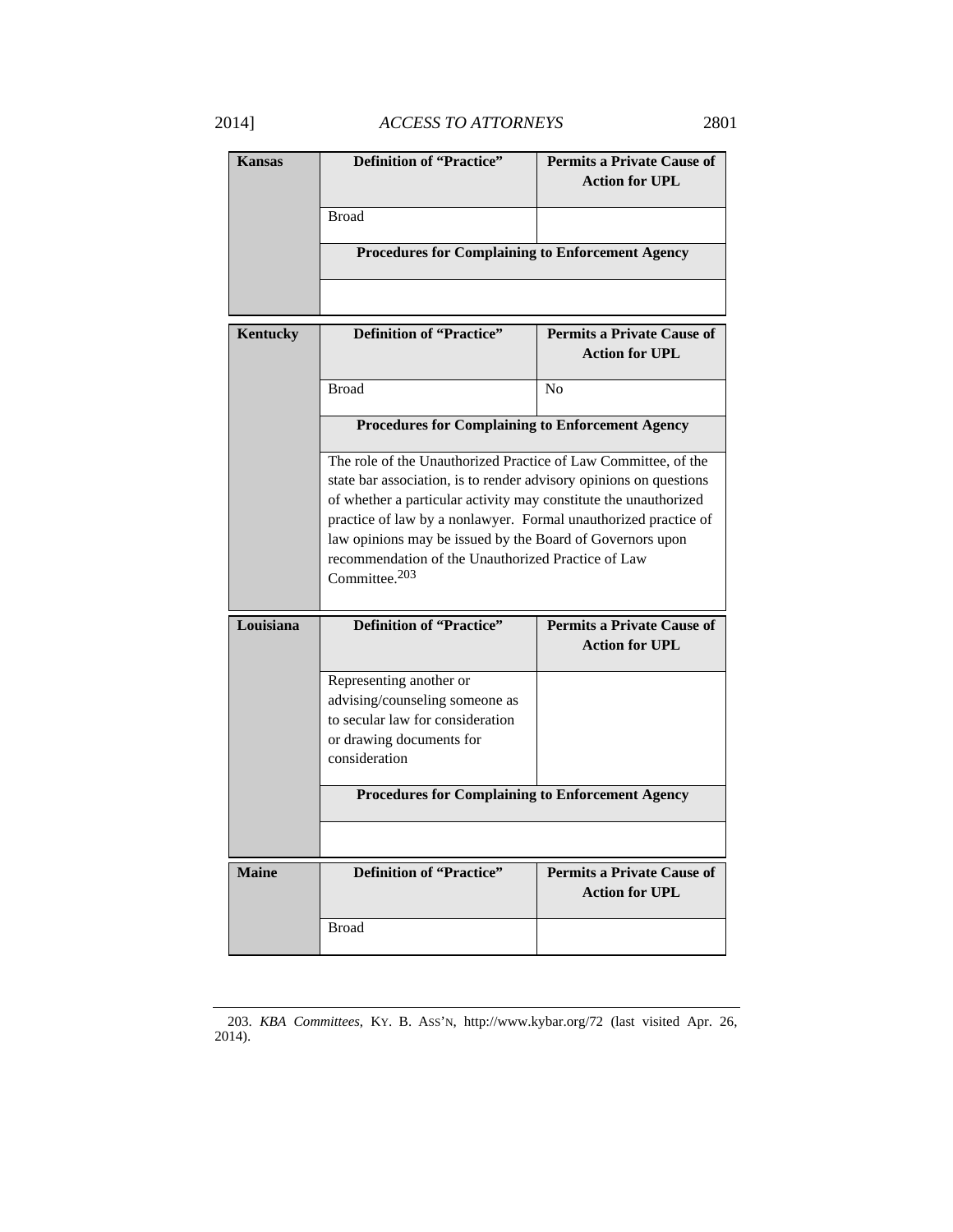| <b>Maine</b>              | <b>Procedures for Complaining to Enforcement Agency</b>                                                                                                                              |                                                                                                                                 |
|---------------------------|--------------------------------------------------------------------------------------------------------------------------------------------------------------------------------------|---------------------------------------------------------------------------------------------------------------------------------|
|                           |                                                                                                                                                                                      |                                                                                                                                 |
| <b>Maryland</b>           | <b>Definition of "Practice"</b>                                                                                                                                                      | <b>Permits a Private Cause of</b><br><b>Action for UPL</b>                                                                      |
|                           | <b>Broad</b>                                                                                                                                                                         |                                                                                                                                 |
|                           | <b>Procedures for Complaining to Enforcement Agency</b>                                                                                                                              |                                                                                                                                 |
|                           |                                                                                                                                                                                      |                                                                                                                                 |
| Massachu-<br><b>setts</b> | <b>Definition of "Practice"</b>                                                                                                                                                      | <b>Permits a Private Cause of</b><br><b>Action for UPL</b>                                                                      |
|                           | <b>Broad</b>                                                                                                                                                                         | Yes, but only on an unlawful<br>competition theory (i.e.,<br>only attorneys allowed<br>private cause of action). <sup>204</sup> |
|                           | <b>Procedures for Complaining to Enforcement Agency</b>                                                                                                                              |                                                                                                                                 |
|                           |                                                                                                                                                                                      |                                                                                                                                 |
| Michigan                  | <b>Definition of "Practice"</b>                                                                                                                                                      | <b>Permits a Private Cause of</b><br><b>Action for UPL</b>                                                                      |
|                           | Practice of law is left to the<br>discretion of courts, but<br>"charging a fee can take an<br>otherwise incidental act into the<br>realm of the unauthorized<br>practice of law."205 |                                                                                                                                 |
|                           | <b>Procedures for Complaining to Enforcement Agency</b>                                                                                                                              |                                                                                                                                 |
|                           |                                                                                                                                                                                      |                                                                                                                                 |

 <sup>204.</sup> Steinberg v. McKay, 3 N.E.2d 23, 24 (Mass. 1936).

 <sup>205.</sup> TASK FORCE ON THE MODEL DEFINITION OF THE PRACTICE OF LAW, *supra* note 3, app. A, at 15.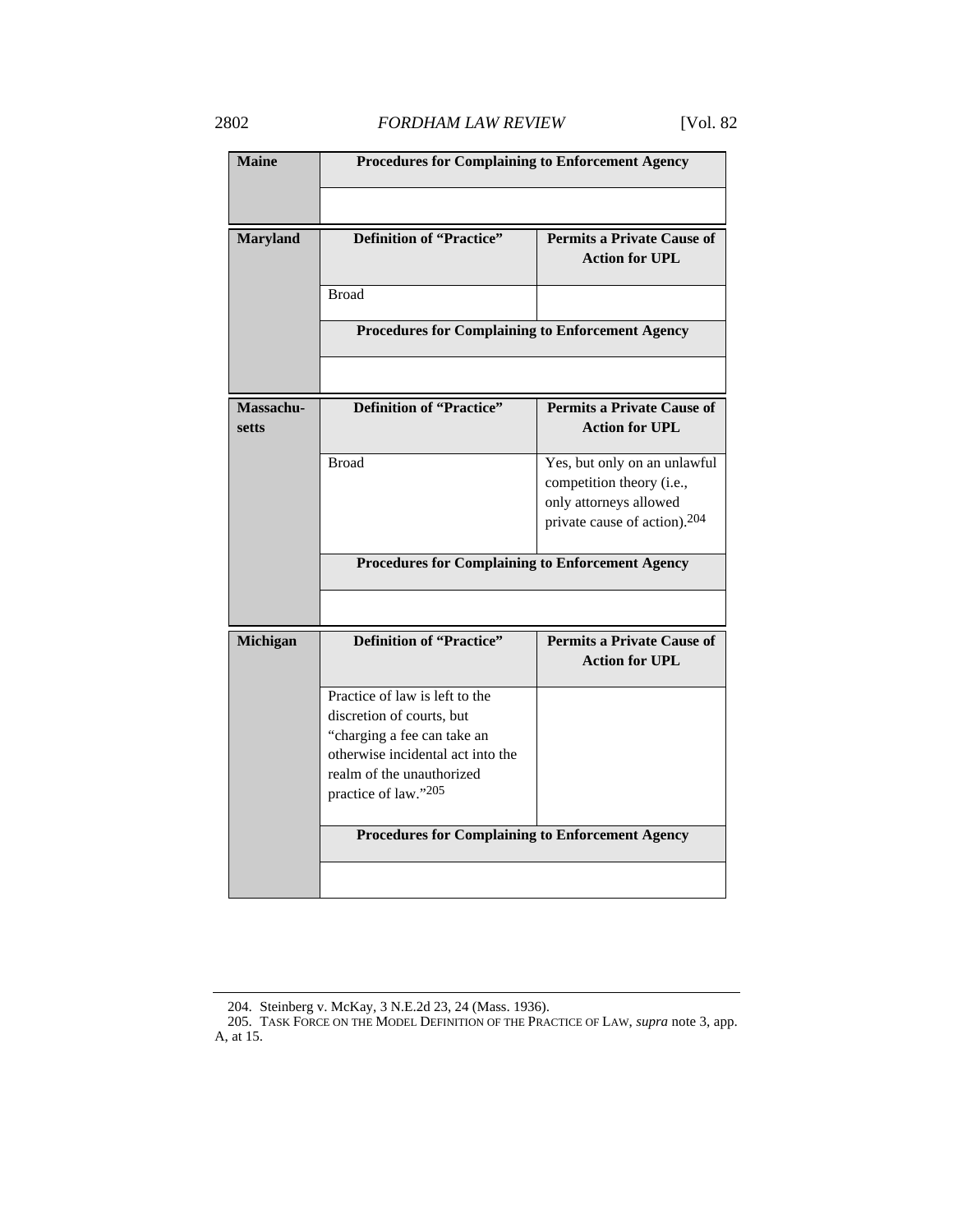| <b>Minnesota</b> | <b>Definition of "Practice"</b>                                                                       | <b>Permits a Private Cause of</b>                          |
|------------------|-------------------------------------------------------------------------------------------------------|------------------------------------------------------------|
|                  |                                                                                                       | <b>Action for UPL</b>                                      |
|                  | "What is and what is not the                                                                          | $N0$ <sup>207</sup>                                        |
|                  | practice of law cannot be drawn                                                                       |                                                            |
|                  | with precision."206                                                                                   |                                                            |
|                  | <b>Procedures for Complaining to Enforcement Agency</b>                                               |                                                            |
|                  |                                                                                                       |                                                            |
| Mississippi      | <b>Definition of "Practice"</b>                                                                       | <b>Permits a Private Cause of</b><br><b>Action for UPL</b> |
|                  | Narrow; however, court opinions<br>make it clear that there are many<br>other acts (not listed in the | $\overline{\text{No}^{208}}$                               |
|                  | statute) which might be<br>performed by an unlicensed                                                 |                                                            |
|                  | person which may also constitute                                                                      |                                                            |
|                  | the practice of law.                                                                                  |                                                            |
|                  | <b>Procedures for Complaining to Enforcement Agency</b>                                               |                                                            |
|                  |                                                                                                       |                                                            |
| <b>Missouri</b>  | <b>Definition of "Practice"</b>                                                                       | <b>Permits a Private Cause of</b><br><b>Action for UPL</b> |
|                  | <b>Broad</b>                                                                                          | No <sup>209</sup>                                          |
|                  | <b>Procedures for Complaining to Enforcement Agency</b>                                               |                                                            |
|                  |                                                                                                       |                                                            |

 <sup>206.</sup> *Id.* app. A, at 16.

 <sup>207.</sup> Kronzer v. First Nat'l Bank of Minneapolis, 235 N.W.2d 187, 191–94 (Minn. 1975) (finding that plaintiff has no standing to bring a direct action for the unauthorized practice of law, but may be able to prevail on a negligence claim).

 <sup>208.</sup> Thorne v. Prommis Solutions Holding Corp. (*In re* Thorne), 471 B.R. 496, 509 (Bankr. N.D. Miss. 2012).

 <sup>209.</sup> Janssen v. Guar. Land Title Co., 571 S.W.2d 702, 706 (Mo. Ct. App. 1978).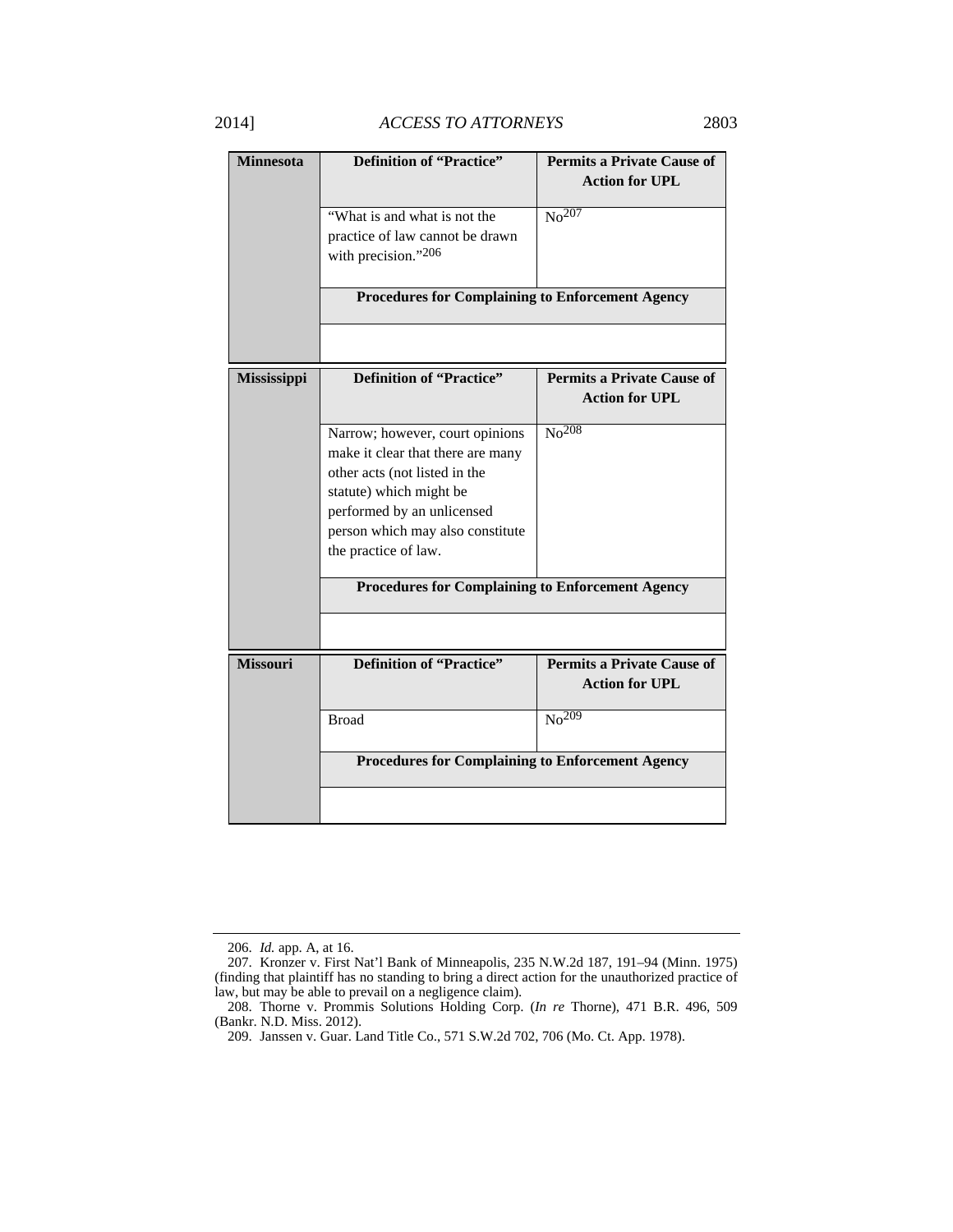## 2804 *FORDHAM LAW REVIEW* [Vol. 82

| <b>Montana</b>  | <b>Definition of "Practice"</b>                                                                                                                                                      | <b>Permits a Private Cause of</b><br><b>Action for UPL</b> |
|-----------------|--------------------------------------------------------------------------------------------------------------------------------------------------------------------------------------|------------------------------------------------------------|
|                 | What is and what is not the<br>practice of law cannot be drawn<br>with precision.                                                                                                    |                                                            |
|                 | <b>Procedures for Complaining to Enforcement Agency</b>                                                                                                                              |                                                            |
|                 |                                                                                                                                                                                      |                                                            |
| <b>Nebraska</b> | <b>Definition of "Practice"</b>                                                                                                                                                      | <b>Permits a Private Cause of</b><br><b>Action for UPL</b> |
|                 | Determine in each case whether<br>the defendant "purported to<br>exercise the legal training,<br>experience and skill of an<br>attorney at law without a license<br>to do so." $210$ | No <sup>211</sup>                                          |
|                 | <b>Procedures for Complaining to Enforcement Agency</b>                                                                                                                              |                                                            |
|                 |                                                                                                                                                                                      |                                                            |
| <b>Nevada</b>   | <b>Definition of "Practice"</b>                                                                                                                                                      | <b>Permits a Private Cause of</b><br><b>Action for UPL</b> |
|                 |                                                                                                                                                                                      | $\overline{No^{212}}$                                      |
|                 | <b>Procedures for Complaining to Enforcement Agency</b>                                                                                                                              |                                                            |
|                 |                                                                                                                                                                                      |                                                            |

 <sup>210.</sup> TASK FORCE ON THE MODEL DEFINITION OF THE PRACTICE OF LAW, *supra* note 3, app. A, at 17.

 <sup>211.</sup> Richmond v. Case, 647 N.W.2d 90, 96 (Neb. 2002) (denying the plaintiff's "private cause of action for money damages against another for the unauthorized practice of law" because it was an issue of first impression in the state and had not been addressed below).

 <sup>212.</sup> Jordan v. State *ex rel.* Dep't of Motor Vehicles & Pub. Safety, 110 P.3d 30, 50 (Nev. 2005), *abrogated on other grounds by* Buzz Stew, LLC v. City of N. Las Vegas, 181 P.3d 670 (Nev. 2008).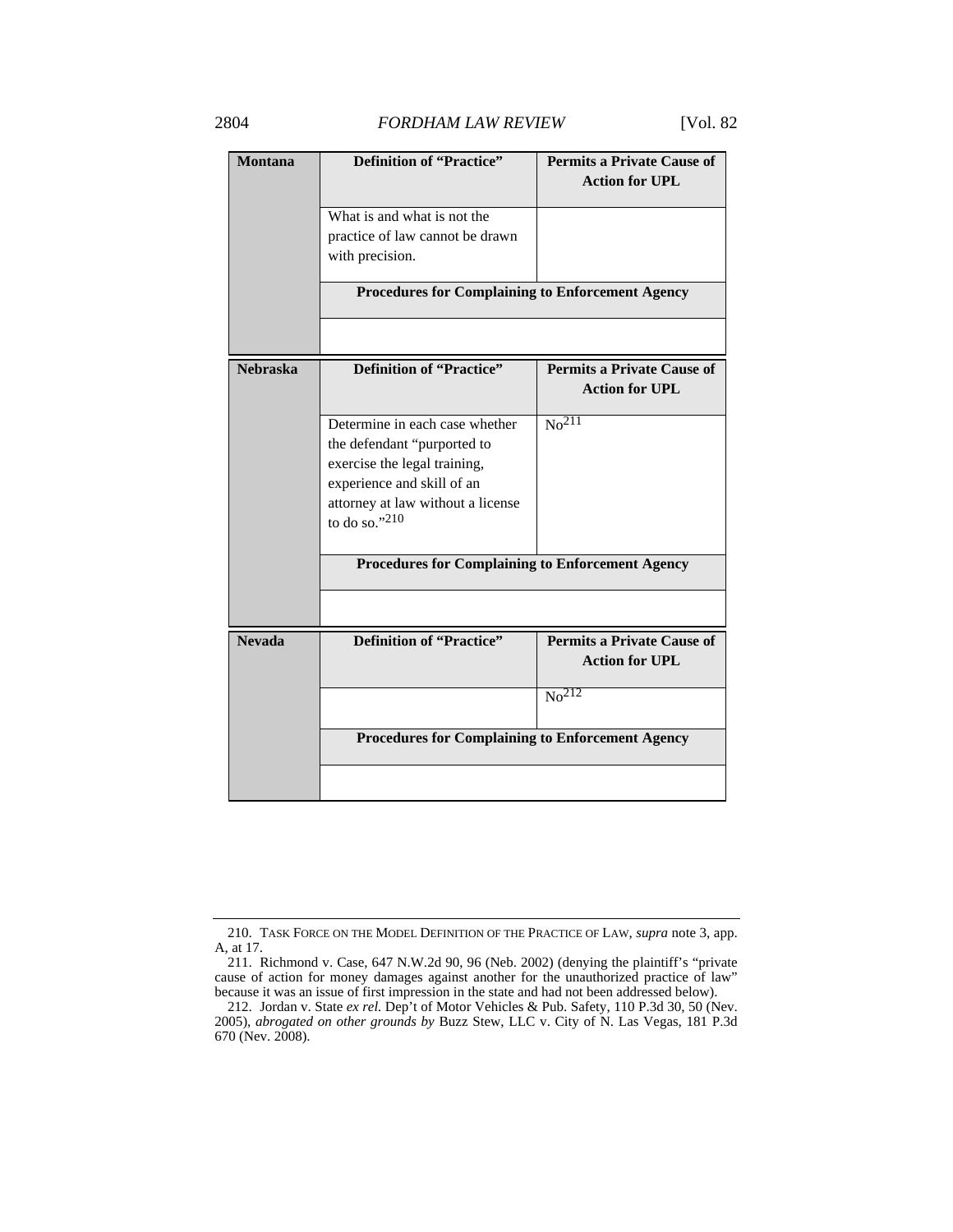# 2014] *ACCESS TO ATTORNEYS* 2805

| <b>Definition of "Practice"</b>                         | <b>Permits a Private Cause of</b>                                                                                                                                                                                                                                                                                                                                                                                                                                                                                                                                                                                                                       |
|---------------------------------------------------------|---------------------------------------------------------------------------------------------------------------------------------------------------------------------------------------------------------------------------------------------------------------------------------------------------------------------------------------------------------------------------------------------------------------------------------------------------------------------------------------------------------------------------------------------------------------------------------------------------------------------------------------------------------|
|                                                         | <b>Action for UPL</b>                                                                                                                                                                                                                                                                                                                                                                                                                                                                                                                                                                                                                                   |
|                                                         |                                                                                                                                                                                                                                                                                                                                                                                                                                                                                                                                                                                                                                                         |
|                                                         |                                                                                                                                                                                                                                                                                                                                                                                                                                                                                                                                                                                                                                                         |
|                                                         |                                                                                                                                                                                                                                                                                                                                                                                                                                                                                                                                                                                                                                                         |
|                                                         |                                                                                                                                                                                                                                                                                                                                                                                                                                                                                                                                                                                                                                                         |
| <b>Procedures for Complaining to Enforcement Agency</b> |                                                                                                                                                                                                                                                                                                                                                                                                                                                                                                                                                                                                                                                         |
|                                                         |                                                                                                                                                                                                                                                                                                                                                                                                                                                                                                                                                                                                                                                         |
| <b>Definition of "Practice"</b>                         | <b>Permits a Private Cause of</b>                                                                                                                                                                                                                                                                                                                                                                                                                                                                                                                                                                                                                       |
|                                                         | <b>Action for UPL</b>                                                                                                                                                                                                                                                                                                                                                                                                                                                                                                                                                                                                                                   |
|                                                         | N <sub>0</sub>                                                                                                                                                                                                                                                                                                                                                                                                                                                                                                                                                                                                                                          |
|                                                         |                                                                                                                                                                                                                                                                                                                                                                                                                                                                                                                                                                                                                                                         |
|                                                         |                                                                                                                                                                                                                                                                                                                                                                                                                                                                                                                                                                                                                                                         |
|                                                         |                                                                                                                                                                                                                                                                                                                                                                                                                                                                                                                                                                                                                                                         |
|                                                         |                                                                                                                                                                                                                                                                                                                                                                                                                                                                                                                                                                                                                                                         |
|                                                         |                                                                                                                                                                                                                                                                                                                                                                                                                                                                                                                                                                                                                                                         |
|                                                         |                                                                                                                                                                                                                                                                                                                                                                                                                                                                                                                                                                                                                                                         |
| <b>Procedures for Complaining to Enforcement Agency</b> |                                                                                                                                                                                                                                                                                                                                                                                                                                                                                                                                                                                                                                                         |
|                                                         |                                                                                                                                                                                                                                                                                                                                                                                                                                                                                                                                                                                                                                                         |
|                                                         |                                                                                                                                                                                                                                                                                                                                                                                                                                                                                                                                                                                                                                                         |
|                                                         |                                                                                                                                                                                                                                                                                                                                                                                                                                                                                                                                                                                                                                                         |
|                                                         |                                                                                                                                                                                                                                                                                                                                                                                                                                                                                                                                                                                                                                                         |
|                                                         |                                                                                                                                                                                                                                                                                                                                                                                                                                                                                                                                                                                                                                                         |
|                                                         |                                                                                                                                                                                                                                                                                                                                                                                                                                                                                                                                                                                                                                                         |
|                                                         |                                                                                                                                                                                                                                                                                                                                                                                                                                                                                                                                                                                                                                                         |
|                                                         |                                                                                                                                                                                                                                                                                                                                                                                                                                                                                                                                                                                                                                                         |
|                                                         |                                                                                                                                                                                                                                                                                                                                                                                                                                                                                                                                                                                                                                                         |
|                                                         |                                                                                                                                                                                                                                                                                                                                                                                                                                                                                                                                                                                                                                                         |
|                                                         | "matters involving professional<br>judgment" <sup>213</sup><br>"asking whether the public<br>interest is disserved by<br>permitting such conduct" <sup>214</sup> (by<br>nonlawyers)<br>"On request of any person, or in connection with the<br>consideration of any complaint or any investigation made on its<br>own initiative, the committee may render advisory opinions<br>relating to the unauthorized practice of law and arrange for their<br>publication. The committee shall have jurisdiction over and shall<br>inquire into and consider complaints alleging the unauthorized<br>practice of law by any natural or other persons or entity. |

 <sup>213.</sup> TASK FORCE ON THE MODEL DEFINITION OF THE PRACTICE OF LAW, *supra* note 3, app. A, at 18. 214. *Id.*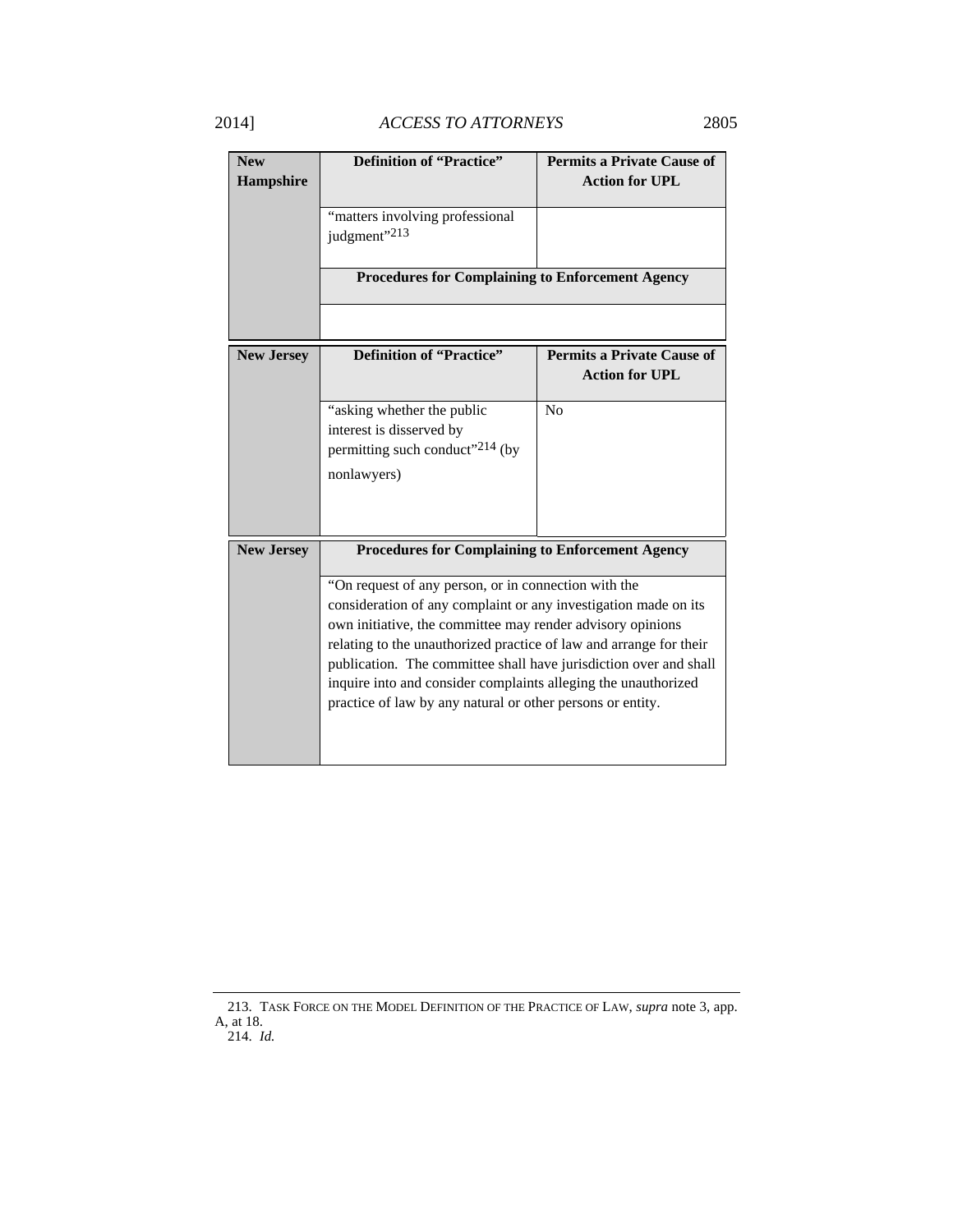| <b>New Jersey</b> | "The committee may, on its own initiative, and without any          |
|-------------------|---------------------------------------------------------------------|
|                   | complaint being made to it, investigate any condition or situation  |
|                   | of which it becomes aware that may involve the unauthorized         |
|                   | practice of law. Within 20 days after an opinion is published, or   |
|                   | within 30 days after any final action of the Committee on the       |
|                   | Unauthorized Practice of Law other than the publication of any      |
|                   | opinion, any aggrieved member of the bar, bar association,          |
|                   | person or entity may seek review thereof by serving on the          |
|                   | Attorney General a notice of petition for review by the Supreme     |
|                   | Court and by filing the original notice with the Clerk of the       |
|                   | Supreme Court. If it appears that the conduct in question           |
|                   | involves the unauthorized practice of law, the committee shall      |
|                   | endeavor to have the person, persons or entity enter into a written |
|                   | agreement to refrain in the future from such conduct.               |
|                   |                                                                     |
|                   | "The informal disposition of matters as provided in this rule is    |
|                   | encouraged. If, after a finding by the committee of the             |
|                   | unauthorized practice of law, a person or entity declines to enter  |
|                   | into a written agreement pursuant to this rule, the committee shall |
|                   | refer the matter to an appropriate law enforcement or other         |
|                   | agency. When the committee concludes from its preliminary           |
|                   | investigation or from the failure of an informal conference as      |
|                   | provided in R. 1:22-5 that an amicable disposition of any matter    |
|                   | within its jurisdiction with the person, persons or entity          |
|                   | concerned cannot be effected, it shall, based upon the nature of    |
|                   | the complaint, the relief sought, and the facts as then known,      |
|                   | refer the matter to the law enforcement or other agency the         |
|                   | committee determines is best suited to conduct an investigation     |
|                   | and any prosecution of such matter."215                             |
|                   |                                                                     |
|                   |                                                                     |

| <b>New</b>    | <b>Definition of "Practice"</b>                         | <b>Permits a Private Cause of</b> |
|---------------|---------------------------------------------------------|-----------------------------------|
| <b>Mexico</b> |                                                         | <b>Action for UPL</b>             |
|               |                                                         |                                   |
|               | <b>Broad</b>                                            |                                   |
|               |                                                         |                                   |
|               | <b>Procedures for Complaining to Enforcement Agency</b> |                                   |
|               |                                                         |                                   |
|               |                                                         |                                   |
|               |                                                         |                                   |

215. N.J. CT. R. 1:22.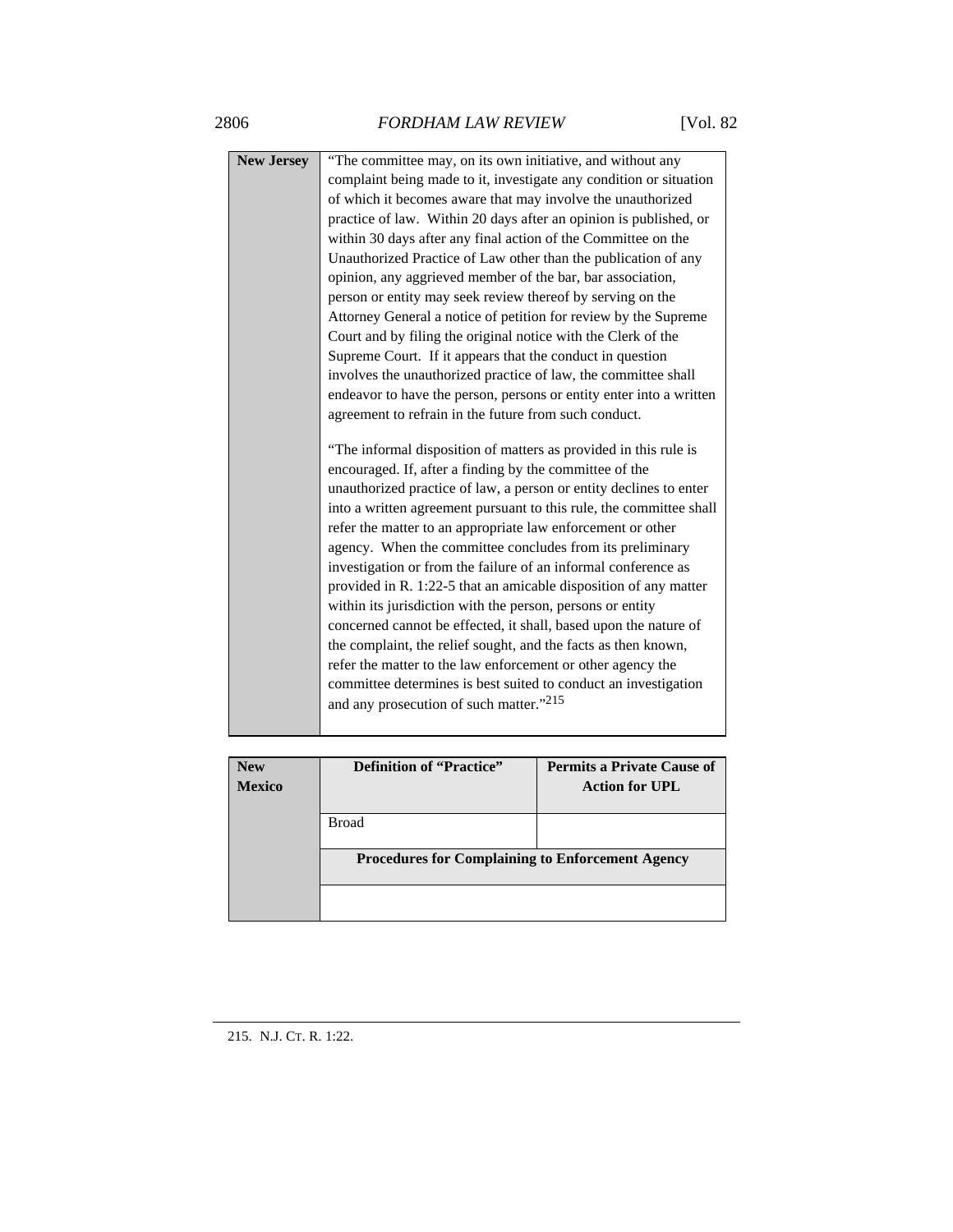| <b>New York</b>               | <b>Definition of "Practice"</b>                                                                                                                                                                                                                                                                                                                                                                                                                                                                                                                                                                         | <b>Permits a Private Cause of</b><br><b>Action for UPL</b> |
|-------------------------------|---------------------------------------------------------------------------------------------------------------------------------------------------------------------------------------------------------------------------------------------------------------------------------------------------------------------------------------------------------------------------------------------------------------------------------------------------------------------------------------------------------------------------------------------------------------------------------------------------------|------------------------------------------------------------|
|                               | <b>Broad</b>                                                                                                                                                                                                                                                                                                                                                                                                                                                                                                                                                                                            | $\overline{\text{No}^{216}}$                               |
|                               | <b>Procedures for Complaining to Enforcement Agency</b>                                                                                                                                                                                                                                                                                                                                                                                                                                                                                                                                                 |                                                            |
|                               | Statute enforced by attorney general and county prosecutors. <sup>217</sup>                                                                                                                                                                                                                                                                                                                                                                                                                                                                                                                             |                                                            |
| <b>North</b>                  | <b>Definition of "Practice"</b>                                                                                                                                                                                                                                                                                                                                                                                                                                                                                                                                                                         | <b>Permits a Private Cause of</b>                          |
| Carolina                      |                                                                                                                                                                                                                                                                                                                                                                                                                                                                                                                                                                                                         | <b>Action for UPL</b>                                      |
|                               | <b>Broad</b>                                                                                                                                                                                                                                                                                                                                                                                                                                                                                                                                                                                            | N <sub>0</sub>                                             |
|                               | <b>Procedures for Complaining to Enforcement Agency</b>                                                                                                                                                                                                                                                                                                                                                                                                                                                                                                                                                 |                                                            |
|                               | The North Carolina State Bar has the authority by statute to<br>investigate allegations of unauthorized practice of law as well as<br>the district attorney. The State Bar may seek injunctive relief.<br>District attorneys may prosecute charges of unauthorized practice<br>of law as a class 1 criminal misdemeanor. The Authorized<br>Practice Committee of the North Carolina State Bar investigates<br>complaints of unauthorized practice of law. The procedures for<br>the committee are found at 27 N.C. ADMIN CODE 1D.0104<br>$(2004)$ . Complaints must be filed in writing. <sup>218</sup> |                                                            |
| <b>North</b><br><b>Dakota</b> | <b>Definition of "Practice"</b>                                                                                                                                                                                                                                                                                                                                                                                                                                                                                                                                                                         | <b>Permits a Private Cause of</b><br><b>Action for UPL</b> |
|                               |                                                                                                                                                                                                                                                                                                                                                                                                                                                                                                                                                                                                         |                                                            |
|                               | <b>Procedures for Complaining to Enforcement Agency</b>                                                                                                                                                                                                                                                                                                                                                                                                                                                                                                                                                 |                                                            |
|                               |                                                                                                                                                                                                                                                                                                                                                                                                                                                                                                                                                                                                         |                                                            |

 <sup>216.</sup> Lawrence v. Houston, 567 N.Y.S.2d 962, 964 (App. Div. 1991).

 <sup>217.</sup> ABA 2012 UPL SURVEY, *supra* note 89, chart I.

 <sup>218.</sup> *Preventing Unlicensed Legal Practice*, N.C. ST. B., http://www.ncbar.gov/public/ upl.asp (last visited Apr. 26, 2014).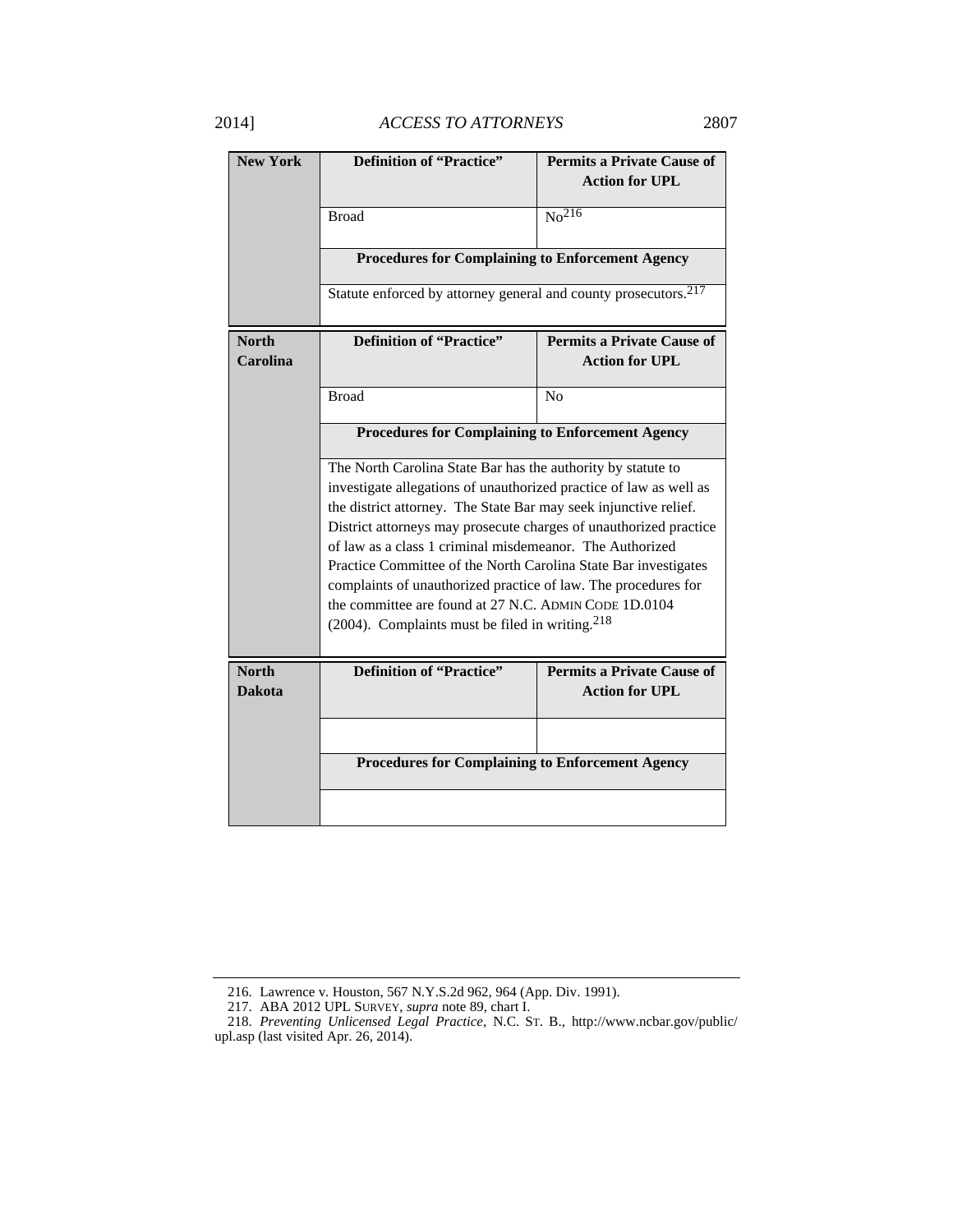## 2808 *FORDHAM LAW REVIEW* [Vol. 82

| Ohio            | <b>Definition of "Practice"</b>                                                                                                       | <b>Permits a Private Cause of</b>                       |
|-----------------|---------------------------------------------------------------------------------------------------------------------------------------|---------------------------------------------------------|
|                 |                                                                                                                                       | <b>Action for UPL</b>                                   |
|                 | <b>Broad</b>                                                                                                                          | Yes, but no court has                                   |
|                 |                                                                                                                                       | subject-matter jurisdiction                             |
|                 |                                                                                                                                       | over a claim for the UPL<br>against a person unless the |
|                 |                                                                                                                                       | Supreme Court of Ohio has                               |
|                 |                                                                                                                                       | first made a finding that the                           |
|                 |                                                                                                                                       | very person is engaged in                               |
|                 |                                                                                                                                       | the UPL. <sup>219</sup>                                 |
|                 | <b>Procedures for Complaining to Enforcement Agency</b>                                                                               |                                                         |
|                 |                                                                                                                                       |                                                         |
|                 | The Board on the Unauthorized Practice of Law of the Supreme                                                                          |                                                         |
|                 | Court of Ohio conducts hearings, preserves the record, and                                                                            |                                                         |
|                 | makes findings and recommendations to the supreme court in<br>cases involving the alleged unauthorized practice of law. The           |                                                         |
|                 |                                                                                                                                       |                                                         |
|                 | unauthorized practice of law committee of a bar association or<br>disciplinary counsel shall investigate any matter referred to it or |                                                         |
|                 | that comes to its attention and may file a complaint pursuant to                                                                      |                                                         |
|                 | Rule 7 of the Supreme Court Rules for the Government of the                                                                           |                                                         |
|                 | Bar of Ohio. The attorney general may also file a complaint                                                                           |                                                         |
|                 | pursuant to this rule. Each bar association, disciplinary counsel,                                                                    |                                                         |
|                 | and the attorney general shall file with the board, on a form                                                                         |                                                         |
|                 | provided by the board, a report of its activity on unauthorized<br>practice of law complaints, investigations, and other matters      |                                                         |
|                 | requested by the board. $220$                                                                                                         |                                                         |
|                 |                                                                                                                                       |                                                         |
| <b>Oklahoma</b> | <b>Definition of "Practice"</b>                                                                                                       | <b>Permits a Private Cause of</b>                       |
|                 |                                                                                                                                       | <b>Action for UPL</b>                                   |
|                 | <b>Broad</b>                                                                                                                          |                                                         |
|                 | <b>Procedures for Complaining to Enforcement Agency</b>                                                                               |                                                         |
|                 |                                                                                                                                       |                                                         |

 <sup>219.</sup> Lowry v. LegalZoom.com, Inc., No. 4:11CV02259, 2012 WL 2953109, at \*2 (N.D. Ohio July 19, 2012).

 <sup>220.</sup> OHIO SUP. CT. R. 7; *Board on the Unauthorized Practice of Law*, SUPREME CT. OHIO & OHIO JUD. SYS., http://www.supremecourt.ohio.gov/boards/upl/ (last visited Apr. 26, 2014).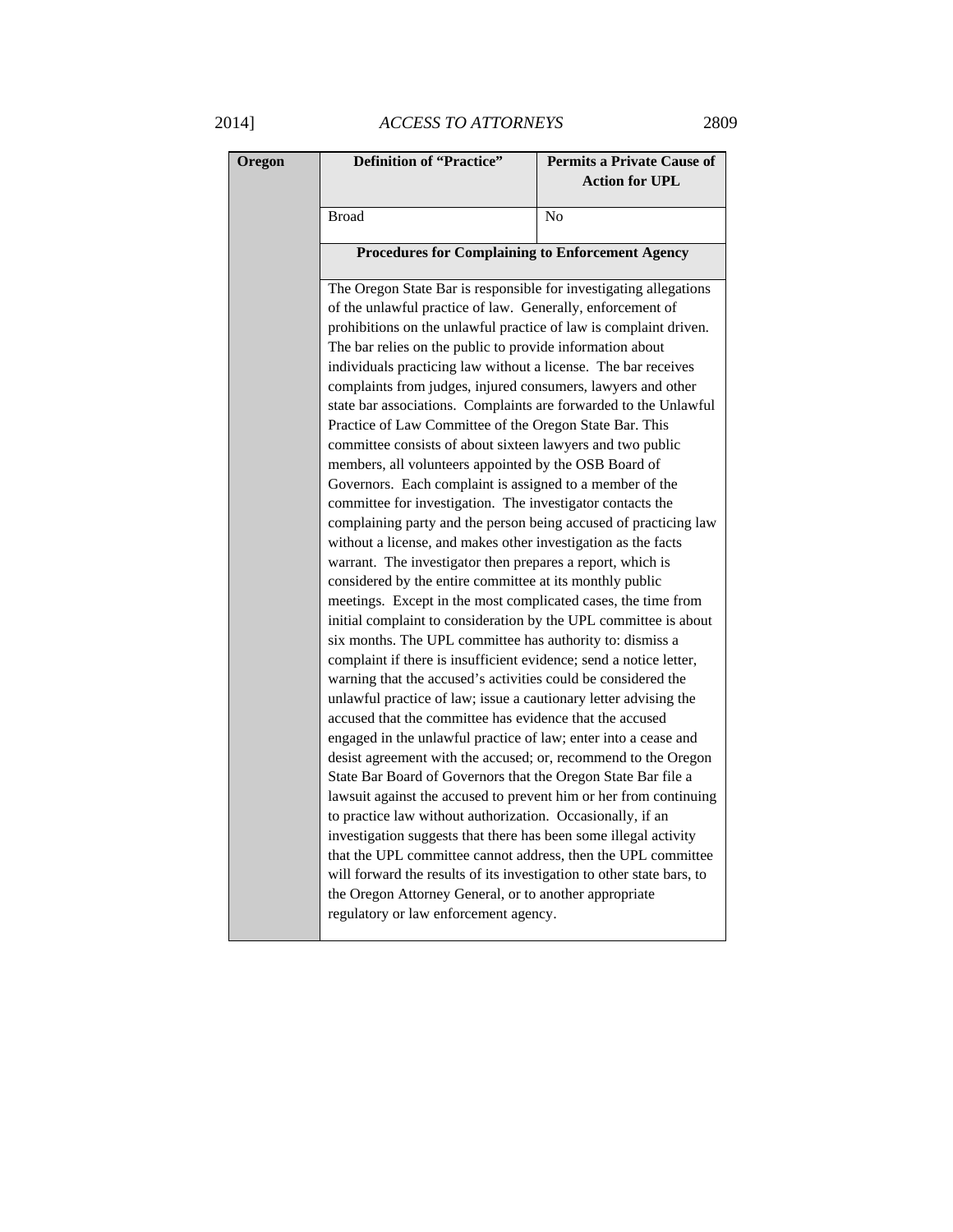| Oregon                        | If the UPL committee refers a complaint to the Oregon State Bar<br>Board of Governors, and the board authorizes a lawsuit, the usual<br>relief sought is an injunction against the continuation of the<br>unlawful practice of law. OR. REV. STAT. 9.166 (2011). The<br>OSB may also seek restitution for any victims. The OSB can<br>also recover attorney's fees and other expenses of litigation.<br>Most cases are resolved before this step. <sup>221</sup> |                                                                                            |
|-------------------------------|------------------------------------------------------------------------------------------------------------------------------------------------------------------------------------------------------------------------------------------------------------------------------------------------------------------------------------------------------------------------------------------------------------------------------------------------------------------|--------------------------------------------------------------------------------------------|
| Pennsyl-<br>vania             | <b>Definition of "Practice"</b>                                                                                                                                                                                                                                                                                                                                                                                                                                  | <b>Permits a Private Cause of</b><br><b>Action for UPL</b>                                 |
|                               | <b>Broad</b>                                                                                                                                                                                                                                                                                                                                                                                                                                                     | N <sub>0</sub>                                                                             |
|                               | <b>Procedures for Complaining to Enforcement Agency</b>                                                                                                                                                                                                                                                                                                                                                                                                          |                                                                                            |
|                               | The attorney general and county prosecutors have responsibility                                                                                                                                                                                                                                                                                                                                                                                                  |                                                                                            |
|                               | for enforcing UPL criminal statutes. <sup>222</sup>                                                                                                                                                                                                                                                                                                                                                                                                              |                                                                                            |
| <b>Rhode</b><br><b>Island</b> | <b>Definition of "Practice"</b>                                                                                                                                                                                                                                                                                                                                                                                                                                  | <b>Permits a Private Cause of</b><br><b>Action for UPL</b>                                 |
|                               | Appearance or acting as an<br>attorney of another person before<br>a court, legal advice for<br>consideration, representing<br>another in a capacity to dispose<br>of a case, and preparation or<br>drafting of specific documents                                                                                                                                                                                                                               |                                                                                            |
|                               | which require legal knowledge<br>are usually prepared by lawyers.                                                                                                                                                                                                                                                                                                                                                                                                |                                                                                            |
|                               | <b>Procedures for Complaining to Enforcement Agency</b>                                                                                                                                                                                                                                                                                                                                                                                                          |                                                                                            |
|                               |                                                                                                                                                                                                                                                                                                                                                                                                                                                                  |                                                                                            |
| <b>South</b><br>Carolina      | <b>Definition of "Practice"</b>                                                                                                                                                                                                                                                                                                                                                                                                                                  | <b>Permits a Private Cause of</b><br><b>Action for UPL</b><br>$\overline{\text{No}^{223}}$ |

 <sup>221.</sup> *Frequently Asked Questions*, OR. ST. B., http://www.osbar.org/UPL/faq.html#g (last visited Apr. 26, 2014).

 <sup>222.</sup> ABA 2012 UPL SURVEY, *supra* note 89, chart I.

 <sup>223.</sup> Linder v. Ins. Claims Consultants, Inc., 560 S.E.2d 612, 622–23 (S.C. 2002).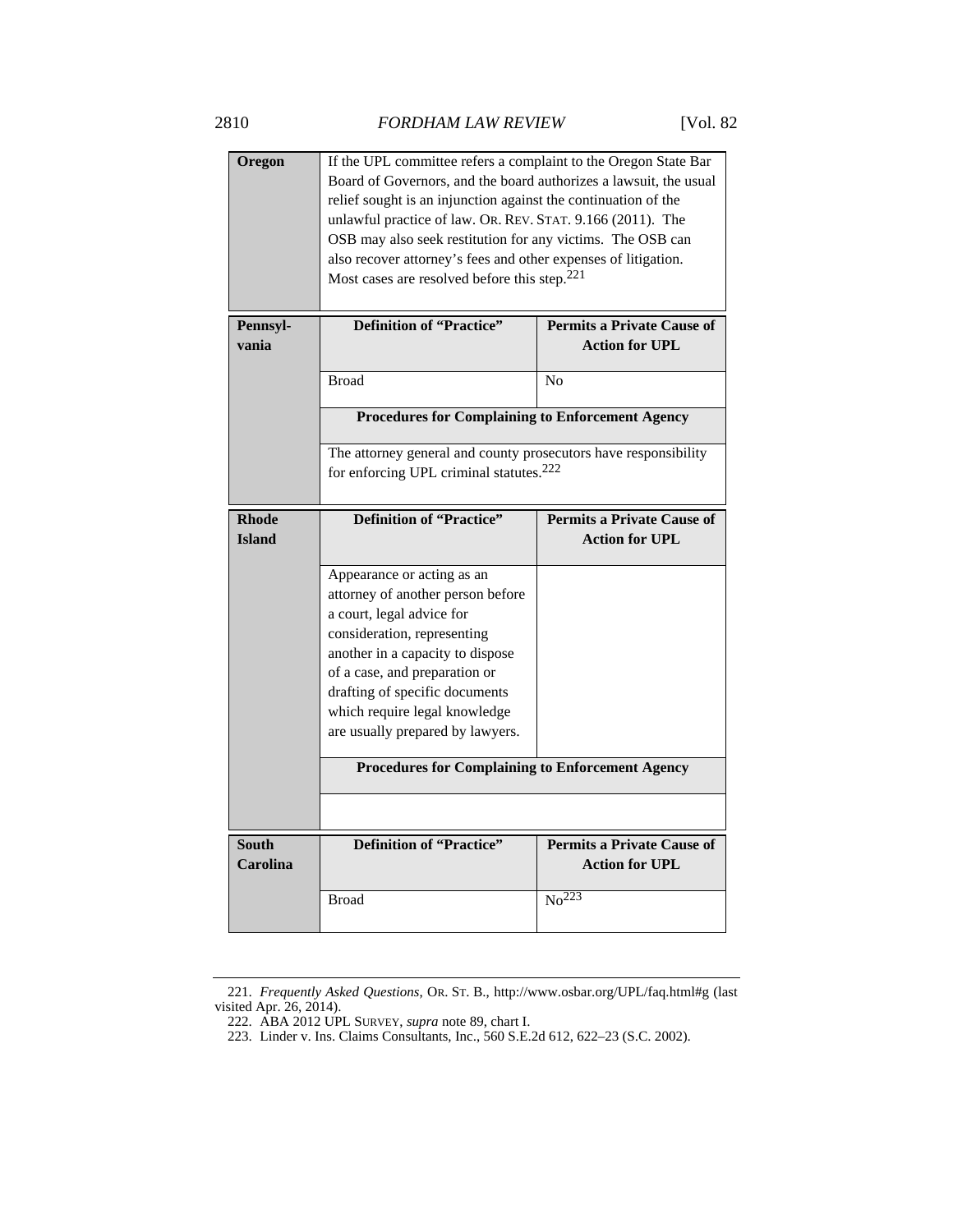| <b>South</b><br>Carolina      | <b>Procedures for Complaining to Enforcement Agency</b>                                                                                                                                                                                                    |                                                                                           |  |
|-------------------------------|------------------------------------------------------------------------------------------------------------------------------------------------------------------------------------------------------------------------------------------------------------|-------------------------------------------------------------------------------------------|--|
|                               | The South Carolina Bar's UPL Committee may share this<br>information (in a complaint filed with the bar) with other persons<br>and agencies in an effort to improve the protection of citizens and<br>to coordinate enforcement of the law. <sup>224</sup> |                                                                                           |  |
| <b>South</b><br><b>Dakota</b> | <b>Definition of "Practice"</b>                                                                                                                                                                                                                            | <b>Permits a Private Cause of</b><br><b>Action for UPL</b>                                |  |
|                               | <b>Broad</b>                                                                                                                                                                                                                                               |                                                                                           |  |
|                               | <b>Procedures for Complaining to Enforcement Agency</b>                                                                                                                                                                                                    |                                                                                           |  |
|                               |                                                                                                                                                                                                                                                            |                                                                                           |  |
| <b>Tennessee</b>              | <b>Definition of "Practice"</b>                                                                                                                                                                                                                            | <b>Permits a Private Cause of</b>                                                         |  |
|                               |                                                                                                                                                                                                                                                            | <b>Action for UPL</b>                                                                     |  |
|                               | <b>Broad</b>                                                                                                                                                                                                                                               | Yes, but consumers may<br>only file complaints with the<br>attorney general's office; the |  |
|                               |                                                                                                                                                                                                                                                            | attorney general litigates the<br>actual claim. <sup>225</sup>                            |  |
|                               | <b>Procedures for Complaining to Enforcement Agency</b>                                                                                                                                                                                                    |                                                                                           |  |

 <sup>224.</sup> Form 4, Unauthorized Practice of Law (UPL) Complaint Form, *available at* www.scbar.org/public/files/docs/UPLform.doc.

 <sup>225.</sup> ABA 2012 UPL SURVEY, *supra* note 89, chart I; Caitlin Doty, *Combating the Unauthorized Practice of Law in Tennessee*, L. LOGIX (Sept. 17, 2012), http://www.lawlogix.com/blog/combating-unauthorized-practice-law-tennessee ("To start the process, consumers file UPL complaints directly with the Attorney General's office. . . . [T]he State is absolutely dependent upon consumers making complaints in order to take action."); *cf.* State of Tenn. Office of the Attorney Gen., Op. 02-078, at 2 (2002), *available at* http://www.tn.gov/attorneygeneral/op/2002/op/op78.pdf (stating that the Tennessee attorney general enforces the Tennessee UPL statute).

 <sup>226.</sup> *Prosecuting the Unauthorized Practice of Law*, OFF. ATT'Y GEN. ST. TENN., http://www.tn.gov/attorneygeneral/upl/upl.html (last visited Apr. 26, 2014).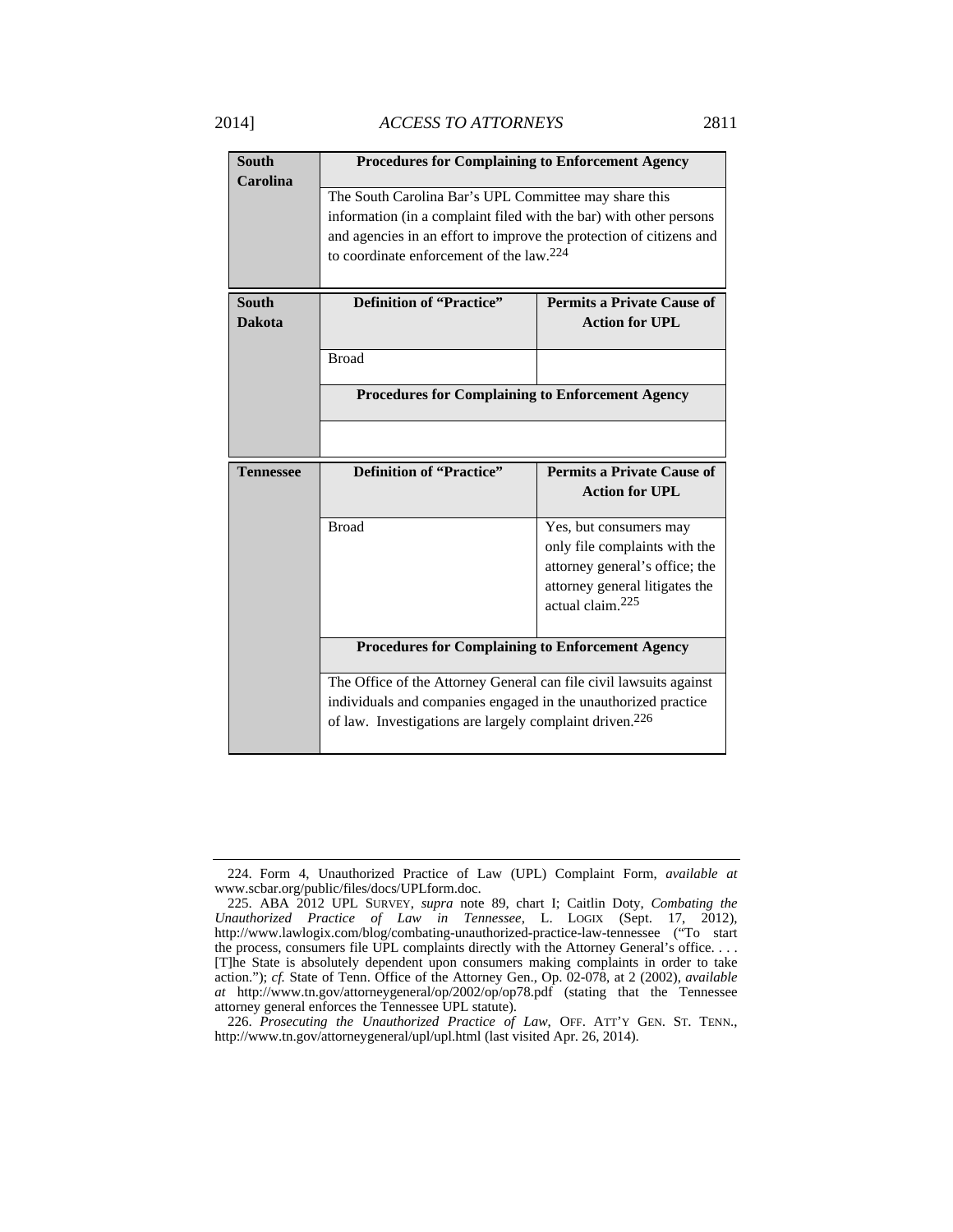2812 *FORDHAM LAW REVIEW* [Vol. 82

| <b>Texas</b> | <b>Definition of "Practice"</b>                                                                                                                                                                                                                                                                                                                                                                     | <b>Permits a Private Cause of</b><br><b>Action for UPL</b> |  |
|--------------|-----------------------------------------------------------------------------------------------------------------------------------------------------------------------------------------------------------------------------------------------------------------------------------------------------------------------------------------------------------------------------------------------------|------------------------------------------------------------|--|
|              | Broad (specifically excludes<br>creation, publication, sale,                                                                                                                                                                                                                                                                                                                                        | $Y_{\rm es}^{227}$                                         |  |
|              | distribution of forms, books,<br>computer software, etc., if the                                                                                                                                                                                                                                                                                                                                    |                                                            |  |
|              | products clearly and                                                                                                                                                                                                                                                                                                                                                                                |                                                            |  |
|              | conspicuously state that the                                                                                                                                                                                                                                                                                                                                                                        |                                                            |  |
|              | product is not a substitute for the<br>advice of an attorney).                                                                                                                                                                                                                                                                                                                                      |                                                            |  |
|              | <b>Procedures for Complaining to Enforcement Agency</b>                                                                                                                                                                                                                                                                                                                                             |                                                            |  |
|              | The Unauthorized Practice of Law Committee of the Texas                                                                                                                                                                                                                                                                                                                                             |                                                            |  |
|              | Supreme Court (UPLC) delegates the investigation of UPL                                                                                                                                                                                                                                                                                                                                             |                                                            |  |
|              | complaints to investigators who are members of local<br>subcommittees appointed by the UPLC. The UPLC meets at<br>least twice a year to receive reports from its regional and district<br>chairpersons and votes whether to authorize civil court lawsuits<br>to enjoin the unauthorized practice of law. If suit is authorized,<br>the suit is prosecuted for the UPLC by volunteer attorneys. The |                                                            |  |
|              |                                                                                                                                                                                                                                                                                                                                                                                                     |                                                            |  |
|              |                                                                                                                                                                                                                                                                                                                                                                                                     |                                                            |  |
|              |                                                                                                                                                                                                                                                                                                                                                                                                     |                                                            |  |
|              |                                                                                                                                                                                                                                                                                                                                                                                                     |                                                            |  |
|              | UPLC cannot give advisory opinions about whether a certain                                                                                                                                                                                                                                                                                                                                          |                                                            |  |
|              | activity is UPL. <sup>228</sup>                                                                                                                                                                                                                                                                                                                                                                     |                                                            |  |
| Utah         | <b>Definition of "Practice"</b>                                                                                                                                                                                                                                                                                                                                                                     | <b>Permits a Private Cause of</b><br><b>Action for UPL</b> |  |
|              | Narrow (representing another                                                                                                                                                                                                                                                                                                                                                                        | N <sub>0</sub>                                             |  |
|              | before a tribunal or holding                                                                                                                                                                                                                                                                                                                                                                        |                                                            |  |
|              | yourself out as an attorney).                                                                                                                                                                                                                                                                                                                                                                       |                                                            |  |

 <sup>227.</sup> Hoppock, *supra* note 97, at 733–34.

 <sup>228.</sup> TEX. UPL COMM., http://www.txuplc.org (last visited Apr. 26, 2014).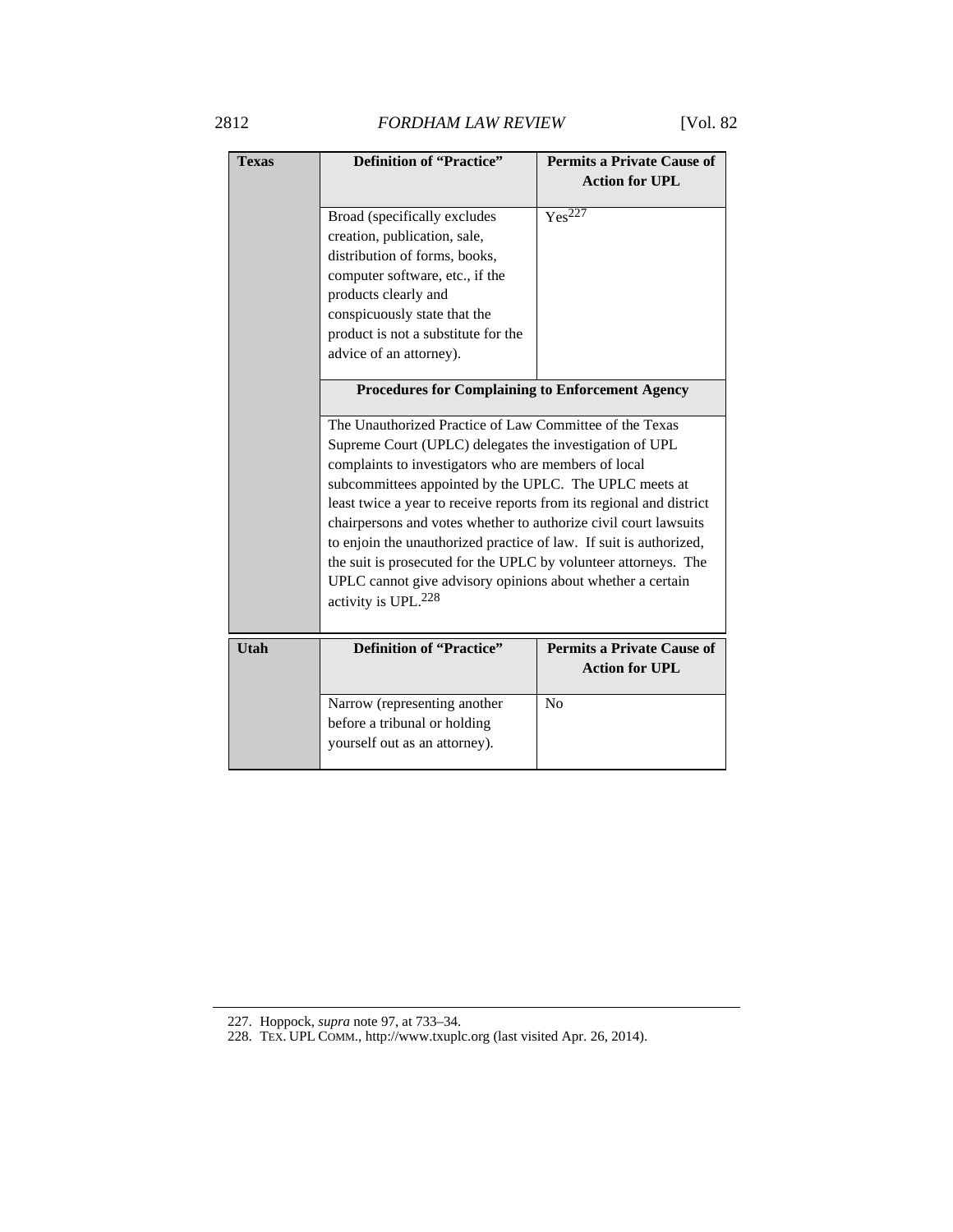# 2014] *ACCESS TO ATTORNEYS* 2813

| Utah            | <b>Procedures for Complaining to Enforcement Agency</b>                                                                                                                                                                                                                                                                                                                                                                                                                                                                                                                                                                                                                                                                                                                                                                                |                                                            |
|-----------------|----------------------------------------------------------------------------------------------------------------------------------------------------------------------------------------------------------------------------------------------------------------------------------------------------------------------------------------------------------------------------------------------------------------------------------------------------------------------------------------------------------------------------------------------------------------------------------------------------------------------------------------------------------------------------------------------------------------------------------------------------------------------------------------------------------------------------------------|------------------------------------------------------------|
|                 | The Unauthorized Practice of Law Committee is comprised of<br>volunteer Utah attorneys and paralegals who investigate<br>complaints against individuals and organizations based upon<br>Utah Supreme Court Rules of Professional Practice Rule 14-802,<br>which governs authorization to practice law in the State of Utah.<br>The committee meets monthly to evaluate complaints and report<br>on investigations. Despite the serious consequences that the<br>unauthorized practice of law can have on innocent victims, the<br>unauthorized practice of law is not a crime in Utah. The<br>committee itself cannot arrest people who violate Utah Supreme<br>Court Rules of Professional Practice Rule 14-802 or impose<br>monetary sanctions. The committee also cannot file lawsuits on<br>behalf of complainants. <sup>229</sup> |                                                            |
|                 |                                                                                                                                                                                                                                                                                                                                                                                                                                                                                                                                                                                                                                                                                                                                                                                                                                        |                                                            |
| <b>Vermont</b>  | <b>Definition of "Practice"</b>                                                                                                                                                                                                                                                                                                                                                                                                                                                                                                                                                                                                                                                                                                                                                                                                        | <b>Permits a Private Cause of</b><br><b>Action for UPL</b> |
|                 | <b>Broad</b>                                                                                                                                                                                                                                                                                                                                                                                                                                                                                                                                                                                                                                                                                                                                                                                                                           | N <sub>0</sub>                                             |
|                 | <b>Procedures for Complaining to Enforcement Agency</b>                                                                                                                                                                                                                                                                                                                                                                                                                                                                                                                                                                                                                                                                                                                                                                                |                                                            |
|                 | Enforcement by attorney general and county prosecutors. <sup>230</sup>                                                                                                                                                                                                                                                                                                                                                                                                                                                                                                                                                                                                                                                                                                                                                                 |                                                            |
| <b>Virginia</b> | <b>Definition of "Practice"</b>                                                                                                                                                                                                                                                                                                                                                                                                                                                                                                                                                                                                                                                                                                                                                                                                        | <b>Permits a Private Cause of</b><br><b>Action for UPL</b> |

 229. *Bar Committee: Unauthorized Practice of Law*, UTAH ST. B., http://silk.utahbar.org/ bar-operations/bar-committee-upl/ (last visited Apr. 26, 2014).

230. ABA 2012 UPL SURVEY, *supra* note 89, chart I.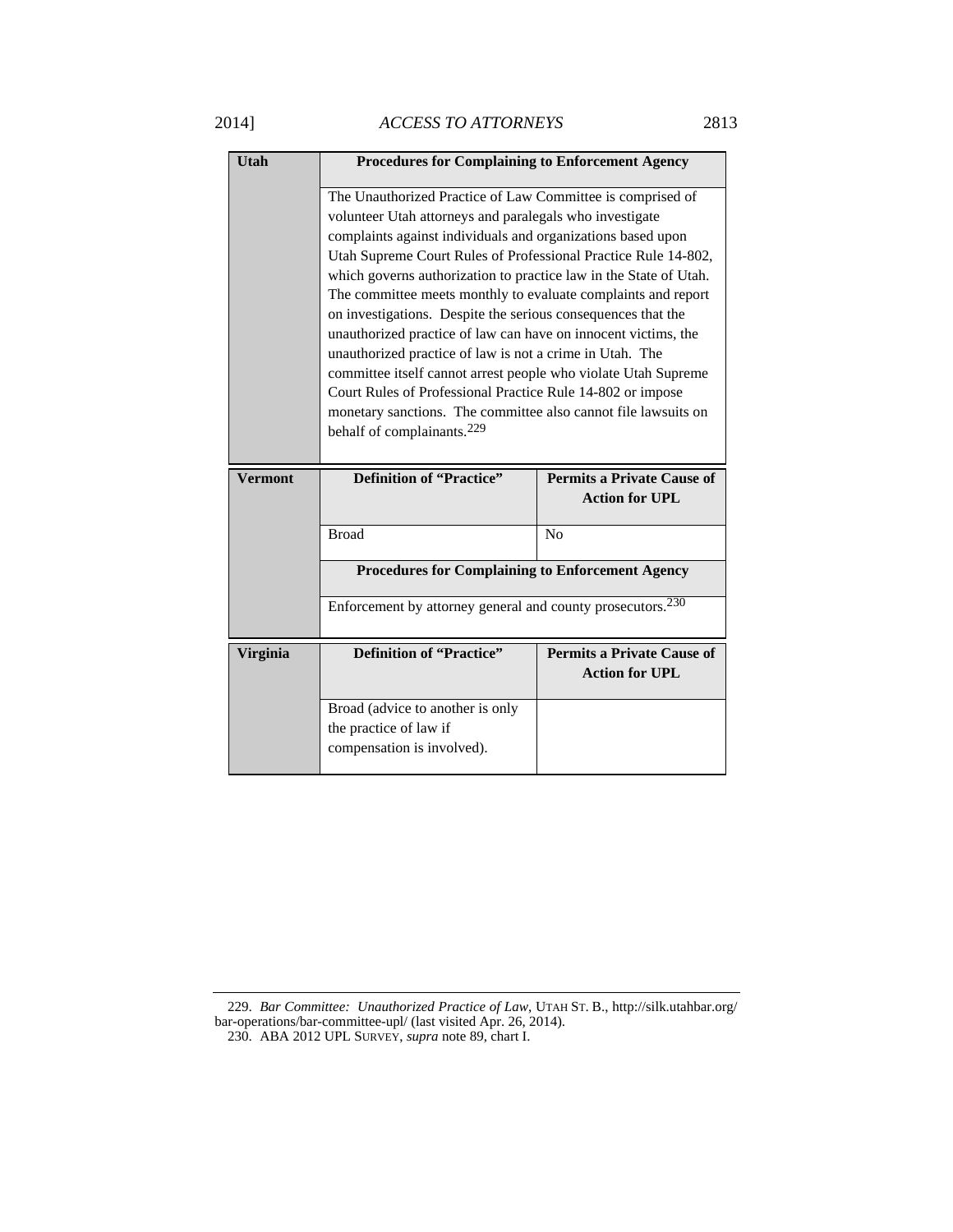| <b>Virginia</b>  | <b>Procedures for Complaining to Enforcement Agency</b>                                                                                                                                                                                                                                                                                                                                                                                                                                                              |                                                            |  |
|------------------|----------------------------------------------------------------------------------------------------------------------------------------------------------------------------------------------------------------------------------------------------------------------------------------------------------------------------------------------------------------------------------------------------------------------------------------------------------------------------------------------------------------------|------------------------------------------------------------|--|
|                  |                                                                                                                                                                                                                                                                                                                                                                                                                                                                                                                      |                                                            |  |
|                  | The ethics counsel and staff screen incoming complaints and<br>open files for investigation if there is probable cause to believe<br>that a nonlawyer is holding himself or herself out as authorized to<br>practice law or is engaging in UPL. The case is then assigned to<br>an investigator. The Standing Committee on Unauthorized<br>Practice of Law determines the disposition of UPL complaints<br>based upon the investigators' written reports and the<br>recommendations of the ethics counsel and staff. |                                                            |  |
| Washington       | <b>Definition of "Practice"</b>                                                                                                                                                                                                                                                                                                                                                                                                                                                                                      | <b>Permits a Private Cause of</b>                          |  |
|                  |                                                                                                                                                                                                                                                                                                                                                                                                                                                                                                                      | <b>Action for UPL</b>                                      |  |
|                  | Broad; however, there is a                                                                                                                                                                                                                                                                                                                                                                                                                                                                                           | Yes <sup>231</sup>                                         |  |
|                  | specific exemption for the sale of                                                                                                                                                                                                                                                                                                                                                                                                                                                                                   |                                                            |  |
|                  | legal forms in any format.                                                                                                                                                                                                                                                                                                                                                                                                                                                                                           |                                                            |  |
|                  |                                                                                                                                                                                                                                                                                                                                                                                                                                                                                                                      |                                                            |  |
|                  | <b>Procedures for Complaining to Enforcement Agency</b>                                                                                                                                                                                                                                                                                                                                                                                                                                                              |                                                            |  |
|                  | The Practice of Law Board (administered by the Washington Bar<br>Association) was established by the supreme court, in part to<br>investigate and enforce UPL. They attempt to enter into cease<br>and desist agreements with violators of UPL statutes. The board,<br>however, has limited enforcement authority and refers cases to<br>the county prosecutor and attorney general. <sup>232</sup>                                                                                                                  |                                                            |  |
| West<br>Virginia | <b>Definition of "Practice"</b>                                                                                                                                                                                                                                                                                                                                                                                                                                                                                      | <b>Permits a Private Cause of</b><br><b>Action for UPL</b> |  |
|                  | <b>Broad</b>                                                                                                                                                                                                                                                                                                                                                                                                                                                                                                         | Yes <sup>233</sup>                                         |  |
|                  | <b>Procedures for Complaining to Enforcement Agency</b>                                                                                                                                                                                                                                                                                                                                                                                                                                                              |                                                            |  |
| <b>Wisconsin</b> | <b>Definition of "Practice"</b>                                                                                                                                                                                                                                                                                                                                                                                                                                                                                      | <b>Permits a Private Cause of</b>                          |  |
|                  |                                                                                                                                                                                                                                                                                                                                                                                                                                                                                                                      | <b>Action for UPL</b>                                      |  |
|                  | <b>Narrow</b>                                                                                                                                                                                                                                                                                                                                                                                                                                                                                                        | N <sub>0</sub>                                             |  |

 <sup>231.</sup> Hoppock, *supra* note 97, at 733–34.

 <sup>232.</sup> ABA 2012 UPL SURVEY, *supra* note 89, chart I.

 <sup>233.</sup> McMahon v. Advanced Title Servs. Co. of W. Va., 607 S.E.2d 519, 523 (W. Va. 2004).